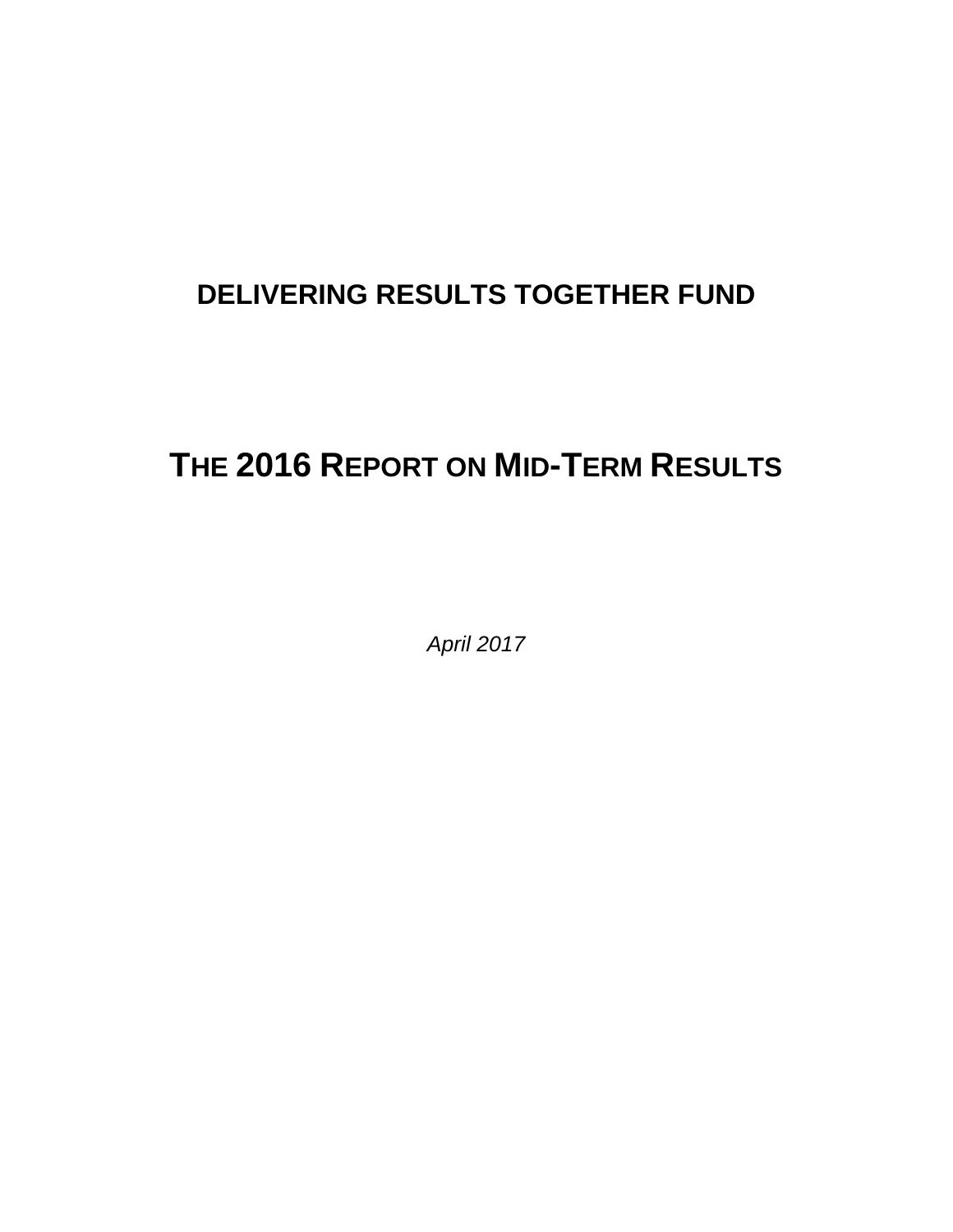# **Table of Contents**

| <b>List of Acronyms</b>                          | 3        |
|--------------------------------------------------|----------|
| <b>Executive summary</b>                         | 4        |
| <b>1. INTRODUCTION</b>                           | 5        |
| 2. DRT-F 2016 GLOBAL RESULTS                     | 8        |
| <b>DRT-F Outcome</b>                             | 9        |
| <b>DRT-F Output</b>                              | 11       |
| <b>3. WORKING ACROSS THE POLICY CYCLE</b>        | 16       |
| Legislative changes, and International standards | 16       |
| Advocacy and dialogue, and National campaigns    | 18       |
| <b>Assessments and studies</b>                   | 21       |
| Capacity development for policy implementation   | 24       |
| <b>4. FINAL YEAR</b>                             | 27       |
| Annex 1: Key Results at the country-level        | 30       |
| Albania                                          | 30       |
| <b>Bhutan</b>                                    | 33       |
| Capo Verde                                       | 33       |
| Ethiopia<br>Malawi                               | 35       |
| Montenegro                                       | 36<br>37 |
| Mozambique                                       | 37       |
| Pakistan                                         | 38       |
| Papua New Guinea                                 | 39       |
| Tanzania                                         | 40       |
| Rwanda                                           | 41       |
| Vietnam                                          | 42       |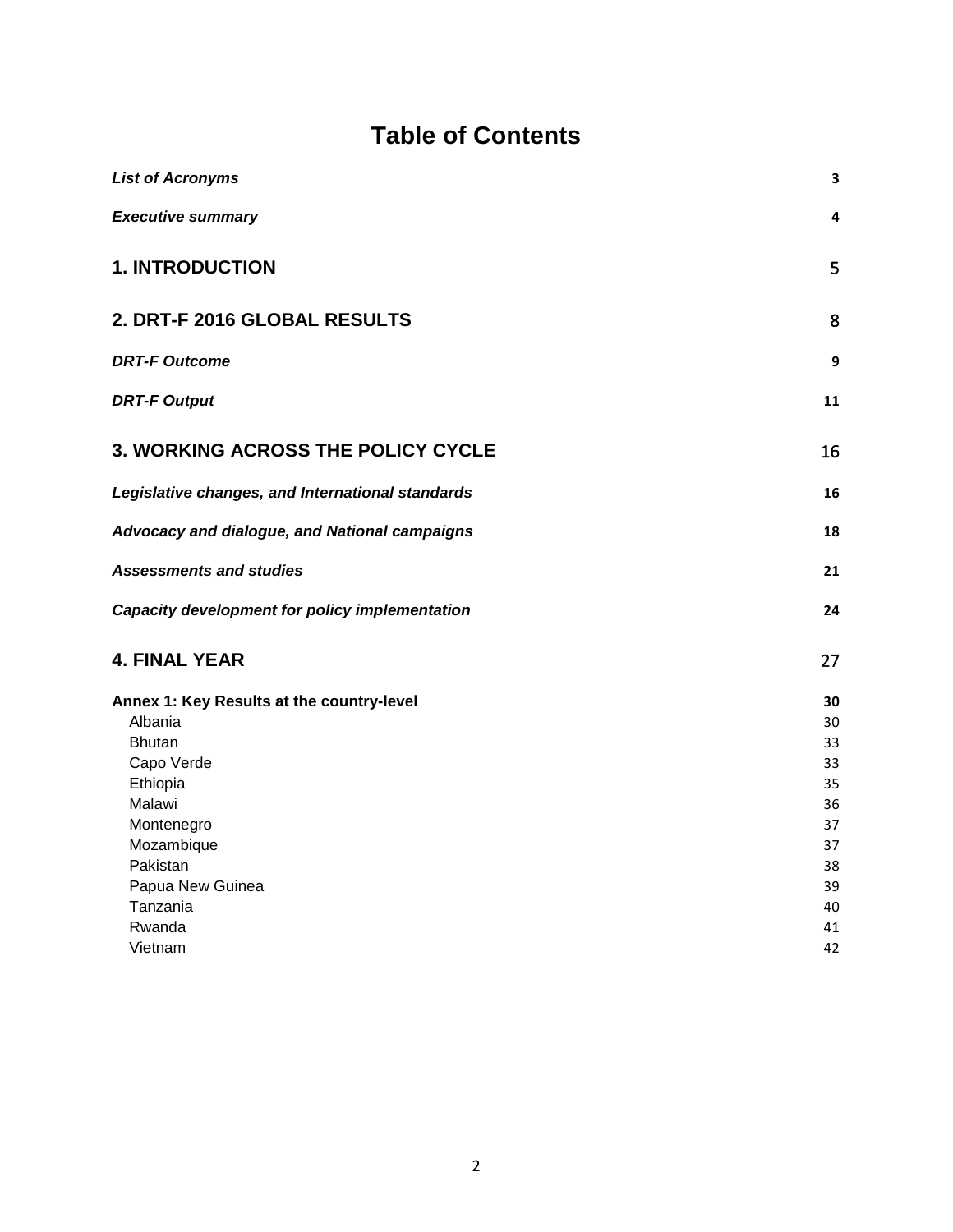# *List of Acronyms*

CEDAW Convention on the Elimination of all Forms of Discrimination Against Women

| <b>CSO</b>             | Civil Society Organization                                             |
|------------------------|------------------------------------------------------------------------|
| <b>DAO</b>             | Delivering as One                                                      |
| DRT-F                  | Delivering Results Together Fund                                       |
| <b>HIV</b>             | Human Immunodeficiency Virus                                           |
| <b>ICT</b>             | Information and Communication Technology                               |
| <b>LGBT</b>            | Lesbian/Gay/Bisexual/Transgender                                       |
| <b>LOP</b>             | Lifetime of Project                                                    |
| <b>MPTFO</b>           | Multi-Partner Trust Fund Office                                        |
| <b>NCDs</b>            | Non Communicable Diseases                                              |
| <b>PLHIV</b>           | People Living with HIV                                                 |
| <b>RCO<sub>s</sub></b> | <b>Resident Coordinator's Offices</b>                                  |
| <b>SADC</b>            | Southern African Development Community                                 |
| <b>SGBV</b>            | Sexual and Gender-Based Violence                                       |
| <b>SDGs</b>            | Sustainable Development Goals                                          |
| <b>SOP</b>             | <b>Standard Operating Procedures</b>                                   |
| SRH/FP                 | Sexual Reproductive Health/ Family Planning                            |
| <b>SUN</b>             | <b>Scaling Up Nutrition</b>                                            |
| <b>UNCTS</b>           | <b>United Nations Country Teams</b>                                    |
| <b>UNDAF</b>           | United Nations Development Assistance Framework                        |
|                        | UN DOCO United Nations Development Operations Coordination Office      |
| <b>UNDS</b>            | United Nation Development System                                       |
| <b>UNODC</b>           | United Nations Office on Drugs and Crime                               |
| <b>UNW</b>             | United Nations Entity for Gender Equality and the Empowerment of Women |

UPR Universal Periodic Review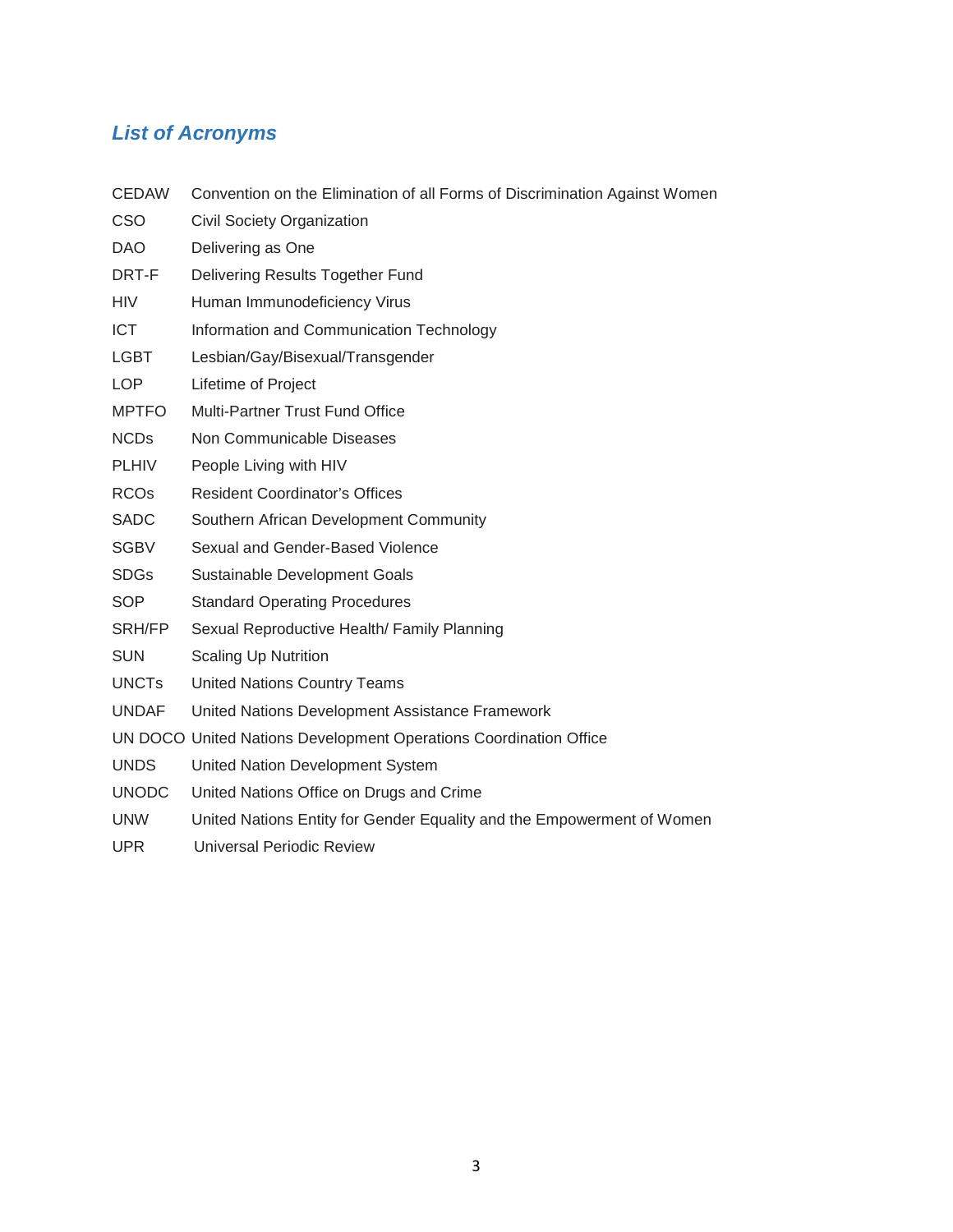# *Executive summary*

The Delivering Results Together Fund (DRT-F) is a global pooled funding mechanism established by the United Nations Development Group (UNDG) in 2013 to support integrated policy work. It is coordinated by the United National Development Operations Coordination Office (UN DOCO) and administered by the Multi Partner Trust Fund Office (MPTFO). It has provided financial and methodological support to 45 integrated policy initiatives in 12 countries. [1](#page-3-0) Having made a catalytic contribution to exploring new methods and practices for effective and sustainable policy and systemic transformation, it also contributed to the development agenda by strengthening UN coordination in providing normative and integrated policy support to national partners.

The DRT-F entered into the last year of operations and it is the time to take stock of results and lessons. In 2016 the DRT-F accelerated the implementation of the policy initiatives and provided substantial methodological support to the 12 United Nations Country Teams (UNCTs). Amongst others, it included the organization of the DRT-F Global Practice Meeting in Addis Ababa; organization of 30 coaching and consultative sessions with UNCT's; 3 webinars on innovation, integrated support, and human rights; and consolidation of the repository of documents and knowledge generated through DRT-F policy initiatives. UN DOCO also introduced a more comprehensive annual reporting template to capture the Key Results and activities at the countrylevel.

The 2016 Report summarizes global and country-level results that the DRT-F contributed to since the initiation of the projects. It covers all activities from the period 2014-2016 and identifies key lessons learned and practices that will inform further work on UN cohesion and the integrated policy support in the context of the SDGs. The information presented in the report is based on the 2016 country-level annual reports, which emphasized both the contribution to the global DRT-F Results Framework and to country-level Key Results. It also shows how the DRT-F policy initiatives relate to the SDGs and the extent to which they operated across multiple thematic policy areas, and interweaved different stages of the policy cycle.

 $\overline{\phantom{a}}$ 

<span id="page-3-0"></span><sup>1</sup> Albania, Bhutan, Cape Verde, Ethiopia, Malawi, Montenegro, Mozambique, Pakistan, Papua New Guinea, Rwanda, Tanzania and Viet Nam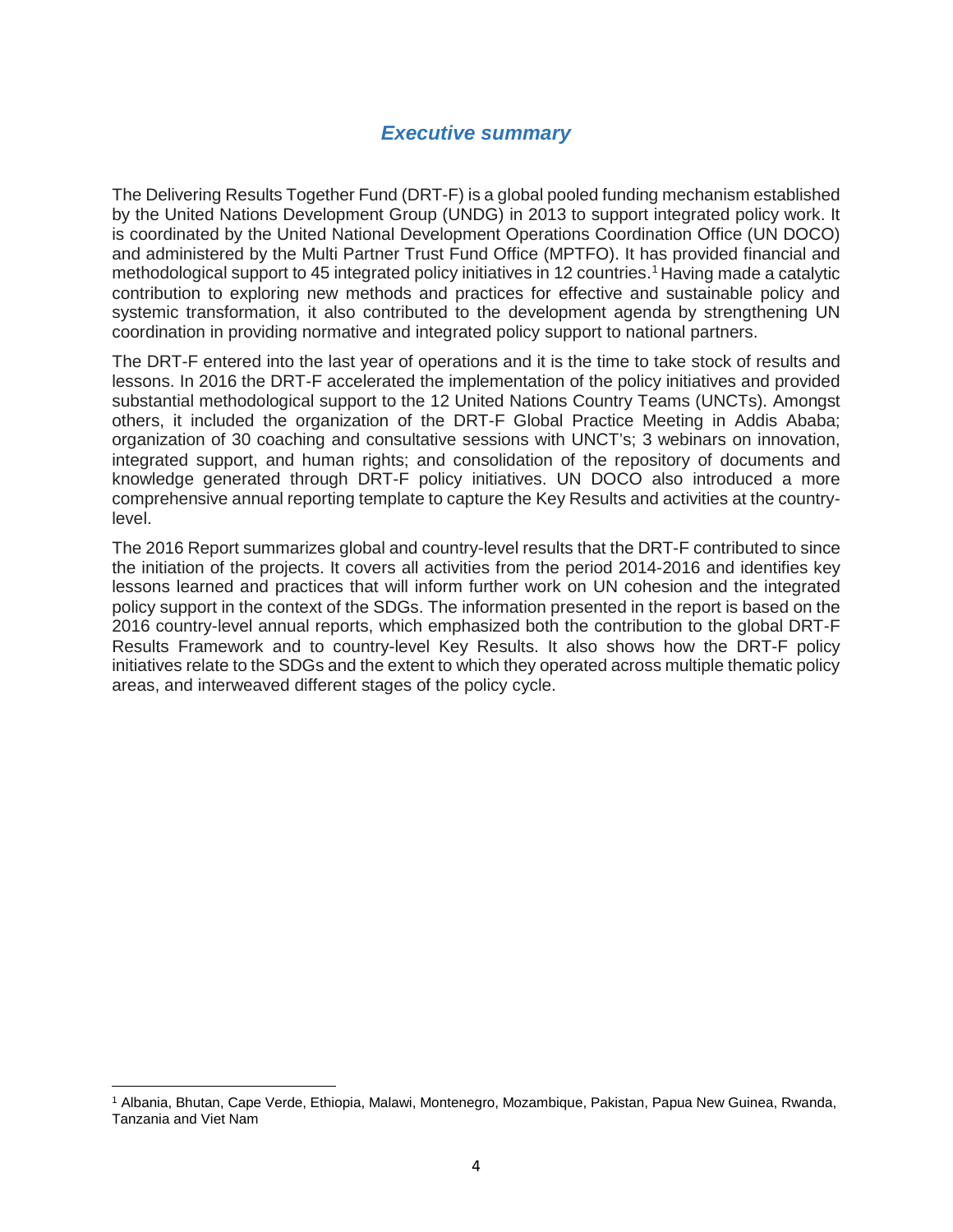# **1. Introduction**

The Delivering Results Together Fund (DRT-F) is a global pooled funding facility established by the United Nations Development Group (UNDG) and managed by the United Nations Development Operations Coordination Office (UN DOCO). Its purpose is to support transformative and sustainable development results in Delivering as One (DAO) countries, in line with national development goals and priorities. The DRT-F re-oriented its strategic focus in 2014 towards strengthening UN coordination in providing normative and integrated policy support to national governments. It further adjusted after the adoption of the Agenda 2030 to align its support to the Sustainable Development Goals (SDGs).

One of the central pillars of the Agenda 2030 is the need for an integrated approach to policy change. The new development context introduces both systemic challenges and strategic opportunities for integrated policy work due to the global commitment recognizing the centrality of sustainable development across (and within) economic, social and environmental domains. It also emphasizes the need for innovation, which creates opportunities for more effective and transformative results. The Agenda 2030 recognizes that it can be implemented only with a system-wide approach, which spans across sectoral boundaries and promotes integrated policy frameworks implemented through broad, national dialogue and collaboration platforms.

The accomplishment of the SDGs requires new levels of collaboration and expertise across the United Nations Development System (UNDS), national and sub-national governments, and civil society organizations. Besides each goal being individually very ambitious, SDGs are also highly interdependent - working on one goal necessarily influences other goals - which might create either a reinforcing or a hindering effect for development results overall.

The DRT-F focus on Integrated Policy Support predated the adoption of the Agenda 2030 and in that way created conditions in the DRT-F countries for acceleration of UN coordination and for a more systemic focus on integrated policy for the SDGs. It facilitated closer collaboration and ioined up work of agencies at the national level, which helped United Nations Country Teams (UNCTs) improve cohesion and the strategic use of resources for inter-sectoral policy support. This is based on the theory of change that, if the UN coordinates its efforts and effectively uses its joint expertise to support governments in adopting and implementing national policies in line with international norms and standards, then national institutions will be better placed to tackle the complex challenges posed by the 2030 agenda.

Since 2014, the DRTL has funded 45 integrated policy initiatives involving 20 UN agencies in 12 countries: Albania, Bhutan, Cape Verde, Ethiopia, Malawi, Montenegro, Mozambique, Pakistan, Papua New Guinea, Rwanda, Tanzania and Viet Nam. Policy initiatives are projects, or in several cases parts of a broader programmes, addressing particular policy aspects across a wide variety of thematic policy areas. The activities span from advocacy and international standards and norms, to assessments and analytical studies, to national dialogues and strategic planning, to legal drafting and support to capacity development for policy implementation. DRT-F policy initiatives fully align with the priorities of national UNDAFs by addressing specific outcomes and outputs, as agreed with national partners.

The DRT-F has received contributions totaling US\$31,625,441 from Norway, Germany, Ireland, Spain and The Netherlands, of which US\$31,366,132 has been transferred to UN agencies in the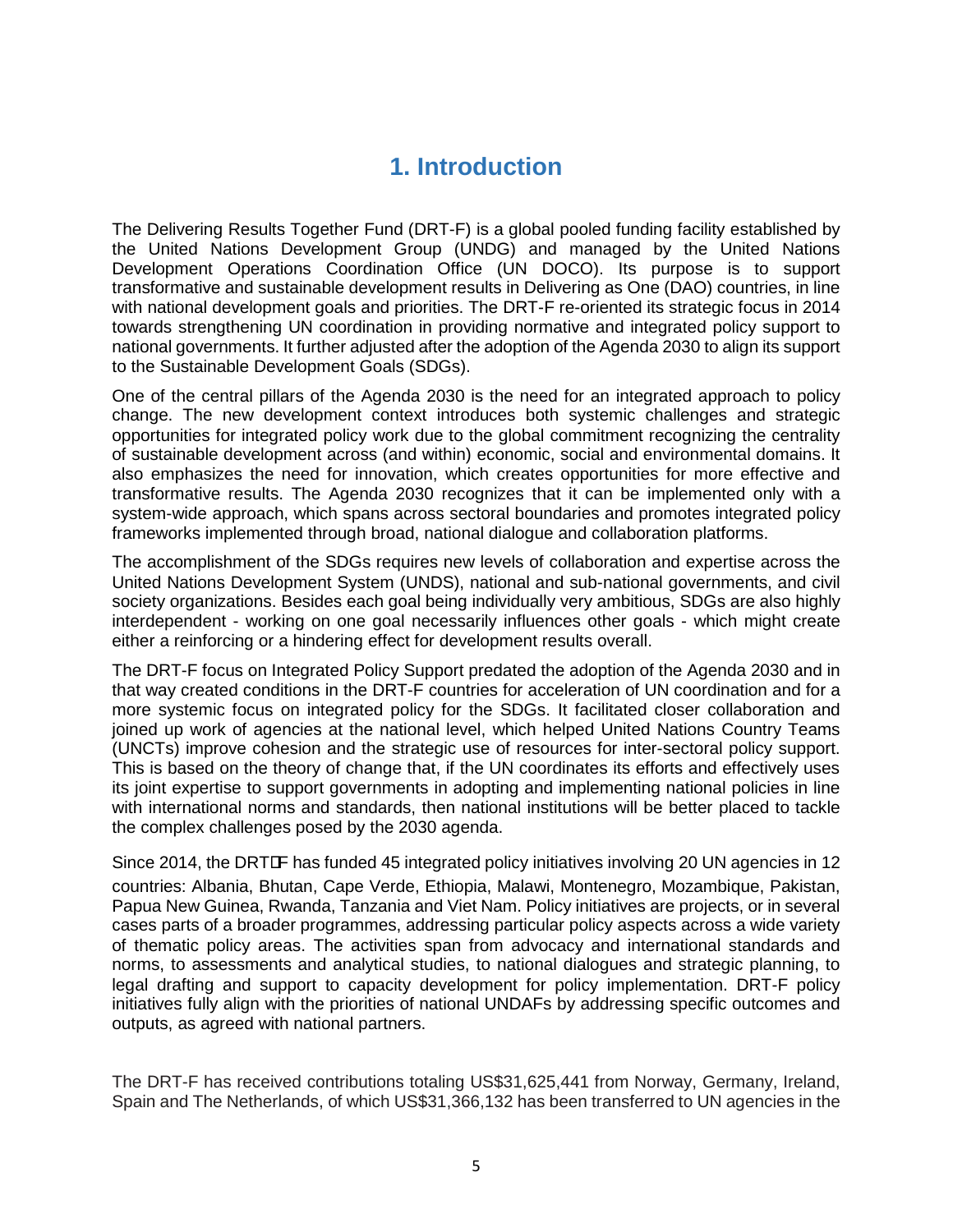field. Annex 1 contains a table representing all DRT-F policy initiatives organized per funding cycle with information on country, primary thematic focus, agencies involved and funding allocation. The DRT-F required UNCTs to provide matching funds and to have the DRT-F fully integrated into the One Programme. The strategic intent was to use the DRT-F to help produce catalytic results and systemic change across country UNDAFs. Hence, DRT-F Key Results at the country-level (as summarized in the Annex 2) represent the broader progress on UNDAF Outputs and Outcomes that DRT-F policy initiatives facilitated in catalyzing.

The work of the DRT-F emphasized the need to address the "two sides of the same coin" of integrated policy support. On one side, there is the enhancement of integration of the UN at country, regional and global levels - which builds upon the concepts of UN Coherence, Standard Operating Procedures (SOP), and Delivering as One (DAO). This implies, amongst others, the joined-up approach within UNCTs: from joint analysis, design and programming, to joint funding and implementation, and to joint communications and advocacy. Given the complexities and the multi-disciplinary nature of the SDGs, UN agencies increasingly pool their expertise and transition their roles towards those of facilitation of dialogue and policy platforms, brokering and advocacy, and capacity development for design and implementation of national development frameworks.

On the other side, the DRT-F support enabled integrated policy design and implementation - the "whole of government" approach – of, by and within the national institutions. Policy integration in the context of the SDGs goes beyond traditional policy coordination and cooperation structures. It requires a new level of coherence in which individual ministries and agencies cannot work in silos. Such a policy approach enables consistency and alignment for the multi-faceted nature of transformative socio-economic and institutional change. Furthermore, it integrates other stakeholders into policy design and implementation to ensure more effective and widely shared development results.

In 2016, UN DOCO intensified its methodological and advisory support to the DRT-F countries in order to accelerate results and improve their quality. It organized the DRT-F Global Practice Meeting on 11-12 May 2016 in Addis Ababa, Ethiopia. This was an opportunity to bring together representatives of UNCTs to present results, and share lessons, innovations, and good practices. The participants engaged with peers to improve their individual and group understanding on critical issues, challenges and opportunities for addressing integrated policy support for the SDGs. The meeting included interactive panels, training for new skills, raising awareness of emerging trends, and co-designing paths forward.

A total of 30 coaching and consultations sessions were organized with UNCTs to introduce more innovative approaches and improve the catalytic impact of ongoing DRT-F policy initiatives. An initial repository of DRT-F was developed by collecting key strategic documents produced across the DRT-F countries. To bring the knowledge and skills of UNCTs to a new level, 3 webinars (on design and innovation, on integrated policy support, and on human rights) were delivered to UN agencies across 12 countries. Finally, UN DOCO introduced a new, comprehensive annual reporting template in order to improve reporting by tapping into key results and activities at the national level.

The policy work funded under DRTLF provided a learning opportunity for scaling up practical lessons on integrated policy approaches. It served as a testing ground for innovative solutions for policy support in the context of UN coherence and development of national capacities for strategic policy change. Furthermore, it has become catalytic for informing the broader UN Development System on what works and what can be done better for delivering results together on the SDGs.

The experience of DRTLF policy initiatives represents a critical input for designing new funding mechanisms, methods and strategies for systemic change towards improved policy integration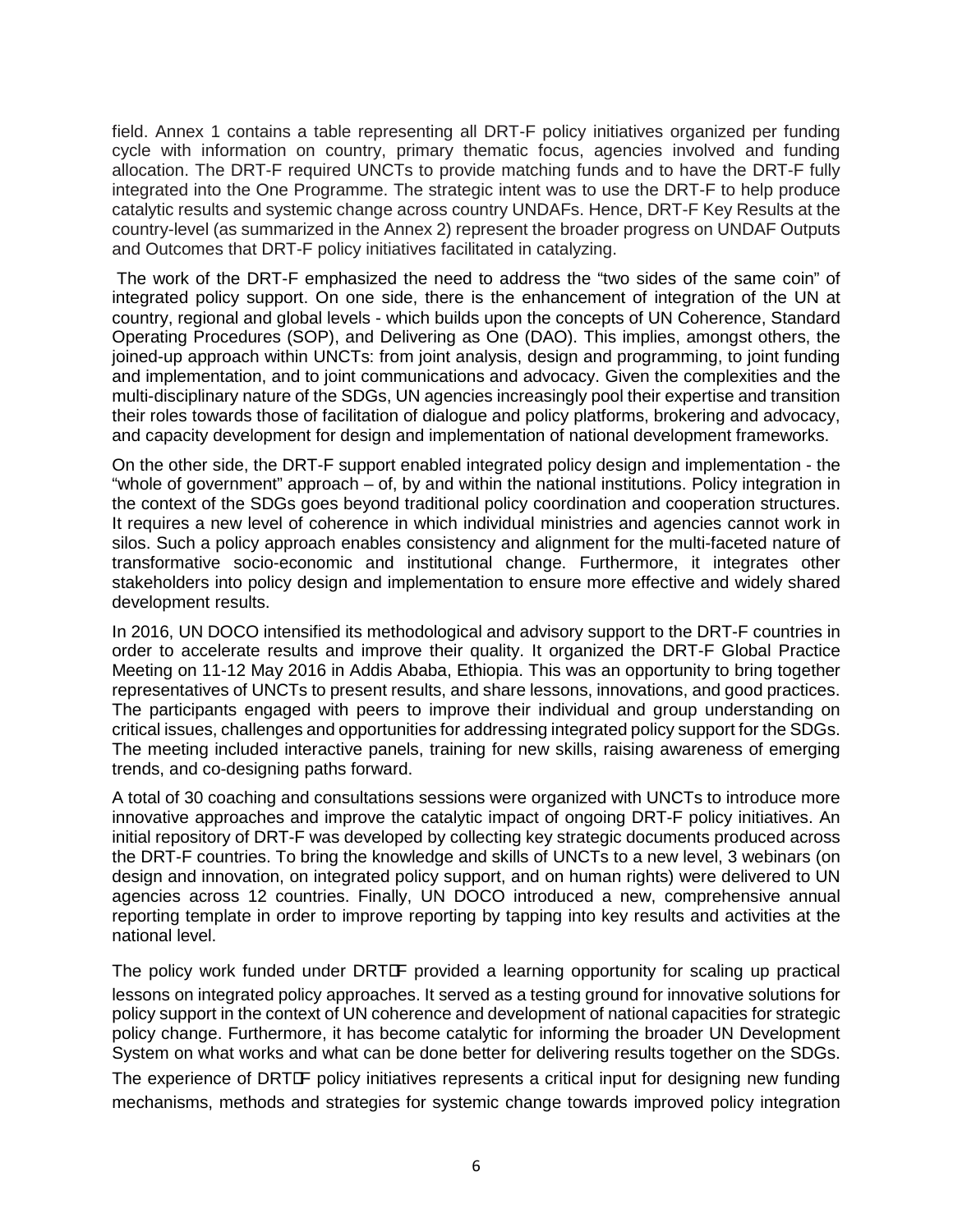and UN coherence. The contribution to capacity of UN agencies provided by the methodological and advisory support by DOCO in 2016 went beyond the formal scope of DRT-F: it brought new awareness, skills and insights that will continue to be critical for broader efforts on integrated policy support to the SDGs in the future.

#### BOX: **DRT-F Governance**

The DRT-F Steering Committee, which is comprised of UN Development Group nominated representatives, oversees and provides strategic direction to the Fund. UNDOCO serves as the Secretariat for the Fund and the MPTFO performs the Administrative Agent function.

To be eligible to receive funds countries must demonstrate that they have adopted the Delivering as One approach through a formal government commitment letter and through the implementation of the One Programme and One Budget core elements of the Standard Operating Procedures, (SOPs).

To ensure compliance with DRT-F criteria the Secretariat thoroughly reviews all countries and UNCTs submitting proposals. Based on identified and agreed upon priorities the UNCTs with support of the RCO submits UN policy initiatives as proposals for funding. The DRT-F Technical Sub-Committee comprised of technical experts then reviews these proposals and ensures that funding is prioritized to those initiatives demonstrating a strong normative and policy focus and combining the expertise of more than one agency.

The DRT-F Secretariat monitors implementation at the global level and ensures the quality of reporting on policy results and UN coordination. The RCs, with the involved UN Heads of Agencies, track progress, consolidate UNCT progress reports and oversee the delivery of planned policy results.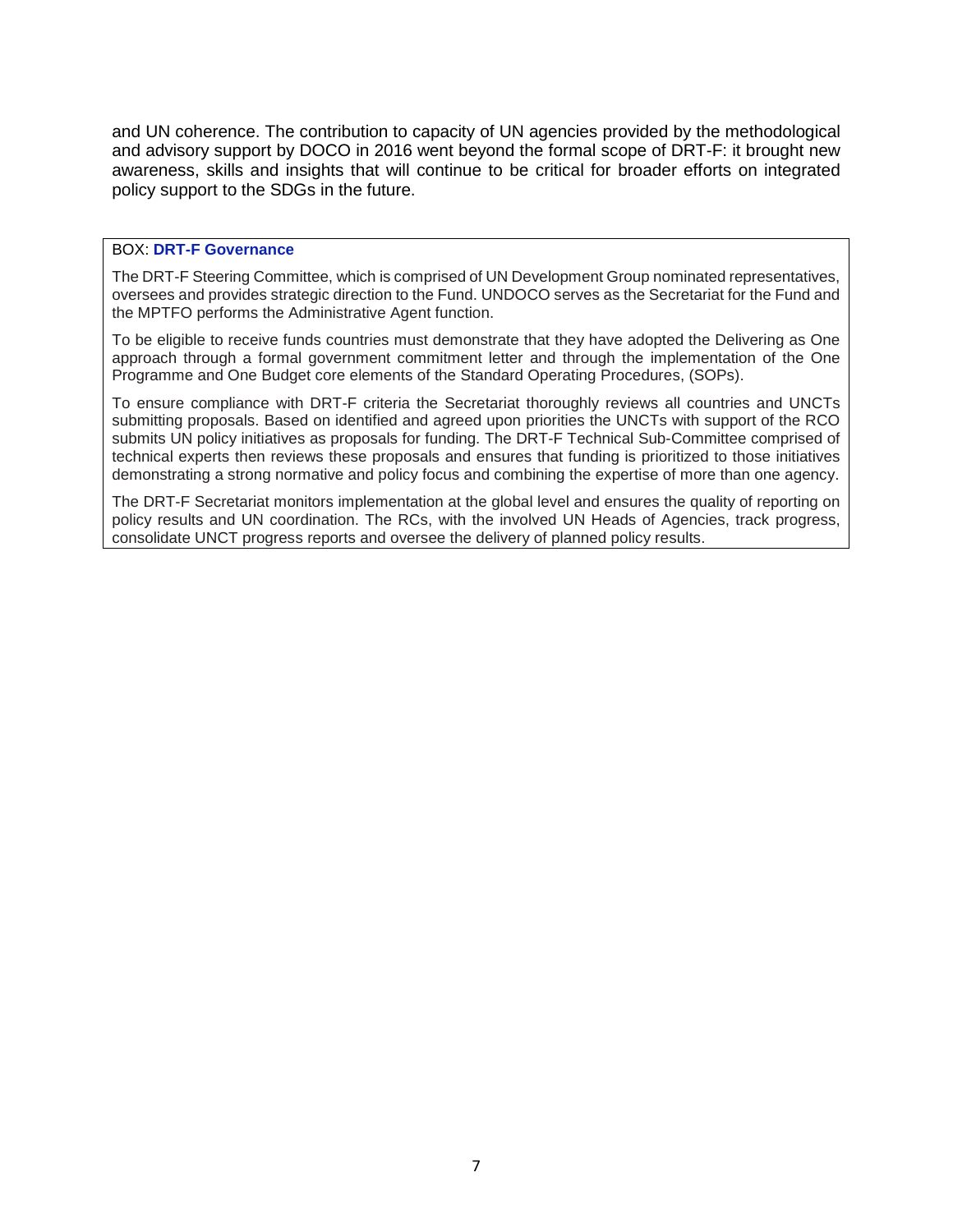# **2. DRT-F 2016 Global results**

*This section presents aggregated results of DRT-F policy initiatives based on the DRT-F global Results Framework – as reported by the UNCTs in their Annual Reports for 2016 in the new, comprehensive reporting template. It also provides an overview of the DRT-F contribution to the SDGs, and its multi-sectoral policy work.* 

The 2016 report provides an overarching stock of all activities and results from the launch of the DRT-F until 31 December [2](#page-7-0)016<sup>2</sup>. It should be emphasized that the report does not represent an evaluation of DRT-F results, but its mid-term progress. It includes DRT-F policy initiatives from 3 funding cycles: 2014, 2015, and 2016. The DRT-F entered into its final year, with remaining policy initiatives (the 2016 funding cycle) ending by September 2017. This was an opportunity to introduce a more substantive country-level reporting<sup>[3](#page-7-1)</sup> so as to provide comprehensive insights into country-level results and activities beyond the aggregated, global reporting on DRT-F.

This report confirms the findings from the 2015 DRT-F global report, that the DRT-F was highly effective in supporting jointed up work of UN agencies in the 12 UNCTs. The DRT-F was not the sole factor with regard to UN integration in those countries, since the introduction of SOPs had already started this process. Nevertheless, targeted funding by the DRT-F further improved UN integration and strengthened the Results Groups. Moreover, it required UNCTs to enhance the coordination of policy support by facilitating the role of Resident Coordinators' Offices (RCOs) and by assigning leadership across UN agencies. The DRT-F has increased the awareness of national stakeholders about the benefits UN integration provides to effectiveness and streamlining external support, while contributing to capacity development for national policy integration.

#### UN agencies working together

 $\overline{\phantom{a}}$ 

On average, 5 UN agencies were involved in one policy initiative. The majority of DRT-F policy initiatives involved 3 or 4 UN agencies, but in some (e.g. Albania, Capo Verde, Tanzania, Vietnam) there were as many as 8-10 agencies working together. In Rwanda, there were agencies involved in a policy initiative even without being allocated funds, which further validates the non-financial incentive that the DRT-F provided.

While the focus on a joined-up approach to expertise, partnership networks and specific methods of individual UN agencies played a pivotal role, the extent to which joint implementation led to 'collaborative advantages' and genuine synergies varies across the DRT-F countries. The work on integrating organizational cultures of different agencies is still ongoing. Furthermore, UNCT capacities for monitoring, reporting and technical assistance of joint implementation require additional methodological support and resources. Future funding mechanisms should consider these two aspects – organizational cultures and capacities for joint implementation – as particular leverage for further integration.

<span id="page-7-0"></span> $2$  The 2017 DRT-F global report, expected in October 2017, will be the final report. It will include remaining results for the final DRT-F policy initiatives that will be accomplished by 30 September 2017.

<span id="page-7-1"></span><sup>&</sup>lt;sup>3</sup> The 2016 country-level reports included two parts. Preparation of the Part A was coordinated by RCOs and it represents the integrated report of all DRT-F policy initiatives at the national level. The more detailed Part B was prepared for individual DRT-F policy initiatives by teams of UN agencies involved in their implementation.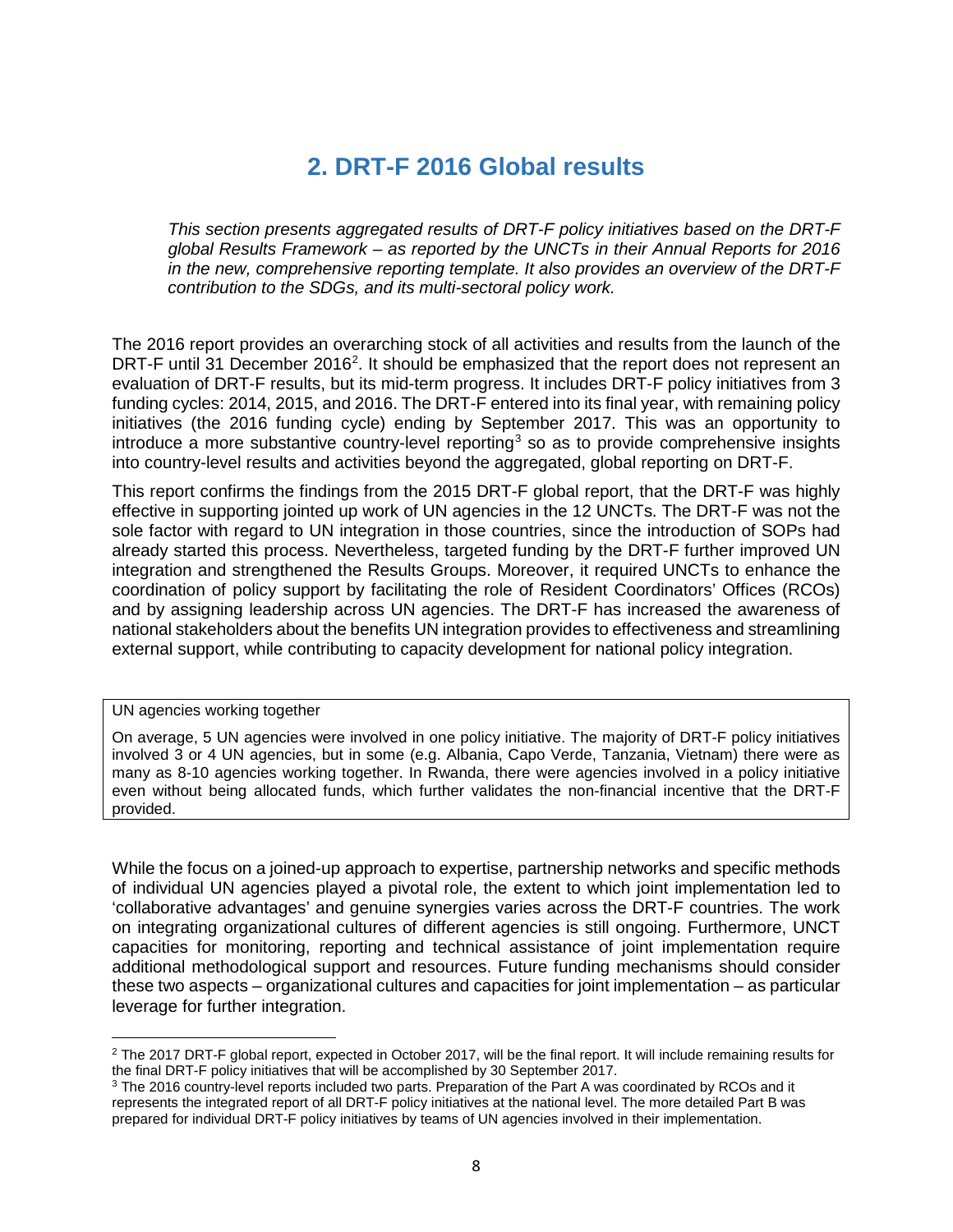This report refers to the DRT-F Results Framework adopted in April 2014, when the DRT-F Steering Committee and donors approved a reorientation of the strategic direction of the DRT, with the following changes:

- A new Results Framework;
- Revised eligibility criteria that included upper and lower middle-income countries, and put greater emphasis on the integration of normative programming principles;
- Strengthened fund allocation criteria to target support based on clear results management and monitoring, and;
- Introduction of the small Technical Sub-Committee to provide technical support

This new strategic orientation helped ensure better focus on the support to integrated policy responses in line with national development priorities, and improvement of the overall efficiency and effectiveness of the DRT-F.

In 2016, the DRT-F further moved toward relating DRT-F policy initiatives at the national level to specific SDGs and their targets. Moreover, the emphasis is increasingly being put on innovative practices and systemic change in the activities organized by UNCTs and their national partners.

It should be noted that the DRT-F Results Framework represents global, aggregated results produced by individual UNCTs overall, and might not provide sufficient insights into national developments. For that reason, the new DRT-F country-level reporting template introduced in 2016 adds new layers of information on specific country-level results and activities<sup>[4](#page-8-0)</sup>. Beside the Part A of the UNCT report compiled by RCOs to represented integrated results for all DRT-F policy initiatives, there is also the Part B for individual policy initiatives. It is considerably more detailed and prepared by the teams of UN agencies involved in the implementation. The information from the Part B of the 2016 UNCT reports is presented in the next section.

# *DRT-F Outcome*

 $\overline{\phantom{a}}$ 

# *Delivering as One countries achieve nationally agreed upon policy priorities contained in One Programmes through coordinated UN support in line with international norms and standards.*

Although there are still 6 DRT-F policy initiatives to be finalized in 2017, it can be concluded that the DRT-F is on track for achieving its overall outcome. All DRT-F initiatives were based on respective national UNDAFs, which had been agreed by national governments and aligned with national priorities from the start. UNCT reports for 2016 clearly specify the relationship between individual DRT-F policy initiatives with the UNDAFs.

The DRT-F policy initiatives are very complex in terms of scale and focus, with several representing wider development programmes, consisting of several individual projects. They addressed different phases of the policy cycle (see the next section), and several identified key entry points from which to scale up results and facilitate systemic change. These were operationalized in government plans and policy documents, as well as through broad dialogues, promotion and advocacy, and training. Moreover, UNCTs engaged in data collection, analysis,

<span id="page-8-0"></span><sup>4</sup> The new template led UNCTs to produce between 20 and 100 pages (depending on the number of policy initiatives) of the final 2016 reports. Most of the template was in tables and factual information, with very little general narrative.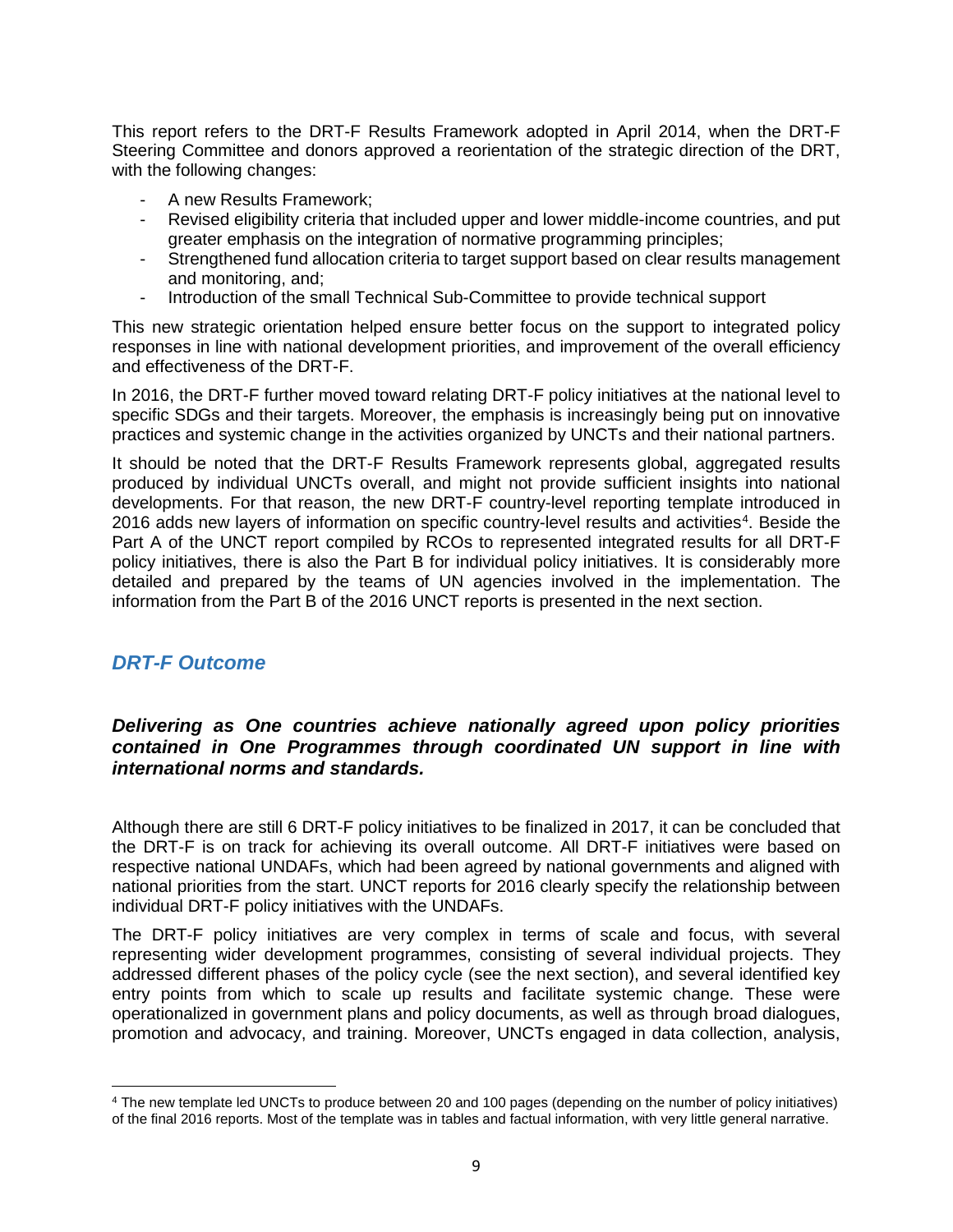and reporting with their national partners for addressing international normative standards in national policies and legal frameworks.

The UNCTs reported that the total of 171 Key Results at the country-level have been achieved in the period 2014-2016 in alignment with the UNDAFs. These Key Results are presented in the Annex 2 of this report, but it is important to note that most are at the output-level result of national UNDAFs, while several contribute directly to the accomplishment of UNDAF Outcomes.

In terms of national partners, DRT-F involved a total of 276 national stakeholder groups and organizations. This number includes only official partners, so the number of overall stakeholders is much larger<sup>[5](#page-9-0)</sup> when we take into consideration that there were more than 69 broad national advocacy initiatives, dialogues, and campaigns overall.

The SDGs have become the priority for national governments and it is important to shed more light on how DRT-F policy initiatives related to those. Although the DRT-F was launched before the adoption of the SDGs and Agenda 2030, the DRT-F policy initiatives have been increasingly connected to the national work on the SDGs. DRT-F policy initiatives covered 16 out of 17 SDGs, with individual UNCTS working on between 2 and 11 SDGs simultaneously in their integrated activities. The number of UNCTs working on specific SDGs under the auspices of the DRT-F is presented below:



*It should be emphasized that the graph shows only the spread of involvement of DRT-F policy initiatives across SDGs, and not the degree to which they contributed to individual SDG targets*[6](#page-9-1) *.* 

 $\overline{\phantom{a}}$ 

<span id="page-9-0"></span><sup>5</sup> UNCTs were asked to list organizations and stakeholder groups (for each identifying contact person) that are official DRT-F policy initiatives partners, but were not asked to report on the overall number of stakeholders involved in the<br>DRT-F activities.

<span id="page-9-1"></span> $6$  It is based on the UNCT 2016 country-level reports: for each SDG, UNCTs identified specific targets their DRT-F policy initiatives contribute to, with descriptions of how this is done. However, neither specific measurement of the contribution to the SDG targets, nor identification of resources allocated for to individual SDG targets were required in the report.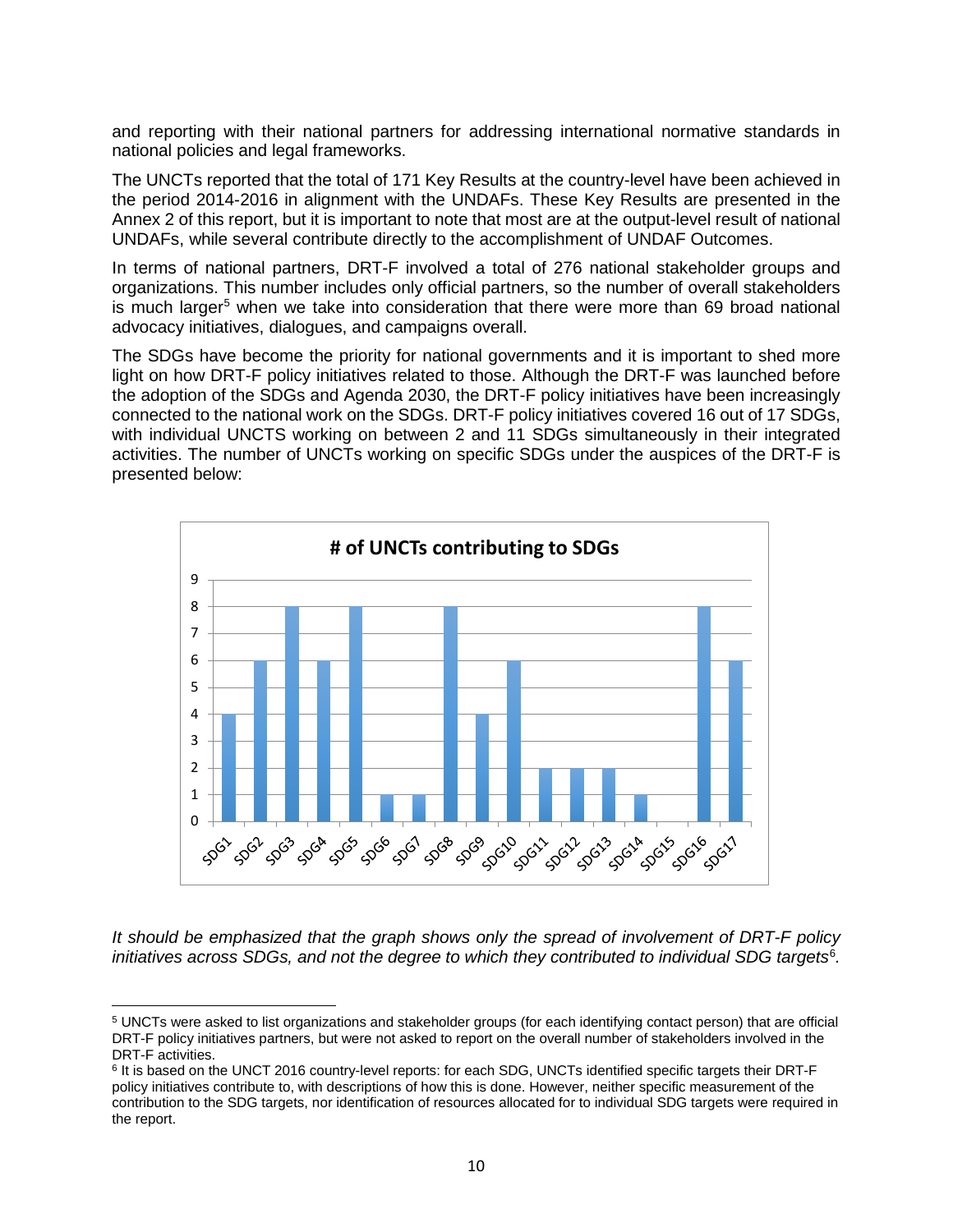In their work on the DRT-F, UNCTs mostly focused on the SDGs 3 (good health and well-being), the SDG 5 (gender equality), the SDG 8 (decent work and economic growth), and the SDG and 16 (peace, justice and strong institutions) - each of those SDGs was addressed by 8 countries. 6 countries addressed the following: the SDGs 2 (zero hunger), the SDG 4 (quality education), and the SDG 17 (partnerships). While only one country addressed the SDG 6 (clean water and sanitation), the SDG 7 (affordable and clean energy), and the SDG 14 (life below water). There was no country in which the DRT-F support related to the SDG 15 (life on land).

# *DRT-F Output*

l

## *Delivering as One countries receiving DRT-F funds demonstrate strengthened UN coordination to facilitate integrated policy support to national governments.*

With regard to the DRT-F contribution to strengthened UN focus on integrated policy support and capacity development of national partners, the results are highly positive<sup>[7](#page-10-0)</sup>. The DRT-F was seen by one country as a funding mechanism with a strategic focus on catalytic results that "allows diverse UN agencies to come together with a common policy focus". It also facilitated the sharing of expertise within the UNCT with regard to specific SDGs to ensure integration across the whole Agenda 2030. The DRT-F "methodology and the access to critical 'seed' funding" enables the UN to be better positioned to provide "provide strategic support to national efforts to implement the SDGs".

Implementing DRT-F joint initiatives helped in the achievement of the system-wide coherence that supports national priorities and needs in a more inclusive and sustainable manner, but also shows benefits deriving from synergetic actions of UN agencies. The DRT-F policy initiatives "leveraged the comparative advantages" of the UN agencies, while also avoiding duplication, ensuring efficiency, and adding value to the UN impact. Moreover, it helped UNCTs to improve joint programming and "the design and implementation of joint initiatives in support of the country's development priorities". The DRT-F approach was also reported to have reduced transaction costs, while increasing the quality of UN interventions. Furthermore, the DRT-F has facilitated exchanges not only among UN agencies and the government but also with other development partners, which was "instrumental to leverage funds from external donors such as the EU and OECD".

The integrated UN approach also promoted "increased interest" of governments in "collaborative approaches". The holistic framework supported by the DRT-F brought together UN agencies and national stakeholders towards common outcomes and helped them work in a multi-sectoral manner. It was reported that the DRT-F helped improve the "credibility of the UN for future policy support", and strongly contributed to creating a shared vision amongst government, civil society, and international partners that strengthened government's leadership and ownership.

According to another report the DRT-F helped "enhance the internal dialogue and coherence among agencies on key policy issues, which in turn contributed to the emergence of a common approach". The DRT-F induced coordination of UN agencies further strengthened the innovation and effectiveness of the UN support to an integrated national development agenda. With DRT-F funding, UN agencies had "the room for ambitious joint agency interventions" and facilitated

<span id="page-10-0"></span><sup>7</sup> The following text represents excerpts from UNCT country-level reports on the contribution of DRT-F.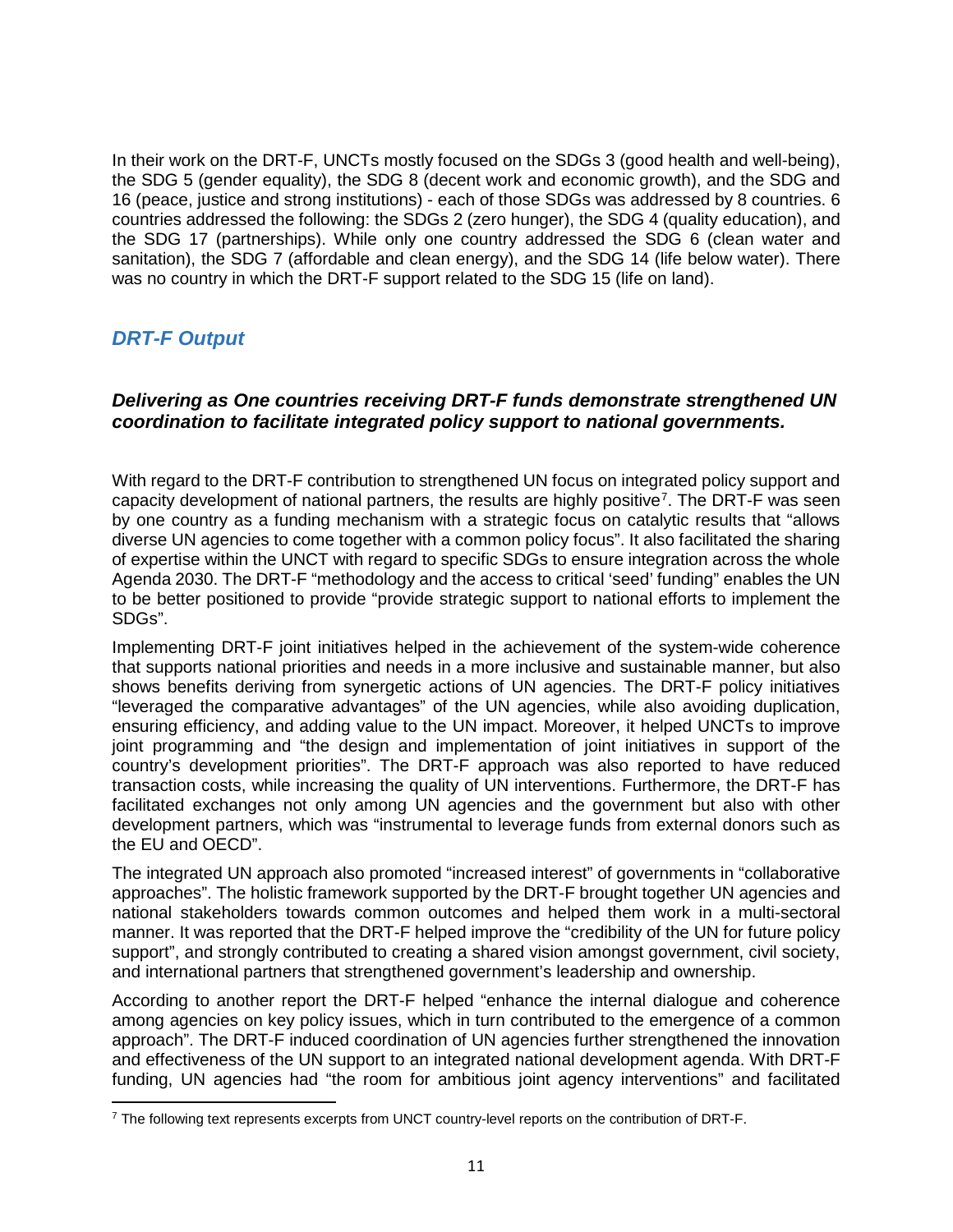identification of new areas for joint programing and implementation in the upcoming programmatic cycle. DRT-F support provided funding that was both strategic in terms of policy change and pivotal for "scaling up and sustaining overall UNDAF key results".

All UNCTs confirmed that the DRT-F was critical for enabling existing DaO systems and bringing UN coordination to a higher level. While harmonization of different internal processes for different UN agencies is highly complex, the DRT-F provided opportunities for UNCTs to play a convening role both internally and with national partners. Moreover, UNCTs were able to avoid overlaps in funding, and maximize the impact of their normative support. As one report indicated, "in an environment of changing donor dynamics, it is more and more important for UN agencies to be able to better coordinate".

The implementation of DRT-F initiatives "had a decisive role in bringing the agencies to work together for increased coherence" and to "best respond to the Government priorities" in the context of UNDAF. Moreover, DRT-F involvement was "an undoubtedly additional essential tool to reinforce policy coherence and articulation around key technical assistance" and to strengthen the awareness and implementation of the SOPs.

DRT-F supported the One Voice and joint resource mobilization. In one country, it was an important factor in the implementation of the UN Joint Resource Mobilization Strategy based on a new integrated communication approach that "further strengthened the UN's advocacy and messaging capacity around the One Programme outputs". Along those lines, another report concluded that "having the UN speak with one voice has also increased the visibility of the UN Country Team as a whole". This helped further improve the cohesion within the UN that enabled UN agencies to provide more comprehensive support to national partners. The UN One Voice supported by DRT-F policy initiatives was "instrumental in creating an enabling environment" for strategic policy support.

| <b>Output indicator</b>                                                                                                                                            | <b>Baseline /</b><br><b>Target</b> | <b>Results: 2014-2016</b>                                                            |
|--------------------------------------------------------------------------------------------------------------------------------------------------------------------|------------------------------------|--------------------------------------------------------------------------------------|
| Number of joint studies/reviews<br>conducted/compiled with<br>recommendations on strengthened<br>national policy in line with international<br>norms and standards | Baseline:<br>N/A                   | The total number of policy-<br>related studies, reviews, and<br>assessments was 106. |
| Percentage of DRT-F supported UN<br>Country Teams reporting that DRT-F                                                                                             | Baseline:<br>N/A                   |                                                                                      |
| funds contributed towards strengthened<br>UNCT focus on integrated policy work                                                                                     | Target: 85%                        | 100% of UNCTs reported in<br>their 2015 annual report that                           |
| Percentage of DRT-F supported UN<br>Country Teams reporting that the DRT-F                                                                                         | Baseline:<br>N/A                   | the DRT-F contributed to<br>both of these indicators.                                |
| has contributed towards strengthened UN<br>coordination, including implementation of<br>core elements of the SOPs relating to                                      | Target: 85%                        |                                                                                      |

The 2016 country-level reports confirm that the DRT-F is meeting the expected targets on its global Output. The table below represents the summary of output-level results for 2014-2016.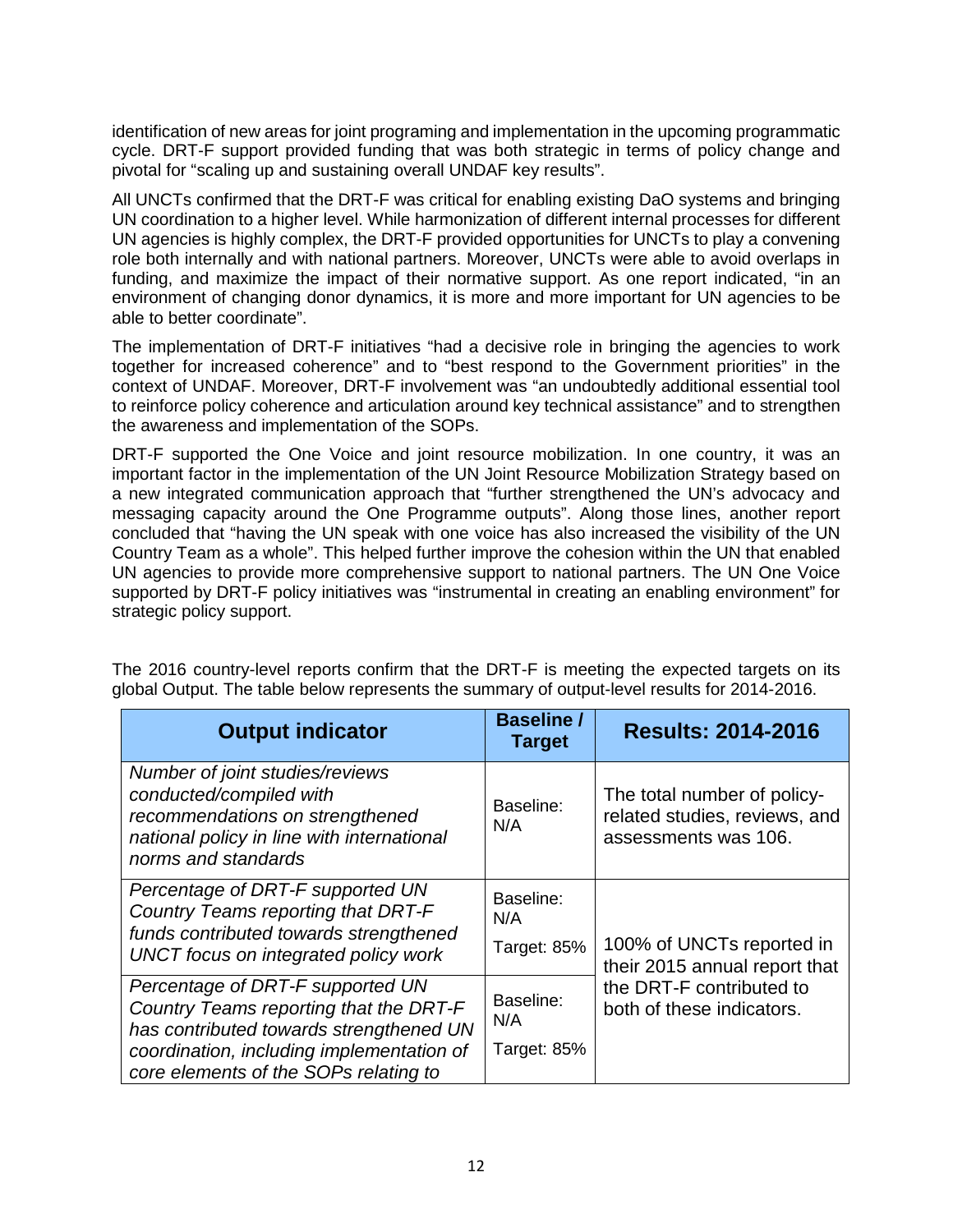| One Programme and the Common<br><b>Budgetary Framework</b>                                                        |                                                             |                                                                                                                                                                                                                                                                    |
|-------------------------------------------------------------------------------------------------------------------|-------------------------------------------------------------|--------------------------------------------------------------------------------------------------------------------------------------------------------------------------------------------------------------------------------------------------------------------|
| Number of Results Groups engaged in<br>the development of joint policy initiatives<br>funded by DRT-F             | Baseline:<br>N/A<br>Target: 15<br>per year/45<br><b>LOP</b> | The total number of Results<br>groups involved was 58.<br>The number of Results<br>groups involved depended<br>on the policy focus of an<br>initiative, as well as internal<br>organization of the UNCTs<br>(varying from 1 to 12)<br>Results groups per country). |
| Number of integrated policy initiatives<br>receiving DRT-F funds monitored and<br>reported on by UN Country Teams | Baseline:<br>N/A<br>Target: 20<br>per year/60<br>LOP        | 45 policy initiatives were<br>launched, monitored and<br>reported by UNCTs by the<br>end of 2016. New,<br>comprehensive country-<br>level reporting template was<br>introduced in 2016.                                                                            |

As the UNCT reports for 2016 show, the DRT-F helped generate a large range of knowledge, partnerships, and documents (studies, legal drafts, strategies, policy papers, manuals, and methodologies), as well as delivered massive training and several broad national dialogue initiatives. The variety of country-level results is very high given that it spans across 12 complex country contexts, and involves a number of thematic policy areas. Some of the main country-level outputs will be presented in the next section of the report.

The analysis of UNCT reports led to the identification of 228 documents produced. Some of those will be presented in the next section of this report. More specifically, the 2016 UNCT reports indicate that the DRT-F support contributed to, amongst other, the following:

- Development of 109 government plans and policies (28 formally adopted and the remaining in the process of finalization), and 29 initiatives on legal drafting.

Given the multi-sectoral nature of the DRT-F policy initiatives, UNCTs have worked on several Thematic Policy Areas simultaneously. However, UNCT were asked to first identify the primary focus of each policy initiatives, and then several secondary ones.

The graph below presents the total number of Thematic Policy Areas addressed by each UNCT overall, which indicates the extent to which their work was multi-sectoral.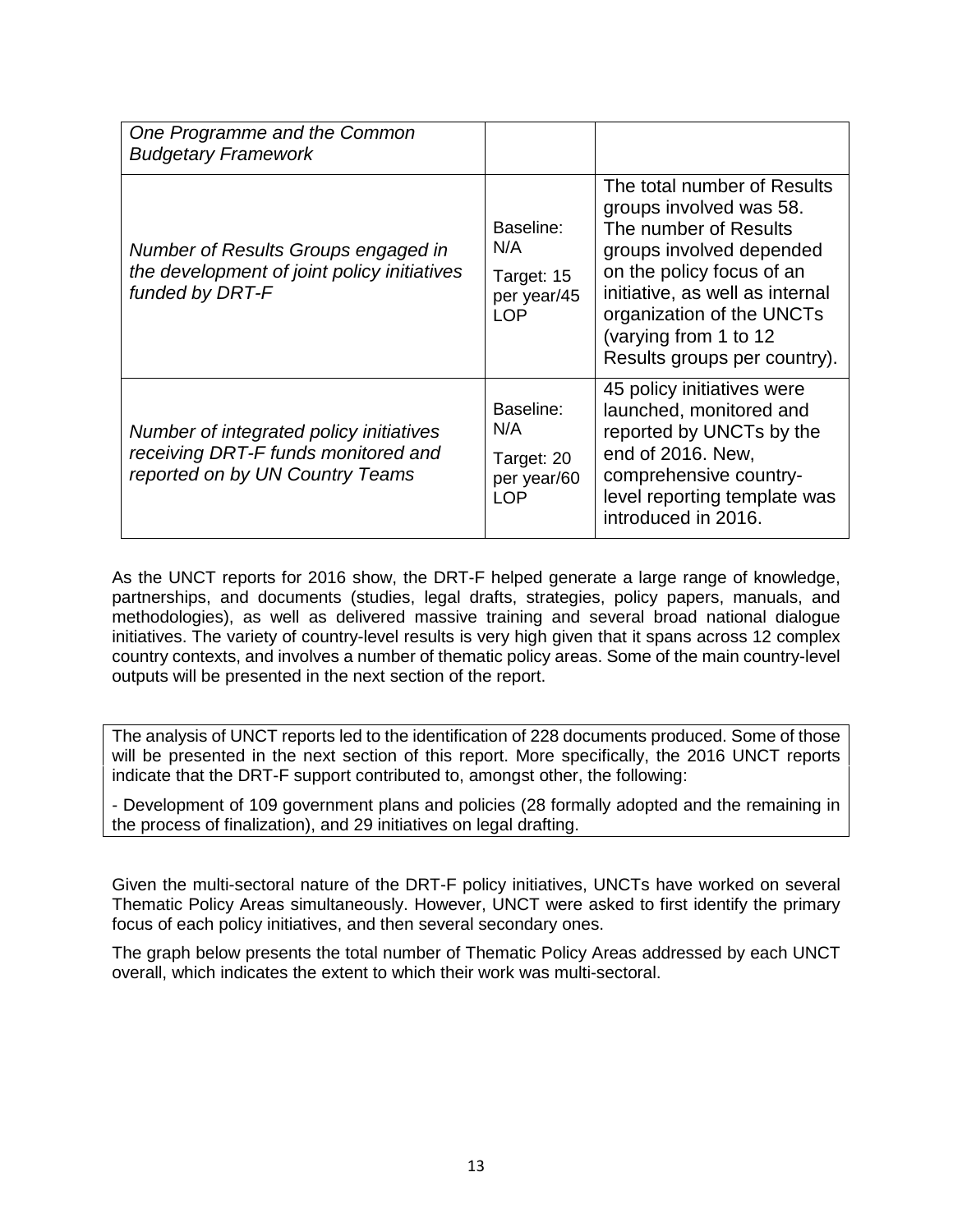

*However, it should be noted that the number of Thematic Policy Areas covered by individual UNCT's does not necessarily represent either the depth to which the UN engaged in these areas, nor the volume of resources allocated to primary focus relative to the secondary ones.* 

The next graph presents the primary focus of DRT-F policy initiative across 12 countries, i.e. the one Thematic Policy Area that was primarily addressed by at least one of the policy initiatives at the national level:

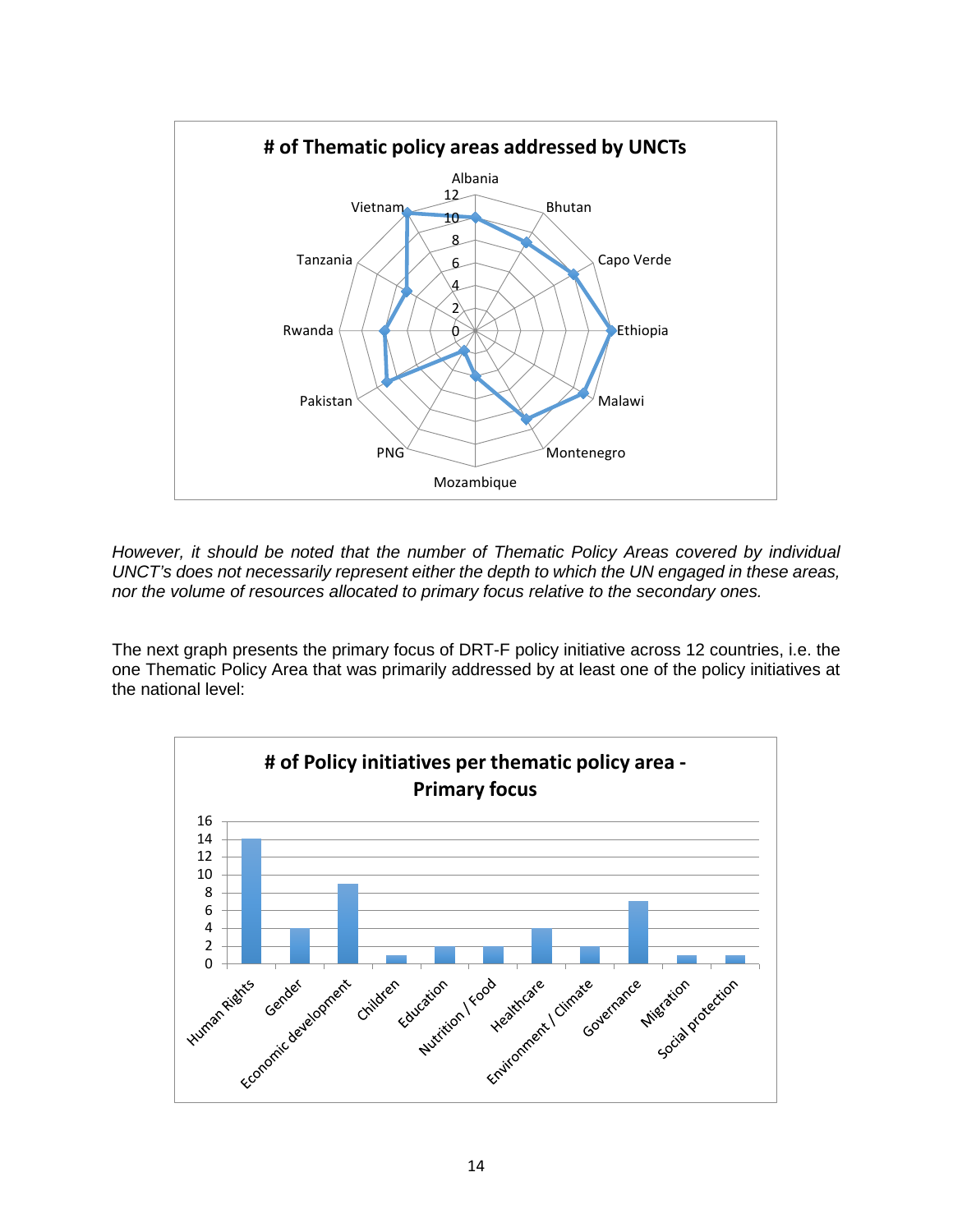*The primary focus in most DRT-F policy initiatives was on human rights, economic development and governance.* 

The final graph presents secondary focus of DRT-F policy initiative across 12 countries, and it is more representative of the thematic width of engagement of DRT-F policy initiatives:



*More than a half of all DRT-F policy initiatives included aspects of gender in their support, with close to the majority involving aspects of governance, or human rights.*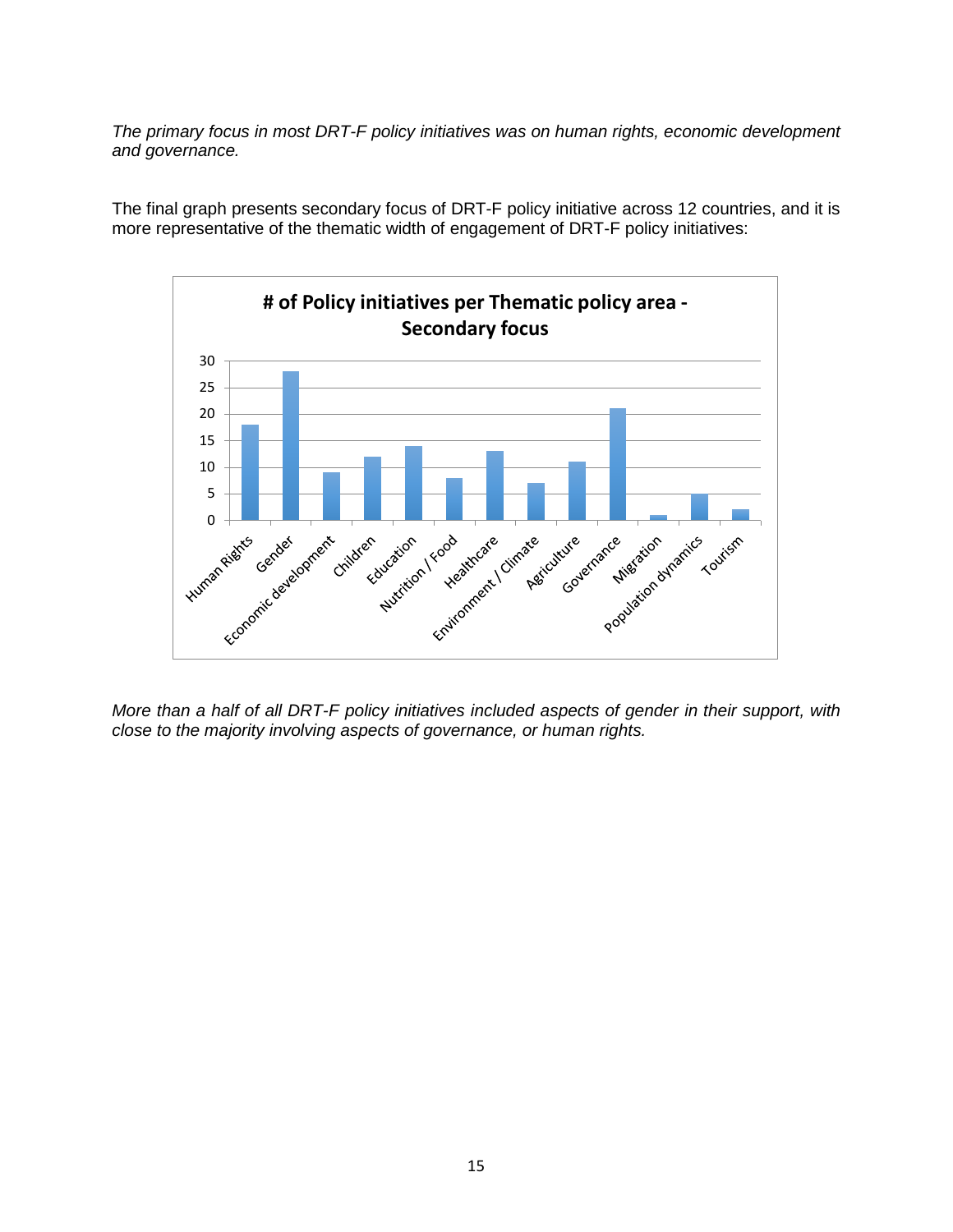# **3. Working across the policy cycle**

*This section presents a representative selection of country-level outputs and activities delivered by DRT-F policy initiatives across 12 countries. The information comes from the UNCT annual reports for 2016. It shows the extent to which the DRT-F integrated policy support addressed different phases and aspects of the overall policy cycle, while contributing to policy change in a more systemic manner.* 

When dealing with complex social problems, the conventional linear sequence of standard policy phases is not highly effective because it rarely reflects real-life situations and predicaments. However, understanding the policy cycle – from agenda setting all the way to policy implementation and evaluation provides guidance on where the most important entry points for policy change might be. But even if there is an opportunity to work on the agenda setting through foresight and advocacy, the results might be limited if it is not accompanied by supporting national partners in decision-making and policy implementation. Even the support to down-stream aspects of policy (such as legislative drafting or capacity development) might be leveraged to introduce the change of the original policy intentions. This DRT-F emphasized the need to work across the policy cycle and provide a more coherent approach to the overall policy that can lead to catalytic results.

In the context of such an integrated policy approach, very few outputs and activities were considered in isolation from the other phases of policy change. Advocacy was combined with policy making and capacity development; dialogue was combined with data collection and analysis; support to capacity development for implementation led to new opportunities for upstream policy redesign; and legislative reviews created new avenues for awareness raising and agenda setting. Moreover, the DRT-F policy initiative introduced the mix of different methods for addressing key policy aspects in a more comprehensive manner. However, for reporting purposes, UNCTs were asked to identify the dominant activity – the one in which they invested most resources and efforts – while also relating it to other aspects of their policy support.

# *Legislative changes, and International standards*

UNCTs reported that the DRT-F contributed to a total of 39 legal drafting initiatives. A considerable number of those represented the focus on "soft" policy (such as policy papers), or on supporting policy implementation (such as rulebooks, operating procedures and instructions).

*Montenegro* supported the development of the new comprehensive National Youth Strategy and the preparation of the by-law on the Law on Youth, specifically on the issue of financial support to youth NGOs. In the areas of competitiveness and innovation, Montenegro helped preparation of the policy on priorities and preparation of relevant documents for the European Union (IPA) programming, and supported drafting of the By-law on Methodology for Preparation of the Strategic Development Plans of Local Self-government Units. In order to promote the integrated approach to the Scaling up Nutrition, *Papua New Guinea* worked with several government departments and key national stakeholders on development and adoption of the multi-sectoral National Nutrition Policy for 2016-2026.

In addition to conducting a legal review of the Public Debt Law, *Capo Verde* helped the Coordinating Commission on Alcohol and other Drugs to introduce a more integrated legal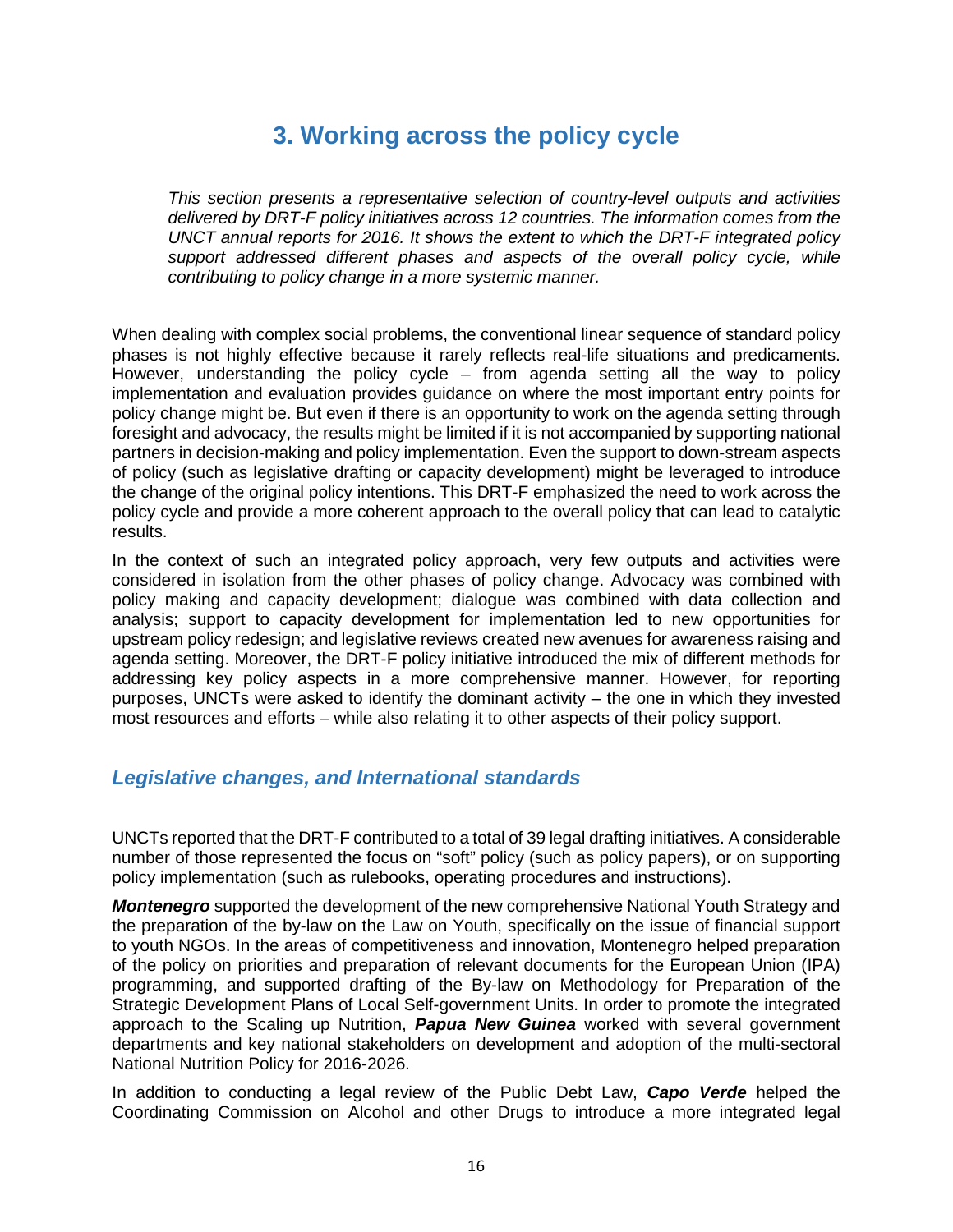response to addiction problems. In the context of substantive technical contributions for improving the compliance with international norms, tools, and standards, Capo Verde also supported the drafting of the Cybercrime Bill. Finally, the UN in *Capo Verde* helped improve the juvenile justice legal framework by working with the government on a new bill. *Bhutan* conducted several comprehensive legal reviews from the human rights perspective, including of the Constitution, the Election Act, the Local Government Act, and the Royal Civil Service Act.

Regarding the new draft of the Law on Child Rights and Protection, *Albania* supported the government in a gap and comparative analysis to introduce an inter-sectoral child protection system. The law was informed by a White paper that is currently under parliamentary review. It will result in stronger compliance with the Convention on the Rights of the Child. Another law addressed in Albania was the Labour Code, for which the DRT-F provided a technical review with the focus on the impact on women at the workplace. Albania also engaged in legal drafting with regard to amending the Renewable Energy Sources Law, the Law on Notaries, the Law on Cultural Heritage, as well as the package of laws relating to social care services, voluntary work, and social enterprises.

*Ethiopia* supported legal review and drafting of the Legislation for Financing and Administration of National Employment Injury Insurance, and prepared and helped adoption of the Proclamation on Prevention and Suppression of Trafficking in Persons and Smuggling of Migrants. *Pakistan*'s legal drafting efforts focused on the new draft of the HIV/AIDS legislation for the Islamabad Capital Territory and the Punjab HIV/AIDS Control Act. Moreover, Pakistan helped introduce changes in the legislation on Disaster and Risk Management to reflect better compliance with international norms and standards. *Mozambique* conducted a review of National Action Plans, Policies and Strategies on HIV and Non-Communicable Diseases and supported legislative change. It also supported the Development of the National Strategy for School Health for Adolescent and Youth (2016-2020/24). It also supported the development of policy briefs on SDGs and Population Dynamics, and 4 policy briefs (Education, Health, Social Protection, and WASH) with regard to poverty reduction.

On legal issues, *Malawi* worked with parliamentary committees on the development of technical papers, which were then used for advocating for the implementation of the Land Bills. It also supported the review of the Gender Equality Act and the Marriage Divorce and Family Relations Act, in particular with regard to harmful cultural practices. Furthermore, Malawi enabled the preparation of the National Multi-sector Nutrition Policy, and worked with the Association of Persons with Albinism and the Chair of the social committee in the parliament on passing of the Human Anatomy Bill against killings of persons with albinism. It contributed to the drafting of the Termination of Pregnancy Bill. Finally, Malawi helped the legal review of the Witchcraft Act and the Citizenship Act, and supported the Parliament in amending the Anatomy Act with regard to albinism.

*Vietnam* focused on the amendments of the Law on Association, the Law on Legal Aid, and the Law on Anti-Corruption – all of which aim to improve the legal framework for civil society. Moreover, the UNCT in *Vietnam* contributed to the preparation of the National Targeted Programme on Sustainable Poverty Reduction (2016-2020) and the National Targeted Programme on New Rural Development (2016-2020). These programmes included adoption of several government by-laws and decisions.

In terms of legal drafting, *Rwanda* supported the government primarily on amending the Law on Special Economic Zones, but it also contributed to legal drafting practices in a very specific, systemic manner. In order to strengthen the capacity of the justice sector to increase access to justice for women, children and the most vulnerable, it worked with national partners to bring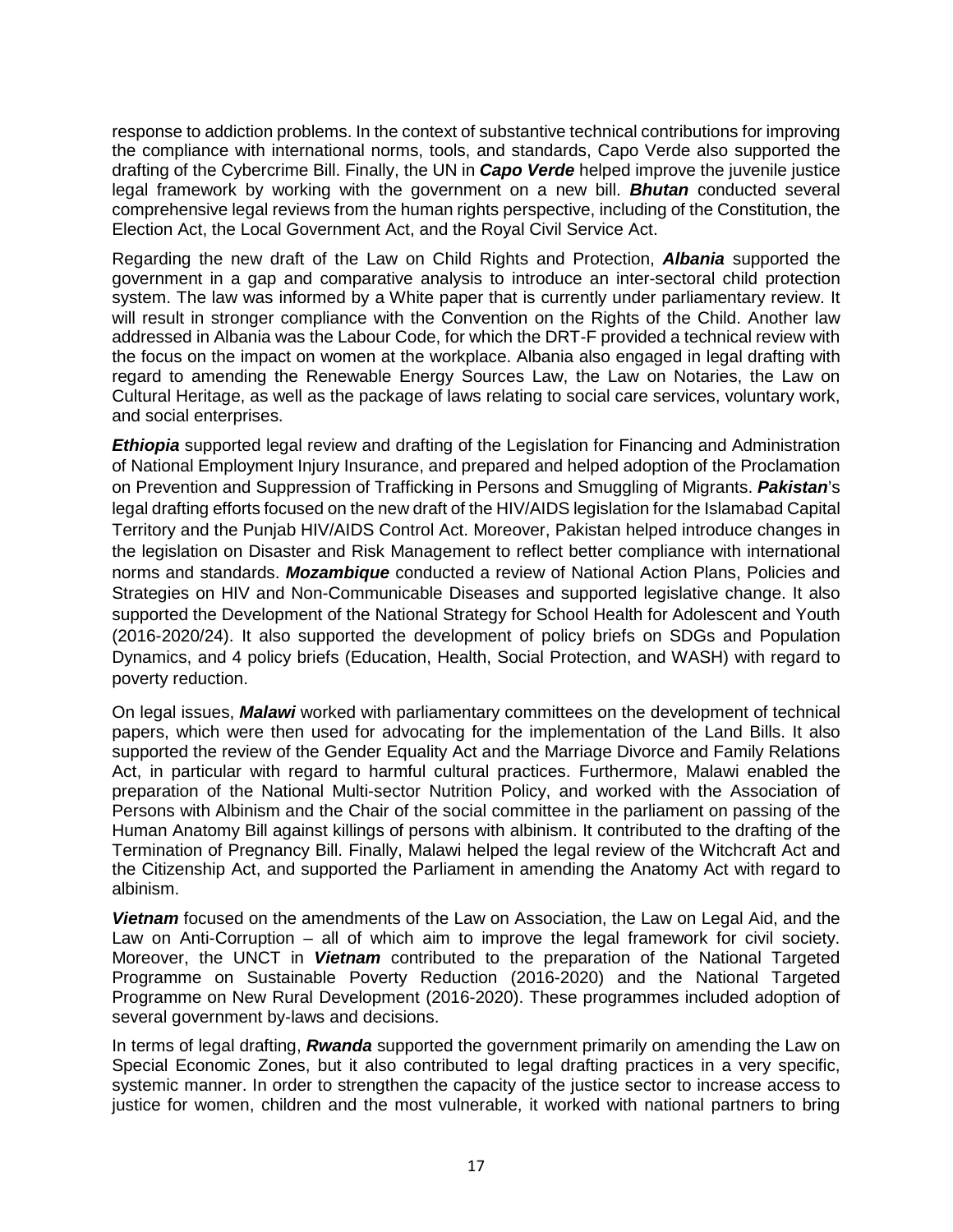about the new Integrated Electronic Case Management System (IECMS). With the UN support, the new system was established and tested, and is now being scaled across the country. The new system will facilitate the implementation of newly approved legal aid and children laws and policies.

In addition to legal drafting initiatives, there were a large number of activities related to reporting on *international norms and standards* within the overall DRT-F – most of which were integrated into other activities on policy change. The focus was primarily on international norms and standards addressing human rights issues, but several countries dealt with specialized international rules. The support to reporting on *UPR* was prominent in Rwanda and Bhutan – and was incorporated in the support on the *UN Framework Convention on Tobacco Control* in *Mozambique*. The focus on *CEDAW* was central in the work of the DRT-F in Rwanda, Albania, Malawi, and Ethiopia. Capo Verde contributed to the preparation of reports related to conventions on *child rights; on economic, social and cultural rights; and on political and civil rights*. Both Capo Verde and Vietnam supported reporting on the UN Convention against Corruption. The reporting on the *Scaling-up Nutrition* (SUN) was central to the DRT-F work in Pakistan and Papua New Guinea. Policy initiatives in Albania addressed the reporting on *international conventions in the field of culture*; on the *UNECE recommendations* on the Single Window, Data Simplification, Standardization for International Trade; and with regard to the *Climate Change Convention and SEA Protocol*. Malawi focused, amongst other, on domestication of *Voluntary Guidelines for the Responsible Governance of Tenure of Land, fisheries and forests*.

# *Advocacy and dialogue, and National campaigns*

Advocacy was one of the most dominant aspects of the DRT-F policy support. In most cases, it was a parallel aspect of an activity dealing with policy assessment, legal drafting, or capacity development for policy implementation. However, UNCTs reported on a total of 69 activities that primarily focused on strategic advocacy and facilitation of broad national dialogues. Several selected cases are presented in this report, emphasizing how those advocacy activities lead to dealing with systemic policy change.

One of the largest national dialogue and advocacy initiatives was organized in *Pakistan* on the National Human Development Report 2016. It focused on the intersection of youth, education, and employment, with a special emphasis on inclusive growth and economic opportunities for the most vulnerable. Amongst others, the Direct Youth Consultations led to 81 consultation events with 32 target groups. One specific activity – "Youth Employment" – included, amongst others, the following: 350 video messages, 42 radio shows, a country-wide art competition, the #YourIdeaCounts campaign, 5 seminars, 10 national expert consultations, 2 large youth conferences; and 10 specialized background papers. It involved more than 100,000 young people overall. Pakistan's advocacy efforts on HIV/AIDS led to a Memorandum of Understanding with UNAIDS; involvement of 30 health care providers; and the Interfaith Summit on HIV/AIDS with more than 35 religious leaders. It was combined with capacity development and awareness raising for parliamentarians on HIV/AIDS (including the production of a Manual, a Handbook, and the Information Fact Sheet). The DRT-F in Pakistan was also involved in, amongst other, advocacy on the enabling environment on maternal and neonatal health; on improving the policies for home based workers, and on nutrition policies.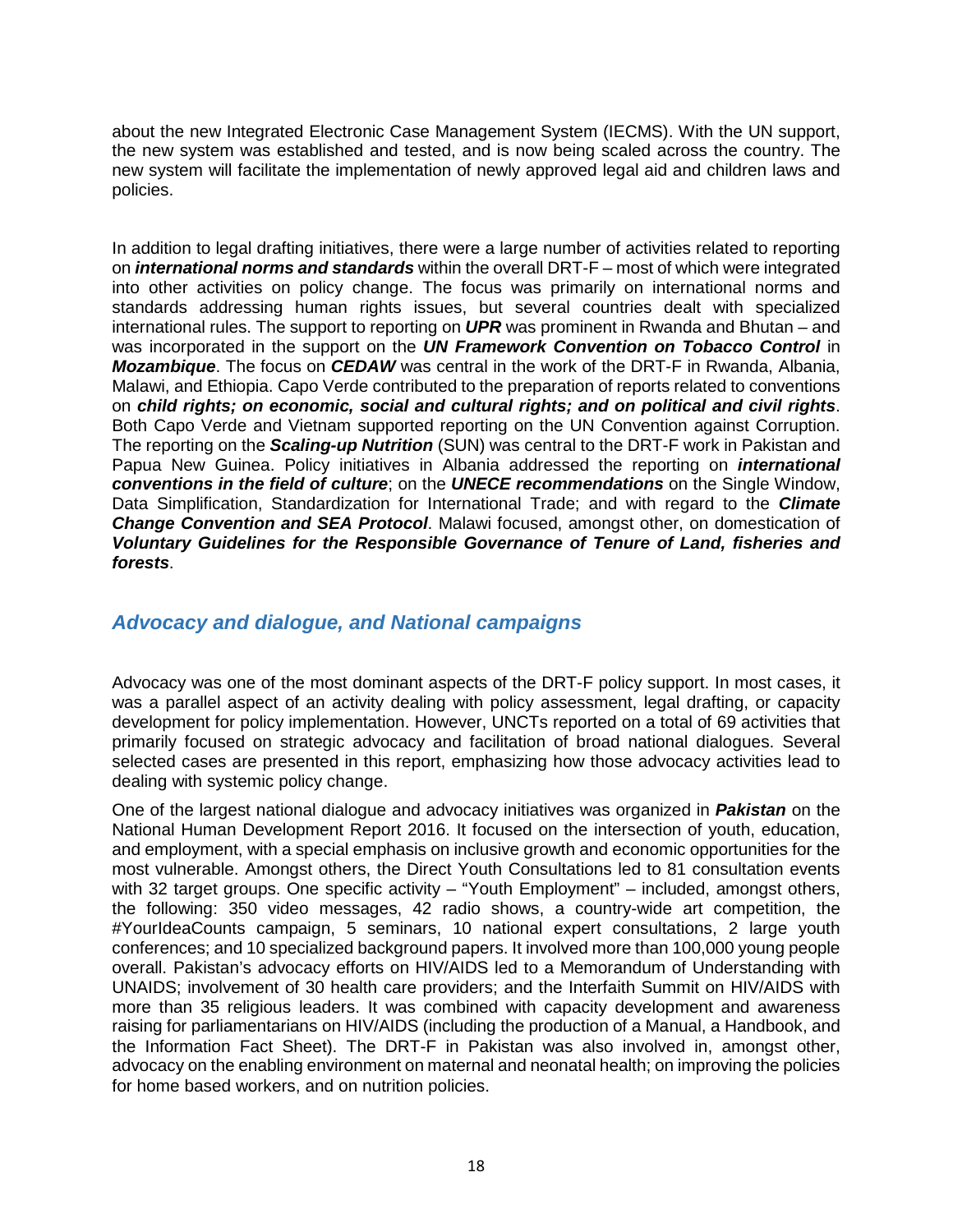*Rwanda* was another country that put particular emphasis on religious organizations, by bringing together 100 church leaders and advocating for a more prominent role of religious leaders in promoting comprehensive sexuality education. However, it invested considerable efforts with regard to advocacy on UPR, as well. The UN agencies worked simultaneously with the government and with the civil society on mainstreaming human rights in a series of high-level consultative meetings, and used the communication channels of TV, radio, social media, and print media.

*Capo Verde* engaged in a wide spectrum of advocacy activities on issues related to health quality services, employment and decent work, and democratic governance and the rule of law. It organized a number of advocacy and consultative events aiming to promote international standards and norms, and to bring about legal and strategic change. For instance, the National Strategic Dialogue on social protection policies facilitated an inter-ministerial process that led to a more integrated social protection policy and a better alignment with international human rights and gender standards. For promoting the mainstreaming of the SDGs in national strategic plans Capo Verde organized, amongst others, a joint UN-Government Retreat and a Civil Society and Media Dialogue Forum. It engaged in advocacy on the issue of addiction related to alcohol and other drugs by organizing national meetings and leveraging the World Drug Day on radio and TV (including the events such as the "Consultations Meeting on Drugs"). Amongst others, Capo Verde engaged in advocacy with small farmers from local Goat Cheese Cluster Assemblies, and with several national associations regarding the Blue Growth Initiative.

*Montenegro* used innovative methods such as foresight to engage diverse stakeholders in shaping up the national policy on youth. This led to a number of policy papers and legal changes, but one particular activity is worth emphasizing. The DRT-F contributed to preparation of the White Paper on youth employment, and it was followed by a "tripartite" validation with the involvement of the representatives of the government, employer's organization, and trade unions – under the auspices of the National Social Council. With regard to engaging diverse stakeholders, *Bhutan* organized a nation-wide social mobilization initiative on adolescent health by leveraging the outreach of the national broadcasting service. It also worked on advocating for reproductive health and rights in the nunneries; women and children in difficult circumstances; child-friendly policing; and on the issues of gender-based violence.

Working on the preparation of the National Nutrition Policy, *Papua New Guinea* organized a series of advocacy and consultation events. It involved diverse stakeholders from government, academia, and civil society. The advocacy focused on integrating the nutrition policy across the policy areas and towards coherent impact, which represented a unique case for both national stakeholders and UN agencies to work together on such strategic issues in this country.

*Malawi* focused on strengthening the capacity of rural communities to advocate for secure land rights and the right to food, while also preparing ministerial briefs on the Land Bills. The UNCT in Malawi supported the draft Termination of Pregnancy Bill through media advocacy and consultations. It promoted human rights through advocacy at the International Albinism Awareness Day and in community awareness campaigns, which included focus groups and theatre dramas. With the DRT-F support, Malawi organized 13 transformational dialogues on "leaving no one behind", which included 360 participants addressing legal, policy and social barriers that impede access to HIV treatment. Another cross-sectoral advocacy initiative focused on legal hearings on LGBTI rights, while advocacy support was also provided in the context of the preparation of the National Multi-sectoral Nutrition Policy. The UNCTs helped form the National Youth Network that coordinate youths at national, regional and district levels. In the same area, Malawi developed a youth-led advocacy strategy and supported youth in its implementation, while also organizing advocacy sessions with the parliamentarians.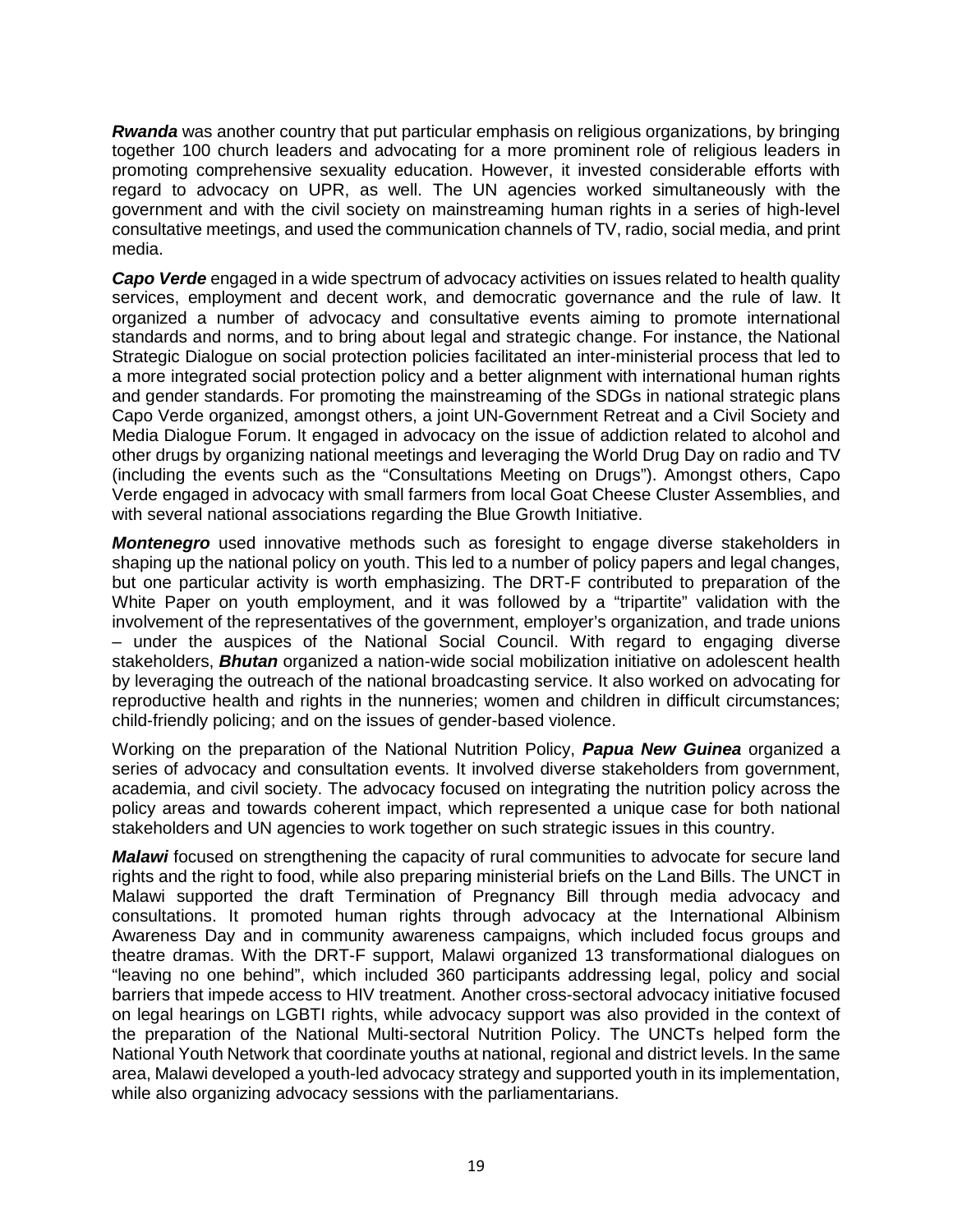*Albania* organized a large number of advocacy activities engaging on the integrated policy support across its 2 UNDAF Outcomes and 14 UNDAF Outputs. Several of those will be briefly mentioned. In order to help improve the inter-sectoral collaboration mechanisms on material and child health outcomes, a regional conference was organized with the participation of 80 representatives from the health sector and local governments. This included UN advocacy for the holistic childcare and specific issues such as breastfeeding. In the context of gender issues, a DRT-F policy initiative in Albania was engaged in advocacy on Gender Sensitive Indicators (including developing UN joint positions), and combined advocacy with collaborative preparation of policy guidelines for law enforcement on addressing gender discrimination. In *Albania*, the DRT-F also supported advocacy on accessible and equitable preschool education, which led to preschool education being prioritized within the new National Strategy on Pre-University Education. As an outcome of this process, preschool education quality has been boosted by new policy documents central to preschool quality such as standards, curricula and professional teacher training programmes. This advocacy activity incorporated research, demonstrative work, the use of social media, and organization of events. In the sector of education, Albania also engaged in advocacy and dialogue regarding comprehensive sexual education. This led to a joint paper, and it was aligned with other related activities such as preparation of teacher training materials and textbooks.

In the context of its comprehensive support to civil society, *Vietnam* worked on two tracks. On one, it supported advocacy events organized by civil society organizations - and on the other, it supported the participation of civil society organizations in different consultations and dialogues with the government. It was combined with joint UN advocacy commentaries on existing legislation. Vietnam's engagement in advocacy on the enabling environment for economic development lead to two Memorandums of Understanding that will improve the collaboration between producers and corporations in the agricultural sector.

Working on the issue of migration and counter-trafficking, *Ethiopia* engaged in several key advocacy initiatives. One of those focused on development of the Migration Profile for Ethiopia, while another targeted specific drivers and underlying causes for irregular migration and onward movements. *Mozambique* organized nationwide advocacy and mobilization of support for implementation of the National Strategy to End Child Marriage, as well as advocacy on the ratification of UN Convention- Framework Convention on Tobacco Control.

In addition to activities specifically focused on policy advocacy, DRT-F contributed to a large number of *broader promotional activities and campaigns*. These benefited from the leverage provided by the use of social media, TV and radio, and print media – as well as by communicating messages graphically through posters, infographics, and illustrated brochures. Some of the selected ones were the following:

- Focusing on increasing community awareness on women empowerment and genderbased violence, *Vietnam* organized a campaign that included video clips, organization of a film festival, a symposium, and various dialogues, game shows, and community contests.
- To further engage youth on National Human Development Report 2016, *Pakistan* organized a number of creative outreach activities throughout the country (festivals, radio shows, open events) and used social media (including Facebook, Twitter, Flickr, Vimeo, and Daily Motion). Another prominent campaign in Pakistan focused on "Women in Green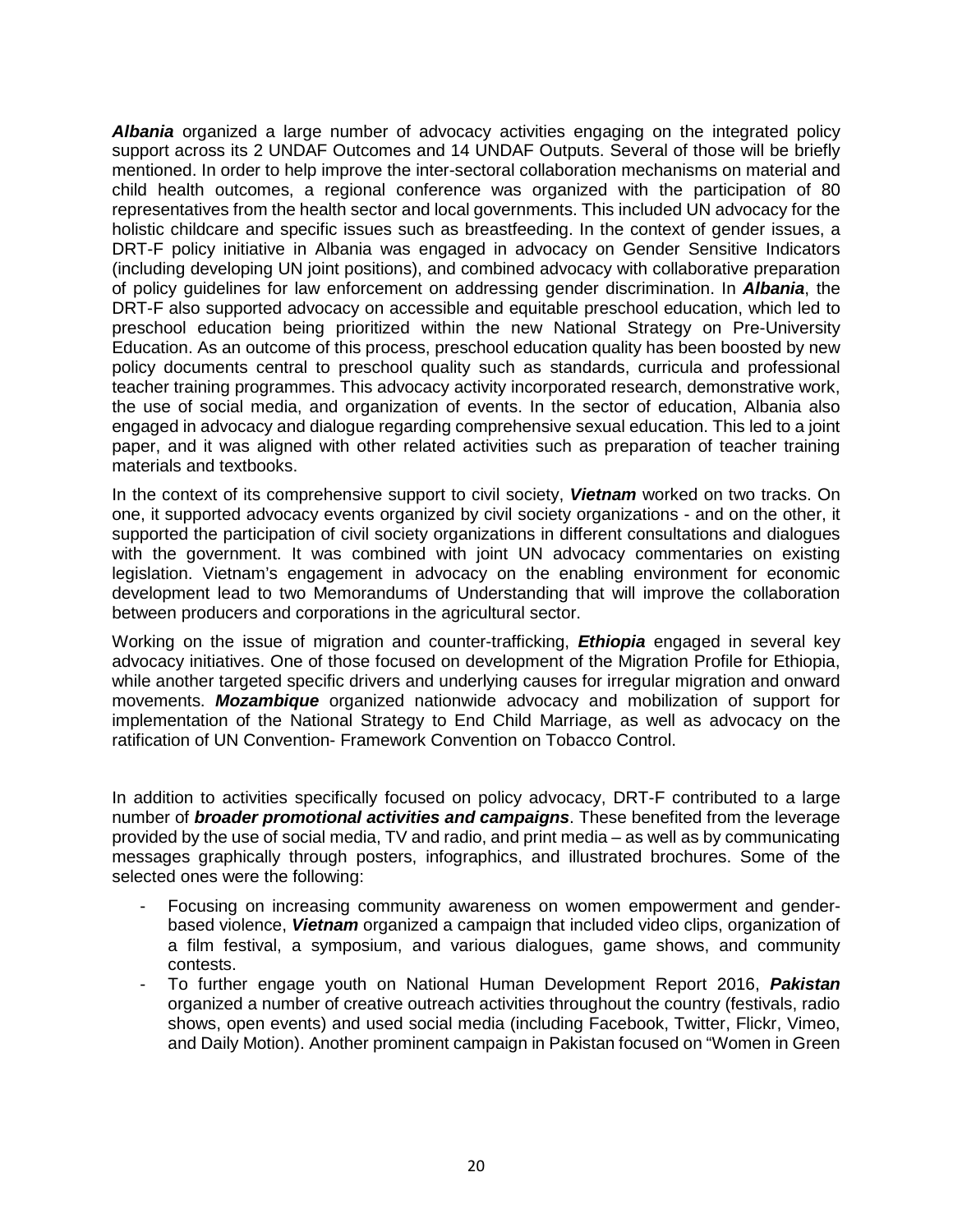Industry" with brochures, posters and infographics, videos<sup>[8](#page-20-0)</sup>, and online sessions on Twitter and Facebook.

- In the context of the SDGs, *Mozambique* launched a wide advocacy campaign with a large event involving 150 stakeholders and the Youth Forum on SDGs with 230 participants (including 52 civil society organizations) to increase the awareness and mobilize youth engagement.
- **Montenegro** organized a communication campaign for promotion of business within the Cluster Support Programmes for 2016 and 2017, which included production of a video.
- A social experiment video approach was used by *Albania* as an innovative campaign on gender-based violence developed by young boys and girls as agents of change. It was accompanied by youth, community, and religious leaders raising awareness on this issue through door-to-door activities and with social media tools.
- In the context of the HeForShe initiative, **Malawi** produced a documentary video<sup>[9](#page-20-1)</sup> on the role of cultural leaders on discouraging practices that infringe on the rights of women, such as early marriage.
- **Ethiopia** supported TV drama series and TV spots comments on migration and illegal human trafficking produced by Ethiopian National Theatre Artists that was broadcasted on public radio and TV. The campaign also included raising awareness and training at the regional and local levels, as well as posters, brochures, and community manuals.

# *Assessments and studies*

There was a total of 106 joint analytical activities across the 45 DRT-F policy initiatives. These activities were used as entry points for advocacy and dialogues, legal drafting, international reporting, policy making, as well as to accompany capacity development for policy implementation. Selected ones are presented below.

### *VIETNAM*

- Situational analysis on child marriage in selected ethnic minority areas
- Citizen report card survey on health and nutrition services for ethnic minority children and child-focused budget analysis in the area of maternal and child health, early childhood education, and social assistance
- Vietnam Midwifery Report 2016 (the first national report of the kind)

# *ETHIOPIA*

- Impact assessment of the social cash transfer project
- Financial assessment of the Pension schemes
- Baseline survey for the design of institutional and coordination framework for social protection systems
- Labor market and livelihoods assessment report for refugees and Ethiopian communities to inform targeted livelihoods reintegration support
- Study on the onward movement of refugees and asylum-seekers

<span id="page-20-0"></span>l <sup>8</sup> See the following videos from the DRT-F Advocacy Campaign Women in Green Industry: [https://youtu.be/EdGVi4JsCSQ\)](https://youtu.be/EdGVi4JsCSQ), [https://youtu.be/JsvxzOs4\\_hw](https://youtu.be/JsvxzOs4_hw) [, https://youtu.be/qcFxubKAWME,](https://youtu.be/qcFxubKAWME) [https://youtu.be/5QF7ZBeV95I,](https://youtu.be/5QF7ZBeV95I)<https://www.youtube.com/watch?v=BQBFDL32J64&feature=youtu.be>

<span id="page-20-1"></span><sup>&</sup>lt;sup>9</sup> See the video at:<https://youtu.be/Ayok-59qeSo?t=3>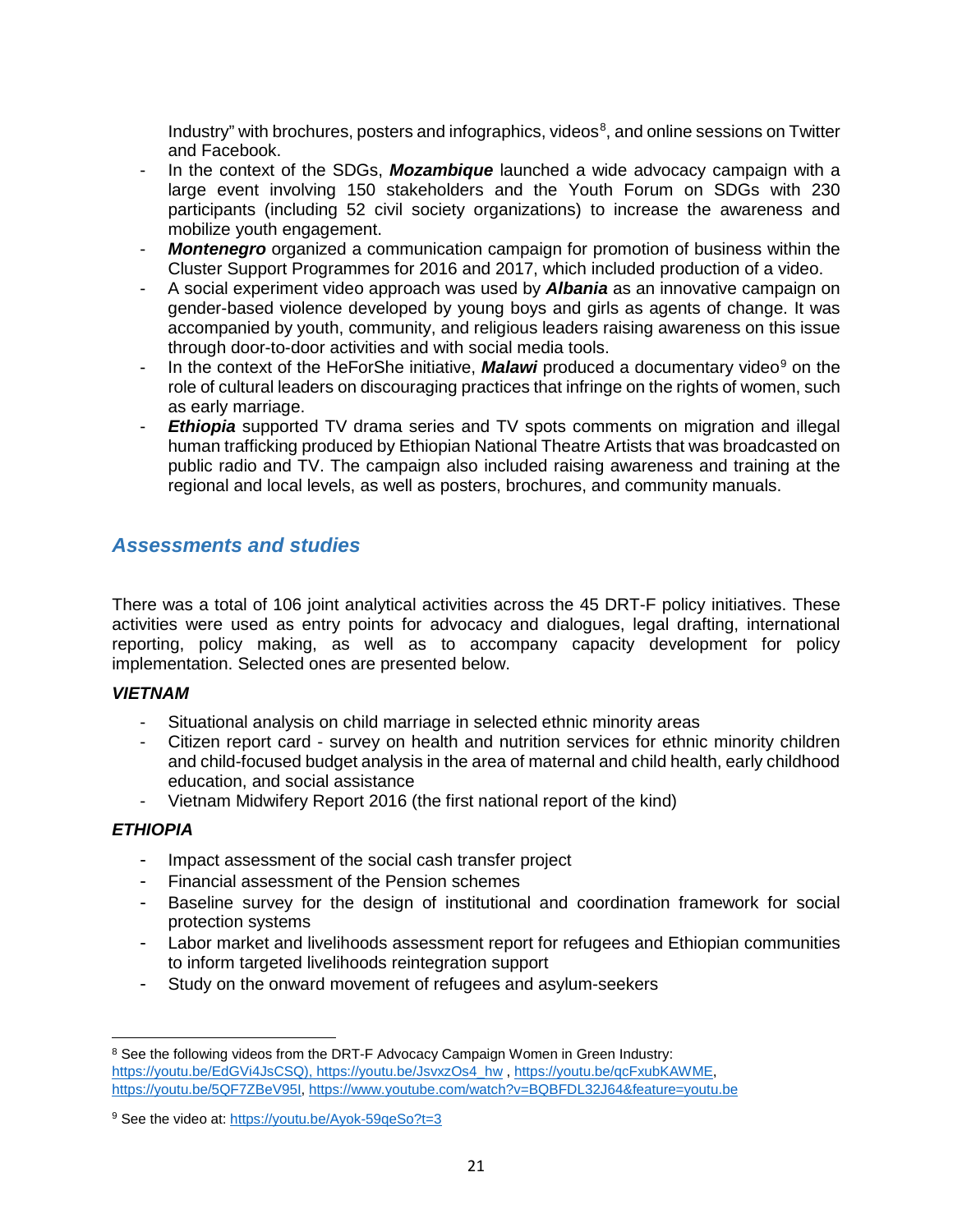# *TANZANIA*

- Gap analysis of policies in agriculture in relation to human trafficking
- Assessment of the system for collection and analysis of disaggregated data on SMEs and trade to enhance policy for youth employment
- Comprehensive tourism business climate review
- Study on enhancing linkages between tourism and sustainable agriculture

### *RWANDA*

- Baseline survey on adolescent sexual and reproductive health
- National baseline survey on knowledge, attitudes and practices related to CSE
- Study on the integrated comprehensive HIV prevention knowledge and services for pregnant women, children and young people
- National assessment for international trade treaties
- Special Economic Zone policy review
- Gender Audit for the Justice sector

## *MONTENEGRO*

- Report on labor market transitions of young women and men
- Analysis of the labor market situation in 5 municipalities
- Survey on the young people and employment obstacles with the focus on recognition of importance and development of socio-emotional skills and key competences
- Review of socio-emotional and key competencies in Primary, Secondary and Pre-service Teacher Training Curricula
- Report on international standards in youth policy development and implementation
- Analysis of existing services and programs aimed at supporting adolescents and youth on on employability
- Study on the basis for improving the metal industry based on investment associated with higher energy efficiency and better performance in environmental protection
- Comprehensive legal assessment of the procedure for business registration
- Study on value addition options, products finalization and innovation capacities in clusters from strategic sectors
- Assessment reports for individual metal companies (8 reports)
- Results assessment of the Strategy for Sustainable Economic Growth
- Comprehensive analysis of the Cluster Support Programme
- Green Jobs Needs Assessment Potential Review

### *MOZAMBIQUE*

- Multidimensional poverty assessment report
- Report of feasibility analysis of SDG indicators, with the analytical matrix of SDG indicators
- Baseline studies on the impact of alcohol and tobacco on youth

# *PAKISTAN*

- National Youth Perception Survey
- Punjab Home Based Workers Gap Analysis Report
- Analysis of Social Protection Schemes for Home Based Workers
- Cost of the diet study
- Nutrition in the cities report
- National Food Composition Table and Pakistan Food Based Dietary Guidelines
- Drought and Multi-hazard vulnerability risk assessments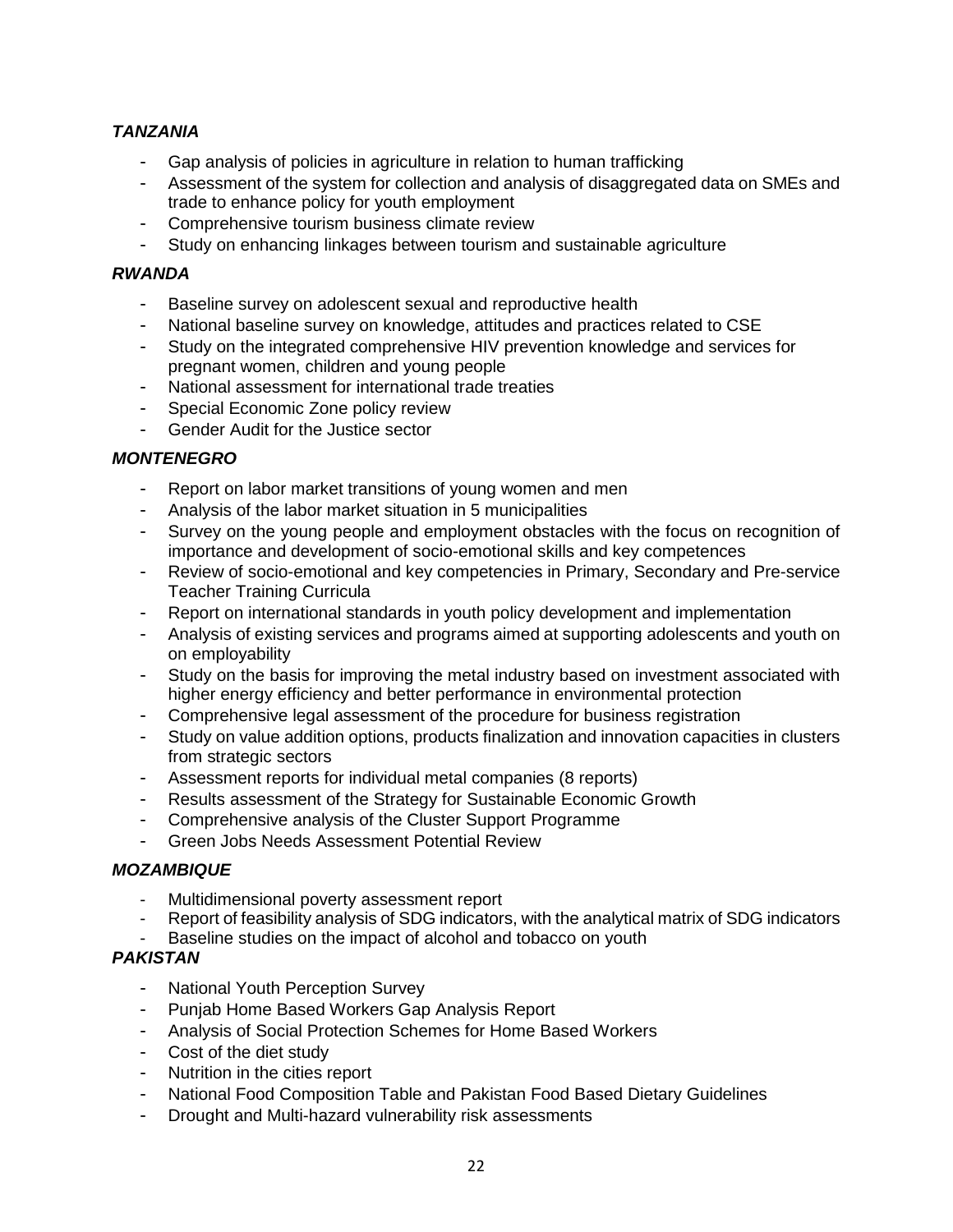## *MALAWI*

- Demographic Dividend Study Report
- Youth Demographic Dividend Study
- Policy brief on Demographic Dividends (one each of the five key demographic dividend pillars)
- Country assessment on the cycle of accountability for SRMCH and human rights
- Malawi Youth Status (Youth Situation Analysis)
- Report on the nationwide youth consultation and financial analysis reports
- Budget analysis policy brief
- Report cards on thematic areas on youth

## *CAPO VERDE*

- Evaluation of status of the Law on Gender Equality and Equity implementation
- Assessment report on social reintegration of drug users
- National HIV/AIDS Survey
- Assessment report on public debt
- Value Chain Analysis and Cluster Mapping (for fisheries and for goat cheese sectors)
- Multisectoral diagnosis and inventory of the niches of Blue Growth
- Report of gender in the informal sector
- Report on the consumer protection law and policy
- Diagnostic report on employment information system

## *BHUTAN*

- National Nutrition Survey
- National Labor Force Survey
- Comprehensive analyses of human rights in the context of UPR and CEDAW
- Comprehensive vulnerability needs assessment
- Survey of religious personnel on social issues
- Disabilities-focused analysis

### *ALBANIA*

- Assessment of the National Strategy on Gender Equality, Reduction of Gender-based Violence and Domestic Violence
- Study on potential discriminatory attitudes of the justice system, against children involved in criminal proceedings
- Strategic environmental assessment report
- Assessment of needs for creating a National Single Window
- CSO Shadow Report Health Care Field
- Development of a costing tool for the MCH services and conducting of actual costing for urban women and child consulting centres
- Report on Implications of the change from "Employment to Work"
- Inter-system operational report for flood risk reduction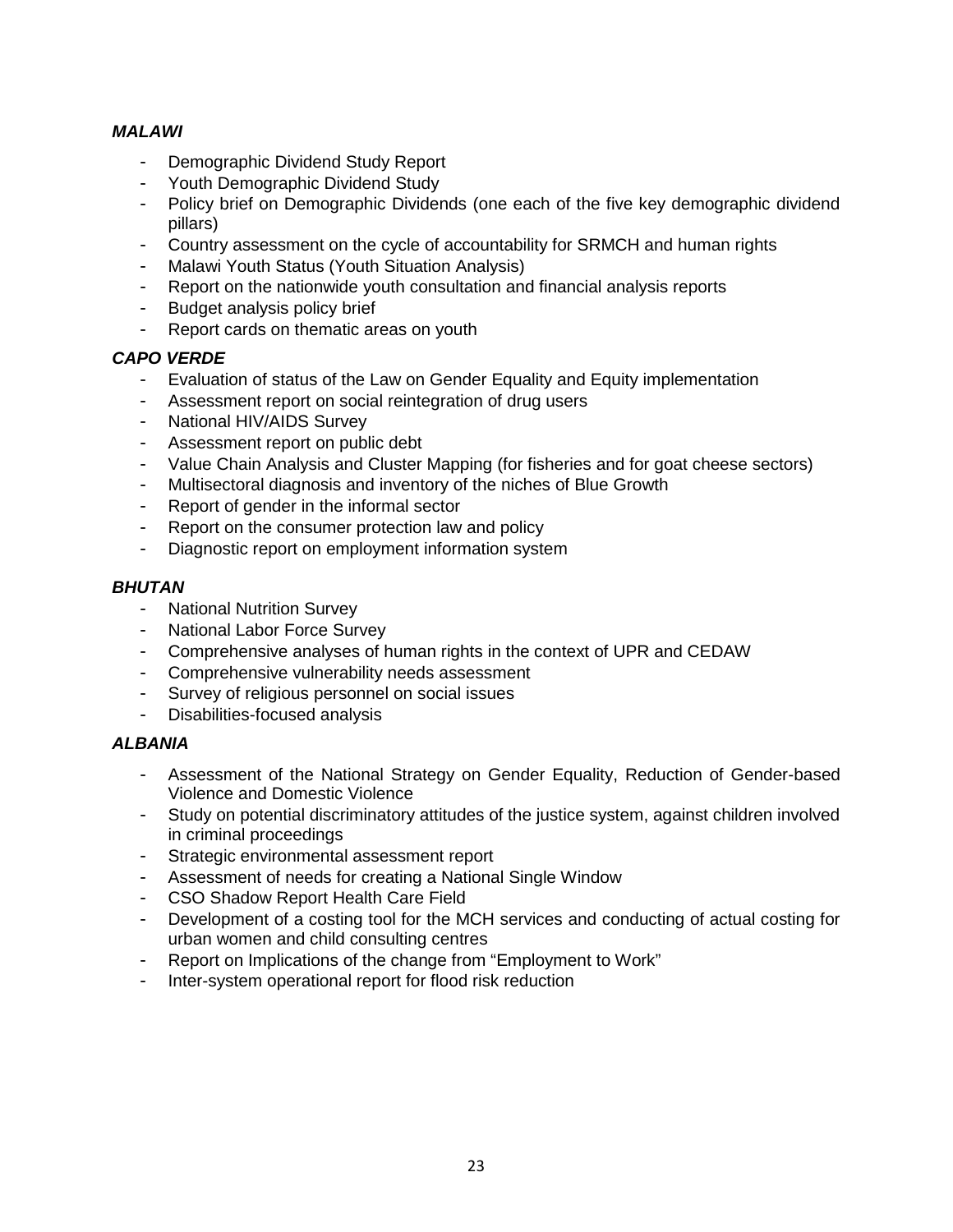# *Capacity development for policy implementation*

The DRT-F support to integrated policy approach did not exclude more downstream aspects of policy. It is in the process of policy implementation that policies can be further improved, and in some cases even redesigned. Or, on the contrary, fragmented implementation can considerably undermine policies that were developed in a more integrated manner. Selected activities are presented based on different entry points and instruments for capacity development of national partners.

With regard to *methodological aspects to policy implementation*, several countries provided comprehensive support.

- **Ethiopia** was involved in developing the capacity of regional governments to draft Social Protection Policy Action Plans, and to integrate social protection into regional Mediumterm Plans. It was accompanied with the DRT-F work on improving the National Social Protection Platform that linked social protection policies with those related to health services, nutrition, and the urban safety net – all under the auspices of the new phase of the government Productive Safety Net Programme.
- **Montenegro** helped develop the Rulebook on Methodology for Preparation of the Strategic Development Plans of Local Self-Government Units – as well as the proposals of Local Action Plans for Employment that put more focus on youth in their transition from the informal to the formal economy.
- Albania worked with national stakeholders in a multi-disciplinary manner to develop the Sector Planning document on Employment Skills and Social Policy for the EU-Albania Support to EU accession. It also provided collaborative drafting of the National Trade Facilitation Roadmap in relation to the establishment of the Single Window.
- **Capo Verde** provided technical and advisory support to the inter-ministerial committee on collecting data and conducting the analysis on existing gaps on gender issues in the social protection system in order to design a gender sensitive conceptual framework to consolidate social policy. Another technical and financial assistance focused on developing national capacities to improve collection and production of data and sexdisaggregated statistics in support to gender evidence-based decision-making. This led to launching of the website of the Gender Observatory of Cabo Verde, which integrates the SDG-related gender indicators framework.
- **Mozambique** focused on the SDG indicators by supporting government to assess the readiness for SDGs implementation and monitoring and analysis of the relevance of individual SDG indicators for Mozambique context.

In a number of countries, the DRT-F supported **operational procedures, new systems, and organizational change**, including the following:

**Bhutan** supported the development of new standard operating procedures for reproductive health and rights in the nunneries; for women and children in difficult circumstances; and for adolescent health. It also contributed to the development of childfriendly policing procedures, national protocols for clinical management of rape and sexual violence, and guidelines on gender-based-violence counseling standards. *Rwanda* produced Standard Operating Procedures Manuals and Forms for Starting Up and Operating Business in the Special Economic Zones, which included the Investors' Guidebook and a training programme.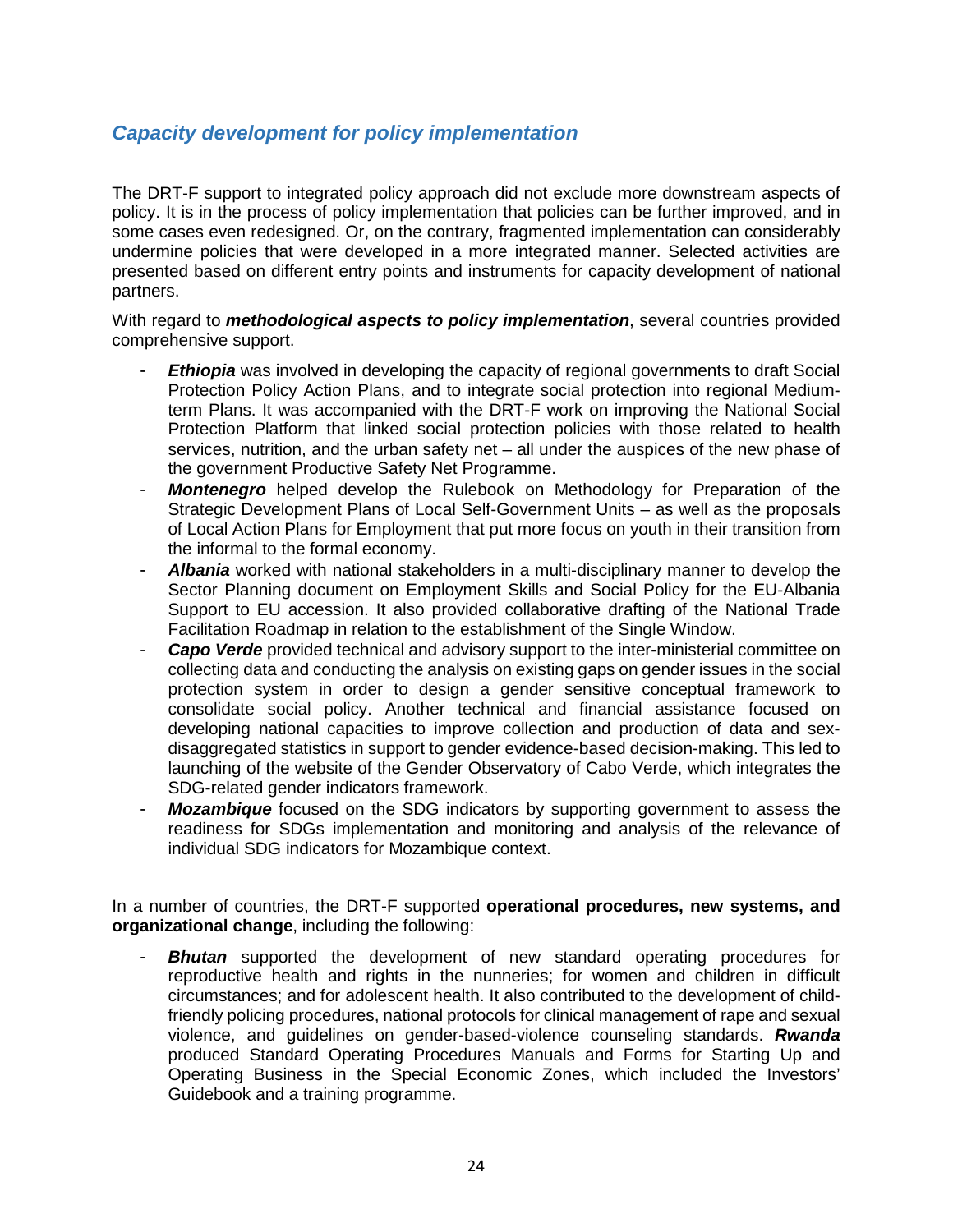- Albania's work on Standard Operating Procedures for identification and referral of victims and potential victims of trafficking was combined with a multidisciplinary training module for trainers and participants (12 training programmes in 12 regions) and consultative round tables. It also helped develop and pilot the integrated electronic tracking system of lawenforcement, justice and policy-making bodies, and organized full-fledged demonstration of DEWETRA/FLOODIS interoperability and real-time reporting service at the local level (a drill based on a flood scenario). Other activities in this area addressed instruments aiming to reduce delays at borders; performing business analysis for the Single Window; and aligning trade documents for the better use of data.
- *Mozambique* supported National Statistic Office in establishment of an Integrated Management Information System (IMIS-REDATAM) and developed the National Code of Good Practice for Official Statistics and National Guidelines for Technical Approval of all Statistical Operations. Moreover, it helped improve the ESDEM platform for dissemination of demographic, social and economic statistics, with special focus on SDG indicators *[\(www.ine.gov.mz](http://www.ine.gov.mz/)*), and the Real-Time Monitoring system (RTM) to closely measure key Sexual Reproductive Health indicators (currently being used on several platforms, including mobile phones).
- Montenegro provided capacity development related to informed policy-making, which resulted in the software for the Tracer study of graduated high-school students. *Malawi* established a mobile platform mechanism for reporting, investigations, and monitoring of violations against LGBTI persons. *Ethiopia* helped develop the Youth Management Information System to improve youth data management and enable the government to regularly produce Youth status reports. It also supported the design of the Social Cash Transfer Management Information System.

All DRT-F countries organized *design and delivery of training and manuals* on policy issues in combination with other activities, initiatives, and methods.

*Vietnam* introduced innovative approaches in tackling ethnic minority issues that combined anthropological research, collaborative development of training curriculum, training of trainers, institutionalization of training courses on socio-anthropology and gender mainstreaming, and production of a handbook and a 25-minute documentary film on community-based activities. *Rwanda* involved diverse stakeholders from the justice sector in training on the use of new justice management system, and *Capo Verde* organized training for the new Food Safety Management System.

*Malawi* supported a specialized training and a handbook for prosecutors and magistrates on the revised criminal legal framework, with the focus on offences against persons with albinism. **Ethiopia** delivered training to criminal justice officers, law enforcement authorities, immigration officers, border guards and airport staff for enhanced identification, investigation and prosecution of trafficking and smuggling cases. It also organized training of trainers (including Virtual Reality training modules) of criminal justice professionals that involved over 100 prosecutors, judges, and investigators. *Albania* delivered training for the judiciary and the staff of the Competition Authority, while *Capo Verde* organized comprehensive, inter-sectoral training on rule of law, justice, security and democracy for government officials and judiciary.

*Malawi* organized a training programme on youth advocacy for youth, in relation to its work on the strategic aspects of youth policy. In addition to delivering training, *Montenegro* developed the Teacher Guide and Toolkit on teaching young people their labour rights and employment related skills. The training modules will be integrated in the curricula of secondary educational institutions. Training of trainers on CSE in *Albania* reached 170 teachers in primary, secondary and mid-level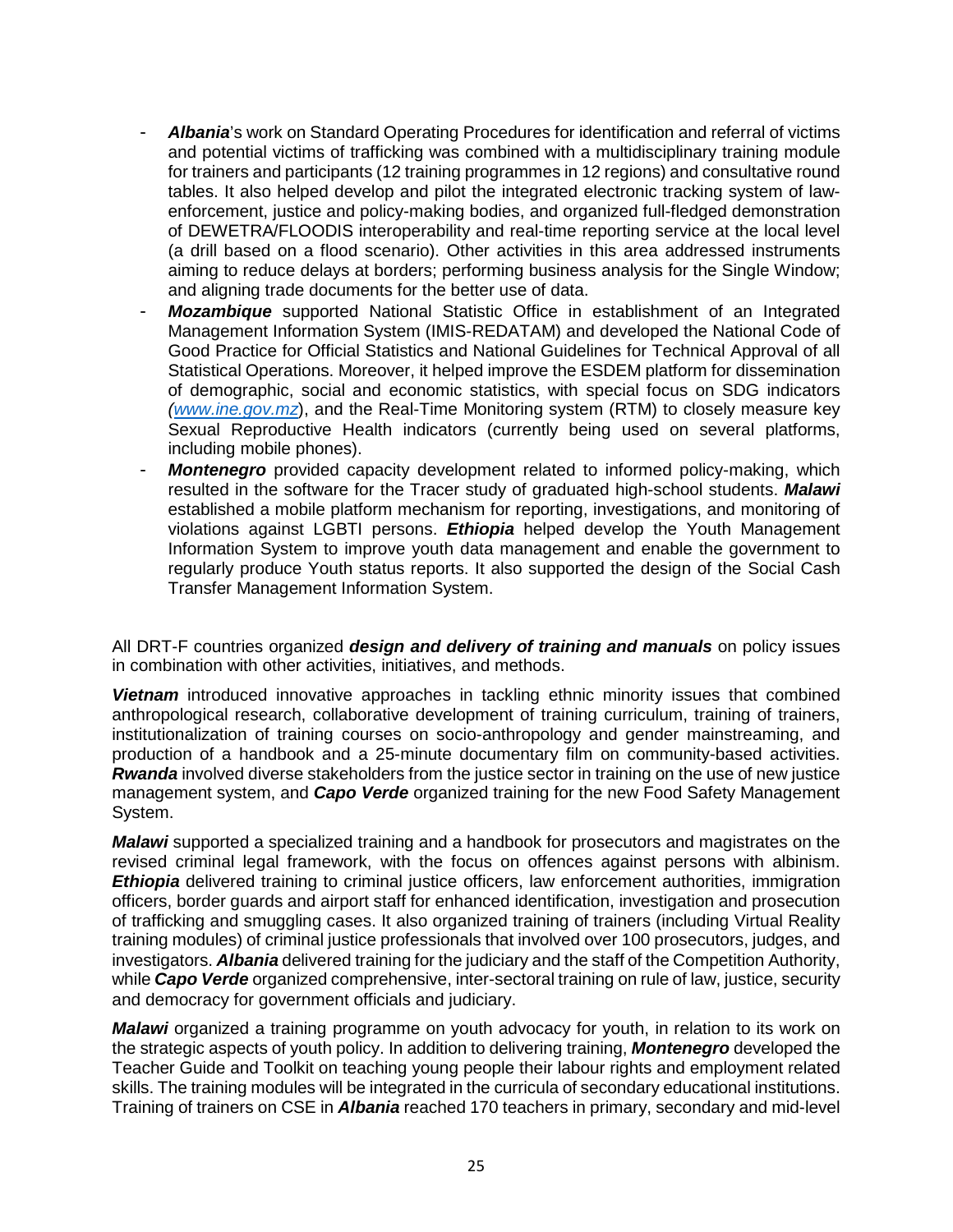of education. *Rwanda* trained primary and secondary school teachers to deliver subject content and new approaches in the revised curriculum, while providing the trainer's manual covering 15 CSE Topics.

**Bhutan** organized a training of trainers on adolescent health, and the training on early identification and prevention of disability in young children. *Albania* provided training for 160 MCH service providers on new protocols and standards of preventive care, while *Rwanda* involved more than 70 persons in the training at the district level to coordinate, monitor and implement HIV prevention among adolescents. In its massive training programme, *Capo Verde* trained 90% of obstetric and neonatal technicians from maternities and neonatal services in Emergency Obstetric and Neonatal Care. In addition to the training in *Capo Verde* on the use of drugs, *Vietnam* organized a training program for 49 Community Based Organizations that provide care and support for people who use drugs. This was combined with workshops on UNCAC Review in 2016 to increase knowledge of about 40 representatives from civil society of UNCAC Review Mechanisms.

On gender policy, *Malawi* organized training of women parliamentarians from the Parliamentary Women's Caucus on Gender-Responsive Budgeting. *Albania* delivered training at national and local levels to implement improved legislative and policy framework on combating Gender-Based Violence. In the same area, *Ethiopia* produced a standardized competency-based training package for health workers on the health response to survivors of Gender-Based Violence, which included the GBV Kit. Similar focus was of the training organized in *Mozambique* for 60 service providers on the multi-sectorial integrated GBV services.

*Capo Verde* also combined health issues and gender, which lead to training of health professionals on compliance with the provisions of the Gender-Based Violence Law supported by a new Guide for Quality Services Provision. Previously trained Master Trainers delivered the training on sexuality education in *Rwanda*, which incorporated learner-centered and experiential teaching methodologies for effective implementation of the new competency-based curriculum.

Amongst several other activities on capacity development in the migration domain, *Ethiopia* worked on providing quality, migrant-friendly services for vulnerable migrants. This led to more than 1,000 vulnerable migrants provided with Assisted Voluntary Return and Reintegration assistance, improved knowledge and understanding on labour migration management and irregular migration needs. *Mozambique* organized the training of the 130 planners and statisticians from central and province level on use of the new Integrated Management Information System (IMIS-REDATAM).

*Tanzania* developed an e-Learning course on Footwear Pattern Making Engineering, while *Capo Verde* focused on training of government officials on urban and periurban agriculture. The Training in *Capo Verde* for Business Development Providers reinforced their capacity in the Cluster Development Approach to promote the competitive industries for local economic development and pro-poor growth.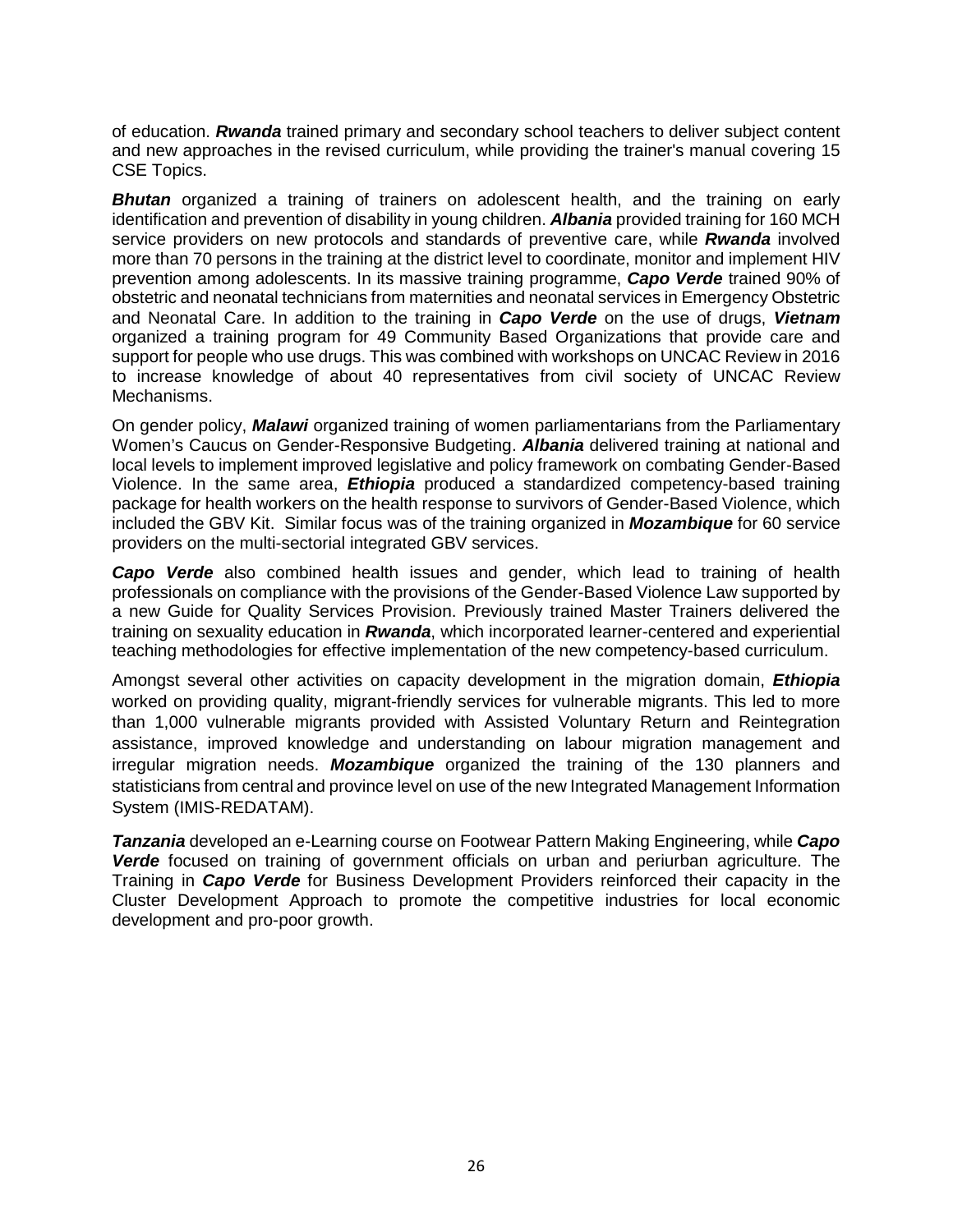# **4. Final year**

The DRT-F is in its final year of implementation. It will help bring current results to a new level with several DRT-F policy initiatives that started in 2016 additionally benefiting from the UN DOCO methodological and advisory support. They are expected to further emphasize the multi-sectoral nature of the key activities, and work on both UN integration, and capacity development for nationally integrated policy and governance. Finally, these initiatives are now fully incorporating the SDGs and will enhance the contribution they provide to the Agenda 2030. The lessons learned from the DRT-F will be fed into the design and implementation of the new "Joint Fund."

The policy initiatives that continue their implementation in 2017 are presented below, with participating UN agencies and the main thematic focus:

- *Albania*: UNW, UNFPA, UNHCR, UNICEF, IOM
	- o Support to meeting international human rights reporting obligations and application of normative standards through tracking mechanism implementation
- *Cape Verde*: UNDP, UNODC, UN Women
	- o Strengthening the rule of law and democratic governance institutions, and promotion of human rights and a culture of peace and security
- *Ethiopia*: IOM, ILO, UNHCR, UNODC
- o Support to countering trafficking and strengthening migration policy and practice *Montenegro*: UNIDO, UNDP, UNCTAD, ILO
	- o Fostering competitiveness and innovation through sustainable economic growth policies
- *Mozambique*: UNDP, UNESCO, UN Women, UNFPA
	- o Leveraging policy action for girls and young women through integrated policy support
- *Pakistan*: UNFPA, UNAIDS, Junta team
	- o Development and implementation of equity-focused, child and gender sensitive laws, policies, and strategies
- *Pakistan*: WHO, UNICEF, UNFPA
	- o Support to duty bearers to deliver equitable, efficient, accountable and transparent services to the most vulnerable communities
- *Pakistan*: FAO, WFP, UNICEF, WHO
	- o Technical assistance for scaling-up nutrition (SUN)
- *Rwanda*: UNAIDS, UNFPA, UNICEF, UNESCO, UN Women, UNHCR
	- o Strengthen capacity for delivery of effective human rights and evidence-based HIV, SGBV, SRH/FP, NCDs and CSE services, with a focus on vulnerable populations to ensure equitable supply and access
- *Tanzania*: UNFPA, UNDP, UNIDO, UNICEF, UNCTAD
	- o Enhancing the capacity for evidence-based policies, programme and budgets that meet the needs of women, children, the poor and other marginalized groups
- *Viet Nam*: UNDP, FAO, UNESCO, UNICEF, ILO, UNCTAD, UNFPA, WHO, UN Women
	- o A multi-dimensional and human development approach for poverty reduction components of socio-economic development plans at national and sub-national level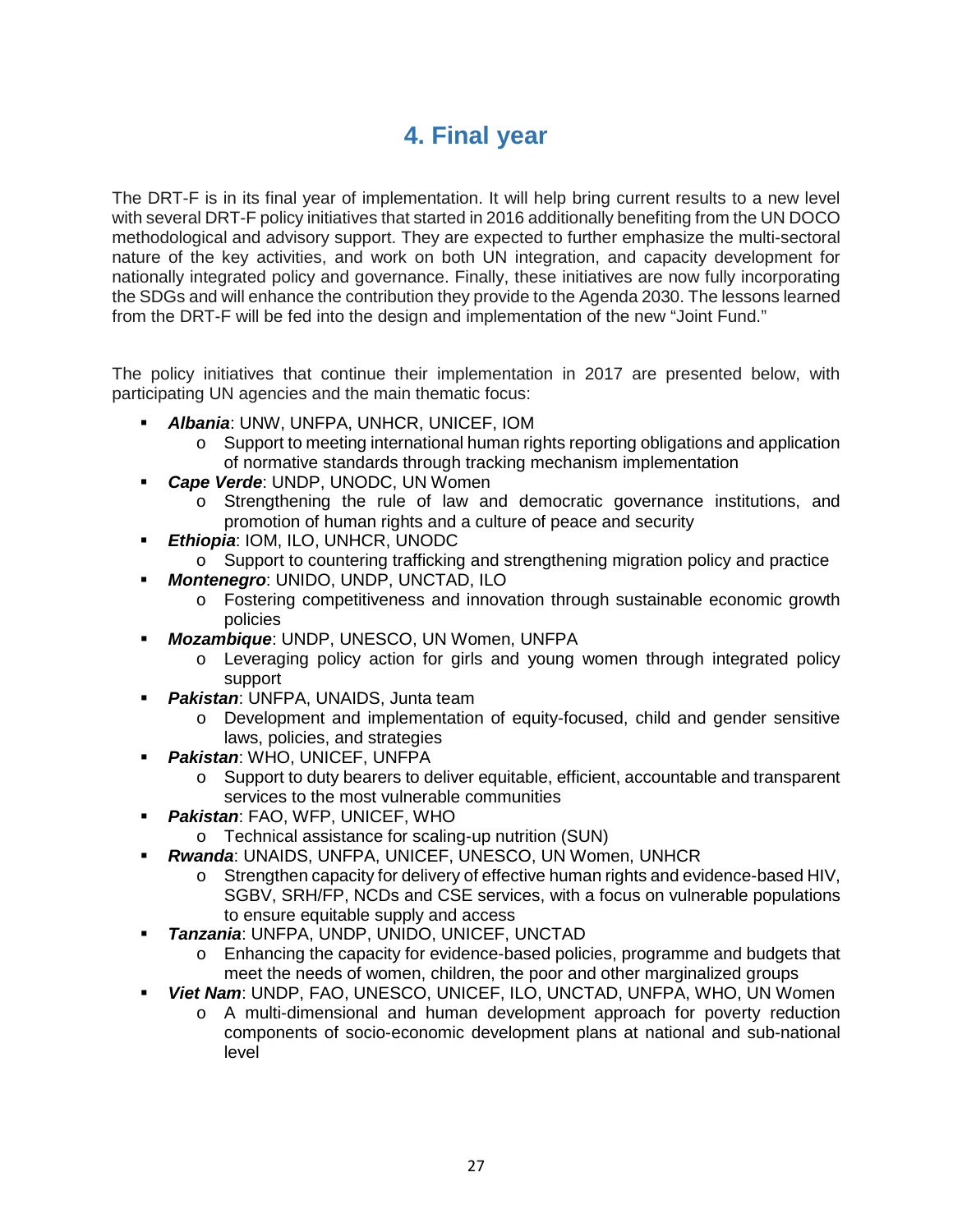The provision of methodological and advisory support by UN DOCO to the DRT-F in 2016 identified further needs for developing capacities of UNCTs and national partners with regard to the integrated policy approach to the SDGs. A total of 15 areas were identified and used in a systemic analysis method (the Interpretative Structural Modeling), as presented in the influence map produced by the Logosophia software.



This method identifies systemic influences (leverage): the lower placed, the more impact/leverage a capacity development area has. It maps what "contributes to" (if we make progress on A, it will substantially contribute to making progress on B), and not causal relationships. Thus, it is not meant to present the sequence of capacity development support, but to emphasize which areas would produce most impact overall. This implies the following:

- It validates the Theory of Change that UN Cohesion is crucial, but it indicates that it is not sufficient for the integrated policy support. It has most leverage but other capacities are required.
- The most leverage would be produced by focusing capacity development efforts on:
	- o Policy literacy,
	- o Future literacy, including methods of strategic foresight, and
	- o Systemic change for complex social problems, including developing advanced skills and methods.
- These would help develop capacity to improve integrated national governance and better identify Strategic focus for catalytic change.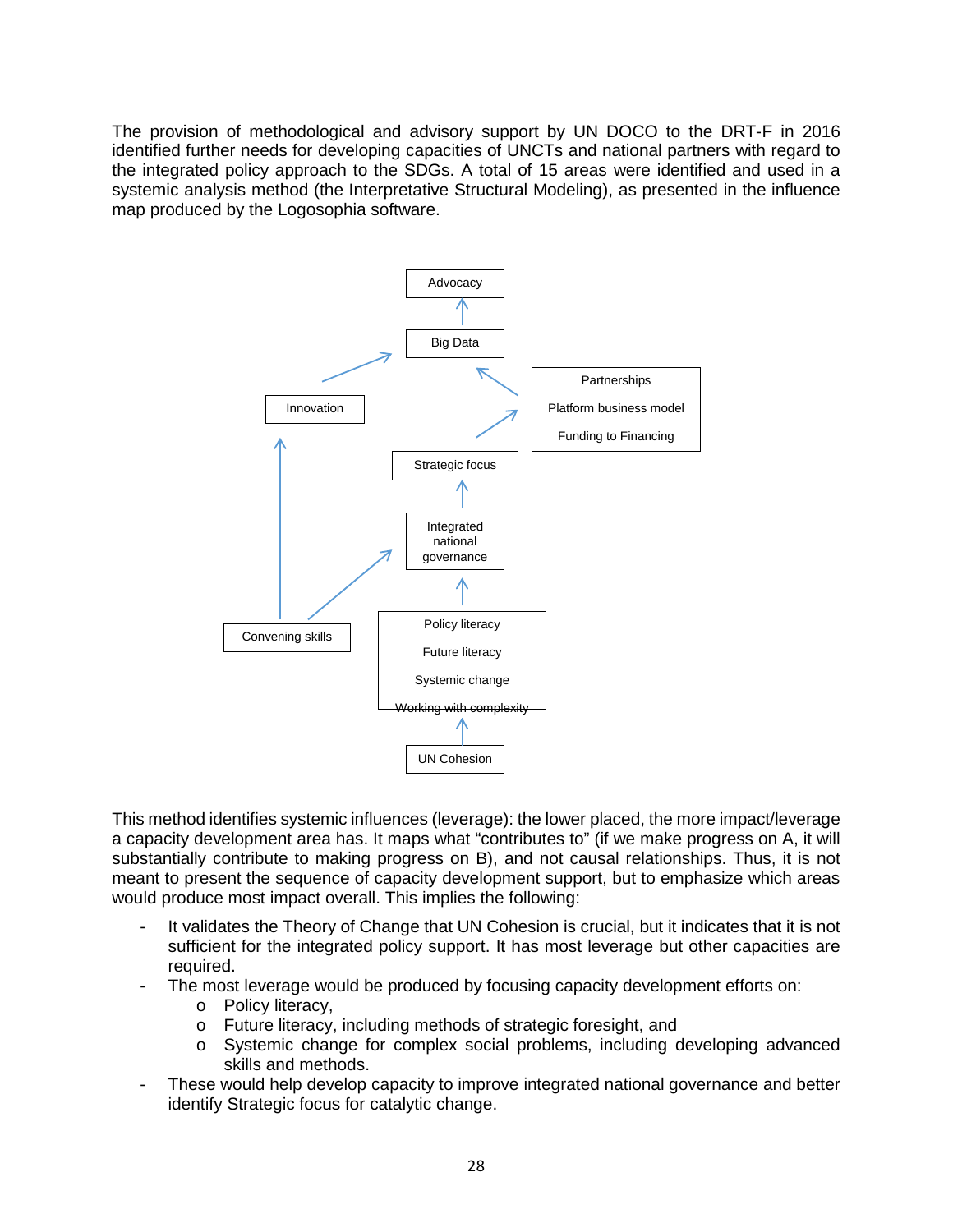- Together with the development of Convening skills this would contribute to improvement of capacity for Innovation, Advocacy, and Big Data.
- Partnerships, Platform approach, and the shift from Funding to Financing are critical, but developing capacity in these area cannot compensate for the lack of capacity on those lower ones in the influence map, that have more leverage for the overall capacity development for the integrated policy support.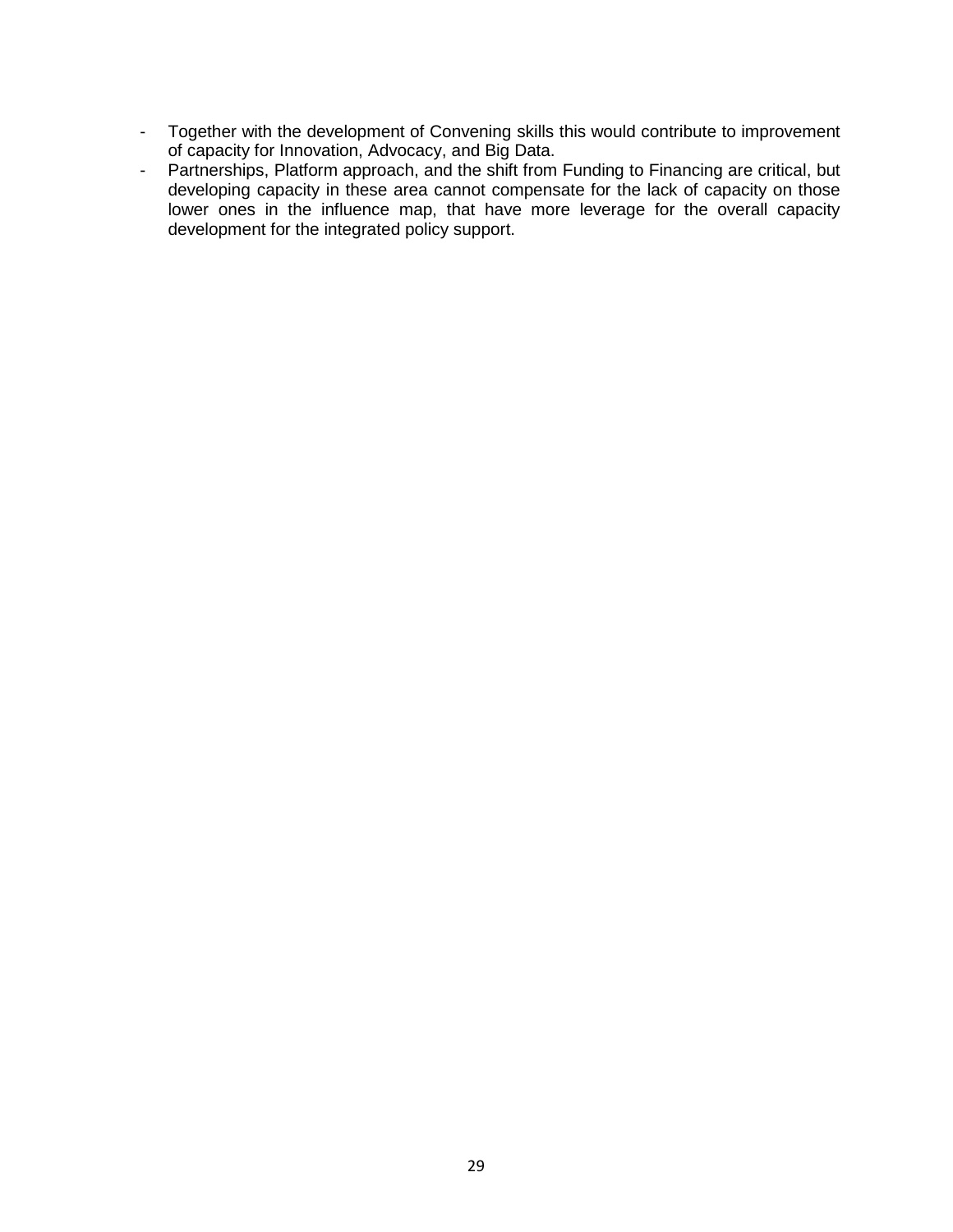# **Annex 1: Key Results at the country-level**

This annex summarizes Key Results at the country-level for the period 2014-2016. These results were aggregated into the previous section on DRT-F global Results Framework, but it is important to uncover what has been done at national level and to shed more light on the contribution of DRT-F to national UNDAF Outcomes and Outputs. The global DRT-F Results Framework is based on global results and indicators, however, these do not provide sufficient information on what has happened in particular countries, policy initiatives, or activities. The new reporting template in 2016 led to UNCTs generating more than 400 pages for 12 integrated UNCT reports and 45 reports for individual DRT-F policy initiatives. These reports were presented in tables and with specific data making them highly dense and focused on concrete deliverables and results. This provided a wealth of insights into country-level results developments supported by the DRT-F.

The total number of country-level Key Results reported by the 12 UNCTs and the 45 teams of UN agencies working on DRT-F policy initiatives in the period 2014 – 2016 was 171. These are only the results considered by the UNCTs to be "Key", as selected from a wider range of results related to UNDAF Outcomes and Outputs that the DRT-F contributed to. These results were connected to specific Thematic Policy Areas and relevant SDG targets in the country reports (as presented in the previous section). The following text summarized these Key Results by focusing on those that are considered to have the most impact and relevance.

#### **Albania**

The UNCT in Albania was one of the most prolific of the DRT-F countries in terms of Key Results, through managing to considerably leverage the DRT-F funding. The UNCT produced 50 Key Results, while using less than 10% of the total DRT-F funding. The overall DRT-F support was organized according to 4 UNDAF Outcomes into 14 projects (one for each of the 14 UNDAF Outputs). It integrated almost all thematic policy areas and contributed to 45 SDG targets; produced 36 joint analytical studies and 18 legal drafts; and involved more than 50 national stakeholder organizations and groups. Moreover, the UNCT implemented DRT-F support through a very integrated UN approach with 4-7 UN agencies involved in each initiative and with 12 Results groups supporting DRT-F work overall.

In the context of the first UNDAF Outcome focusing on Human rights and Gender, the UNCT emphasized the following Key Results accomplished by the end of 2016:

#### **Civil Society and Media**

- Albanian media possesses tools and knowledge for a greater sensitivity to gender in reporting;
- Ministry of Education and Sports, University of Social Sciences and University of Journalism agreed to introduce Generic Statistical Integration Model (GSIM) in university curricula;
- INSTAT agreement to produce as part of their yearly publication on Women and Men a new chapter on Women and Men in Media and refer to GSIM indicators;
- The Audio-visual Media Authority (AMA), responsible by law to monitor discrimination in the media (on grounds of race, gender, religion, ethnic, national and any other form of discrimination,) agreed to sign a Memorandum of Cooperation to ensure gender equality and integration of GSIM referring to human resources and budget; and
- Awareness of the importance of the roles played by women in the Albanian science community strengthened and promoted

#### **Normative Reporting, Tracking and Quality**

Increased advocacy on CEDAW and the importance of evidence based reporting with CSOs, line ministries and Human Rights Institutions;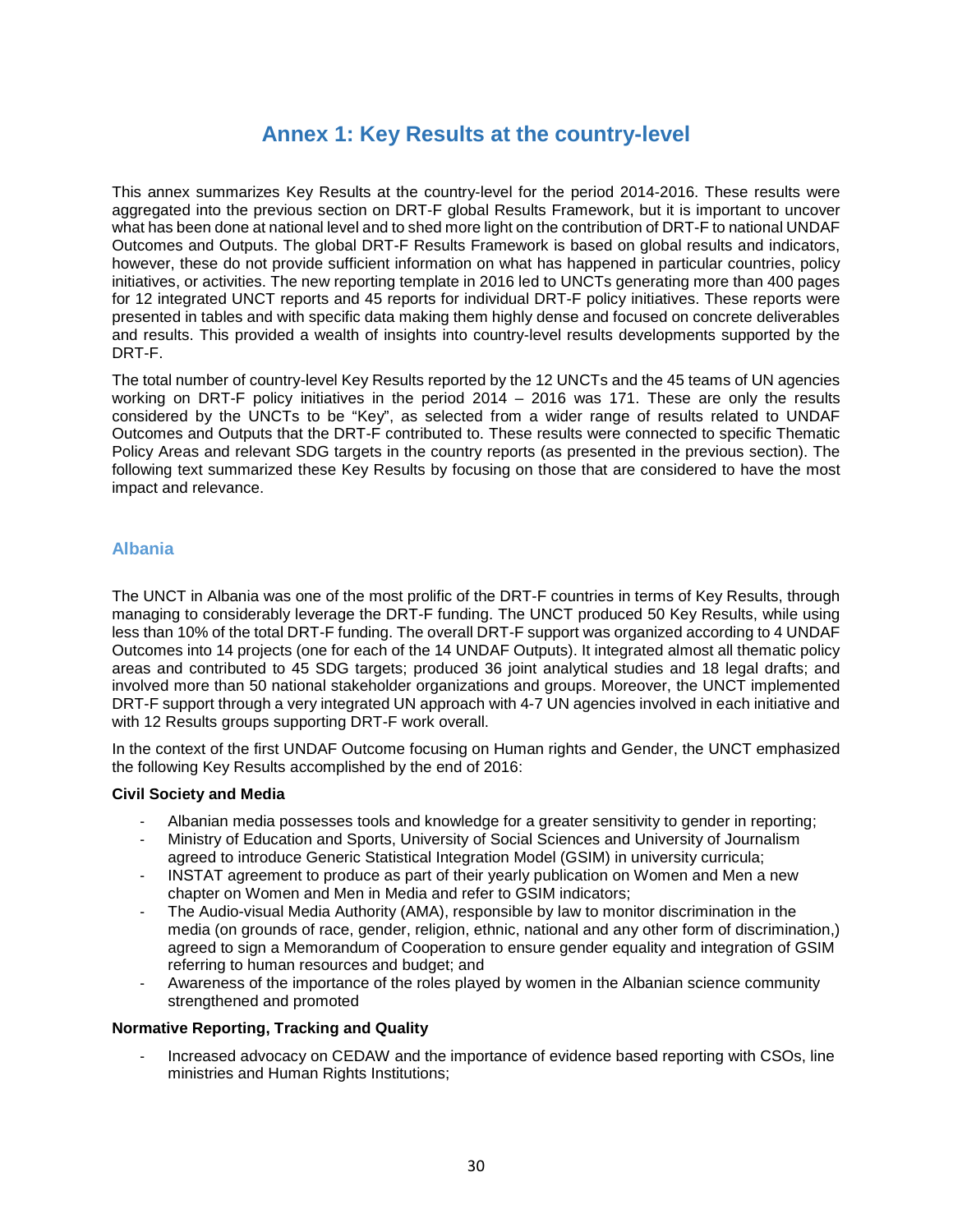- Increased Government capacities on CEDAW through the organisation of a CEDAW mock session providing a comprehensive explanation of every CEDAW article and the specific obligations that come from every article when reporting; and
- Government supported in the development of an Action Plan, requirement of UPR recommendations, to support the monitoring and actions taken to address the recommendations.

#### **Access to Justice and Civil Society support**

- Study developed on potential discriminatory attitudes of the justice system towards certain categories of children, whose findings and recommendations will become part of the official reporting of the Commissioner for Protection from Discrimination to the Parliament of Albania;
- Integrated electronic tracking system of law-enforcement, justice and policy-making bodies developed and piloted;
- Provision of multi-disciplinary services that address child needs for child-friendly justice;<br>- Probation service equipped with structures, capacities and collaborative relations with other
- Probation service equipped with structures, capacities and collaborative relations with other bodies to ensure mentoring of minors towards a law-abiding lifestyle;
- Detention facilities strengthen collaboration with other public services to ensure smooth reintegration of juvenile offenders in society; and
- Social care policies and legislation designed to prevent recidivism and juvenile delinguency (i.e. development of White Paper on Child Protection; National Agenda for Children; National draft Strategy on Child-Friendly Justice; draft Child Rights and Protection Law).

#### **Gender Based Violence**

- Increased role of CSOs in keeping responsible state bodies accountable;
- Three important draft laws on Social Care Services, Voluntary Work and Social Enterprises were further improved in line with international standards through consultations with civil society and interest groups; and
- Challenging gender stereotypes in wide communities through innovative campaign tools and ways.

On the UNDAF Outcome on Inclusive Social Policies, the UNCT produced the following:

- Enforcement mechanisms for the new Mother and Child Health regulatory framework developed in one target region (including: over 80% of the eligible health personnel participating in accredited training activities; supportive supervision tools developed in collaboration with the Ministry of Health and the Institute of Public Health, and being utilized for monitoring and evaluation within the health system, and a collaboration framework between the regional health authorities and the local government developed and institutionalised through the Memorandum of Understanding);
- Conceptual framework/model of health financing with a focus on UHC issues developed;
- The core list of national health indicators, including on child health and nutrition, and a comprehensive Manual were endorsed and launched by the Ministry of Health;
- Following the UN's advocacy on the importance of reliable and timely administrative data, an important milestone in the operationalization of the use of standard child nutrition indicators was achieved through an order of the Minister of Health on scaling up the child nutrition surveillance and the use of selected child nutrition indicators on a regular basis by all health institutions.
- Quality Improvement Initiatives at every level of health care implemented (including: 45 trainings on Sexual and Reproductive Health and Rights conducted in three districts, 101health care providers and community health activists trained, 72 health education teams established and active, 923 community based activities organized in 10 municipalities, and 16400 beneficiaries involved in health education and awareness raising activities);
- National Cervical Cancer Screening Programme strengthened (including Cervical cancer screening services integrated into the Primary Health Care level, 92 primary health care providers, Capacities of Public Health Directories in two cities strengthened to coordinate the national screening program, several thousand of women reached with information on cervical cancer prevention, 1100 samples collected at primary health care level, etc.);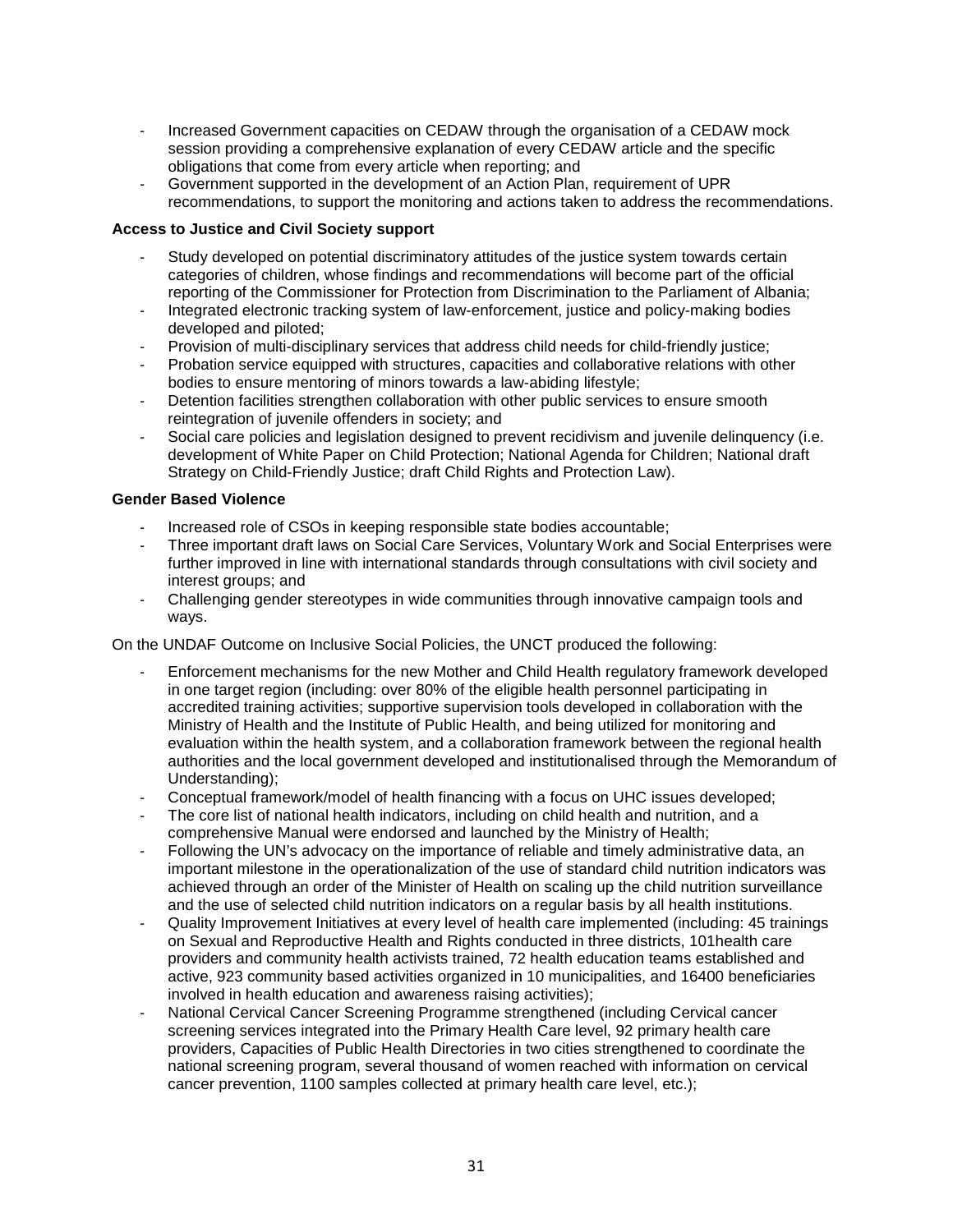- Training package on Family Planning developed, based on the newly developed and endorsed FP guidelines and protocols (including training of trainer in key regions, Virtual Learning Platform on Family Planning finalized, First cadre of professionals successfully completed virtual learning platform);
- Quality Improvement Initiatives for mothers and new-borns implemented in five regional maternity hospitals and 'Beyond the Numbers' introduced in the regional maternity hospitals;
- National Clinical Guidelines: "Hypertension in pregnancy: management of hypertensive disorders during the pregnancy" and "Resuscitation of new-born baby", developed;
- Youth Friendly Services guidelines and standards for primary health care developed and endorsed;
- National guideline on STIs surveillance developed, endorsed and disseminated at the level of public health experts nationwide;
- Total Market Approach promoted: Social Marketing Sector supported through condom procurement;
- Minimum Initial Service Package integrated into the Ministry of Health Platform on Emergencies and Risk Management;
- Health information system strengthened through development of a comprehensive manual of core health indicators and piloting of selected health indicators; and
- Networks and mechanism at local/regional levels established and strengthened to contribute at local level policies regarding access to services and monitoring including in the frame of SDGs.

The contribution of the DRT-F to Albania's UNDAF Outcome on Governance and Rule of Law was organized in 2 projects producing the following Key Results until the end of 2016:

#### **Gender**

- Standard Operating Procedures for identification and referral of victims and potential victims of trafficking revised;
- Indicators for identification of VoTs at the border reviewed;
- Capacities of law enforcement authorities and service providers (public, private and from civil society) on proactive identification and referral of trafficking in persons and forced labor exploitation cases strengthened through training;
- Gender stereotypes in wide communities challenged through innovative campaign tools;
- The National Strategy on Gender Equality 2016–2020 and Action Plan drafted and approved;
- Albania State concluded obligatory reporting on the key 16 articles of CEDAW to the CEDAW Committee 64th session; and
- Two concrete amendments that address women's property rights to the draft Law on Notaries were consulted and proposed for approval.

#### **Anti-corruption and rule of law**

- Usage of the newly established unique Anti-Corruption Portal optimized;
- Crowdsourcing for the Anti-Corruption portal completed;
- Anti-corruption campaign completed; and
- Government authorities increased knowledge on gender mainstreaming.

The final UNDAF Outcome supported by the DRT-F related to Regional and Local Development. It incorporated 3 particular entry points for system change that led to the following Key Results accomplished until the end of 2016:

#### **Consumer Protection**

- Competition Authority's Documentation-Resource Centre established, and trained on litigation, written submissions, investigation techniques and research methodology;
- Judges handling competition cases trained.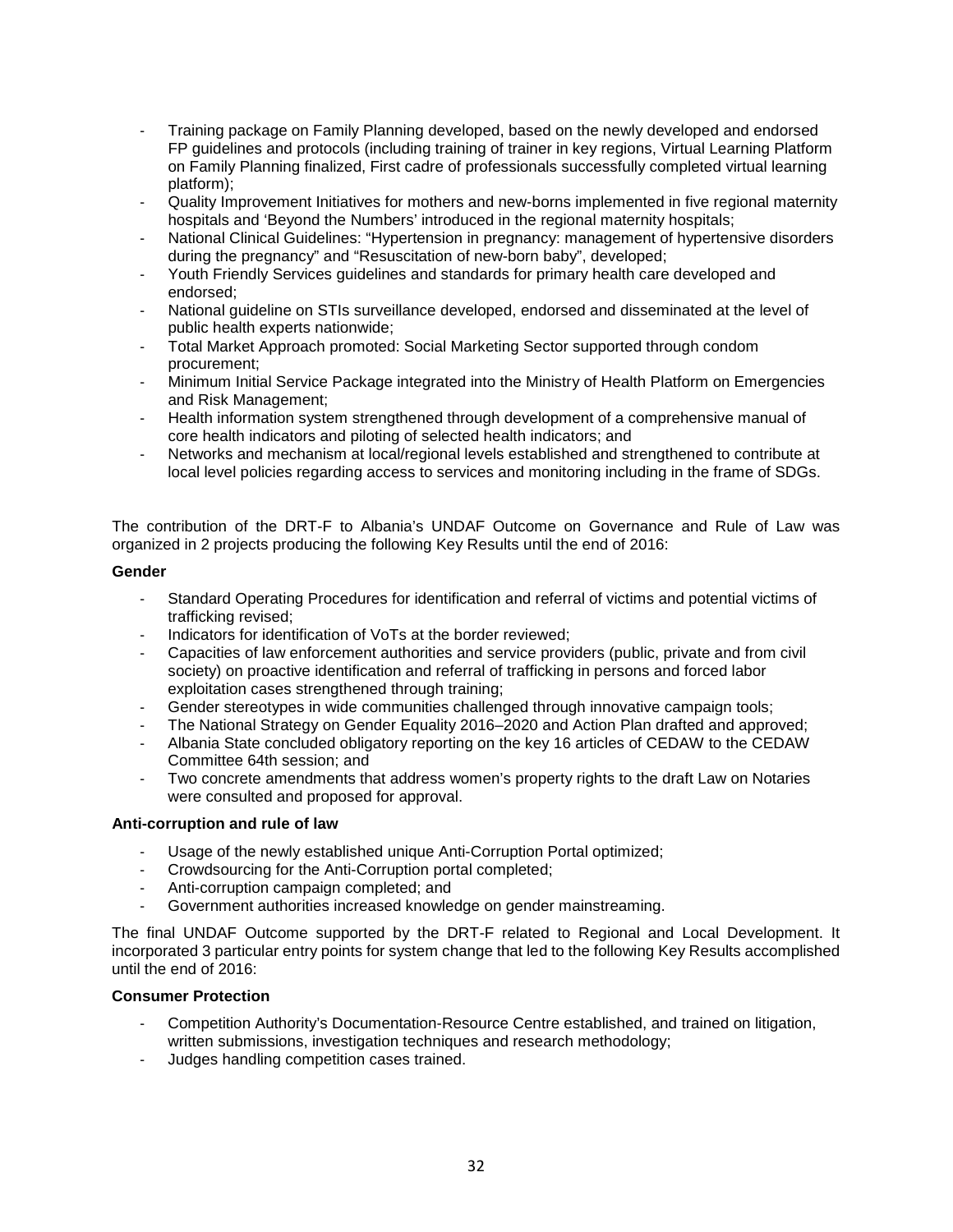#### **Single Window**

- Operational Albanian Customs Administration' ASYCUDA World system enhanced to process the issuance, control and monitoring of export/import licenses for goods under special quota control;
- Electronic requests for export/import licenses operational on the issuance of electronic export/import licenses, the automatic and real-time control of validity of licenses in the Customs clearance process, real-time monitoring of the use of licenses by the Management Authority, and statistical reporting; and
- Albanian Customs Administration staff trained in the administration of the ASYCUDA World Licensing Module.

#### **Climate Change**

- Development of a strategic environmental assessment (SEA) addressing the development of the SHPP sector at the national level in Albania; and
- Identification and enactment of the interoperability functions of the real time alerting and reporting service of FLOODIS application with the DEWETRA platform in order to enhance the capacities in real-time monitoring, prediction and prevention of multiple natural risks (fires and floods) in Albania.

#### **Bhutan**

The DRT-F policy initiative in Bhutan was organized across 3 projects, all of which were finalized. These were very successful activities leading to 10 government plans and policies and integrating 9 Thematic Policy Areas. Amongst others, the DRT-F contributed to: the establishment of baselines and targets for vulnerable groups to facilitate their inclusion in existing and new policies; improving the inclusiveness of social services to vulnerable groups; and supporting the implementation of policies related to gender equality and protection of women and children in line with international norms and standards.

Some of the Key Results include:

- Conducting the National Nutrition Survey
- Conducting the National Labour Force Survey from the perspectives of inequalities;
- Comprehensive analyses of human rights in the context of UPR and CEDAW, including vulnerability needs assessment, survey of religious personnel on social issues, and disabilitiesfocused analysis;
- Nation-wide social mobilization on adolescent health by leveraging the outreach of the national broadcasting service;
- Legislative reviews from the human rights perspective of the Constitution, the Election Act, the Local Government Act, and Royal Civil Service Act;
- Training of trainers on adolescent health
- Training on early identification and prevention of disability in young children;
- Design of new standard operating procedures for: reproductive health and rights in the nunneries; women and children in difficult circumstances; and for adolescent health; and
- Supporting child-friendly policing procedures, national protocols for clinical management of rape and sexual violence, and guidelines on gender-based-violence counseling standards.

**Capo Verde**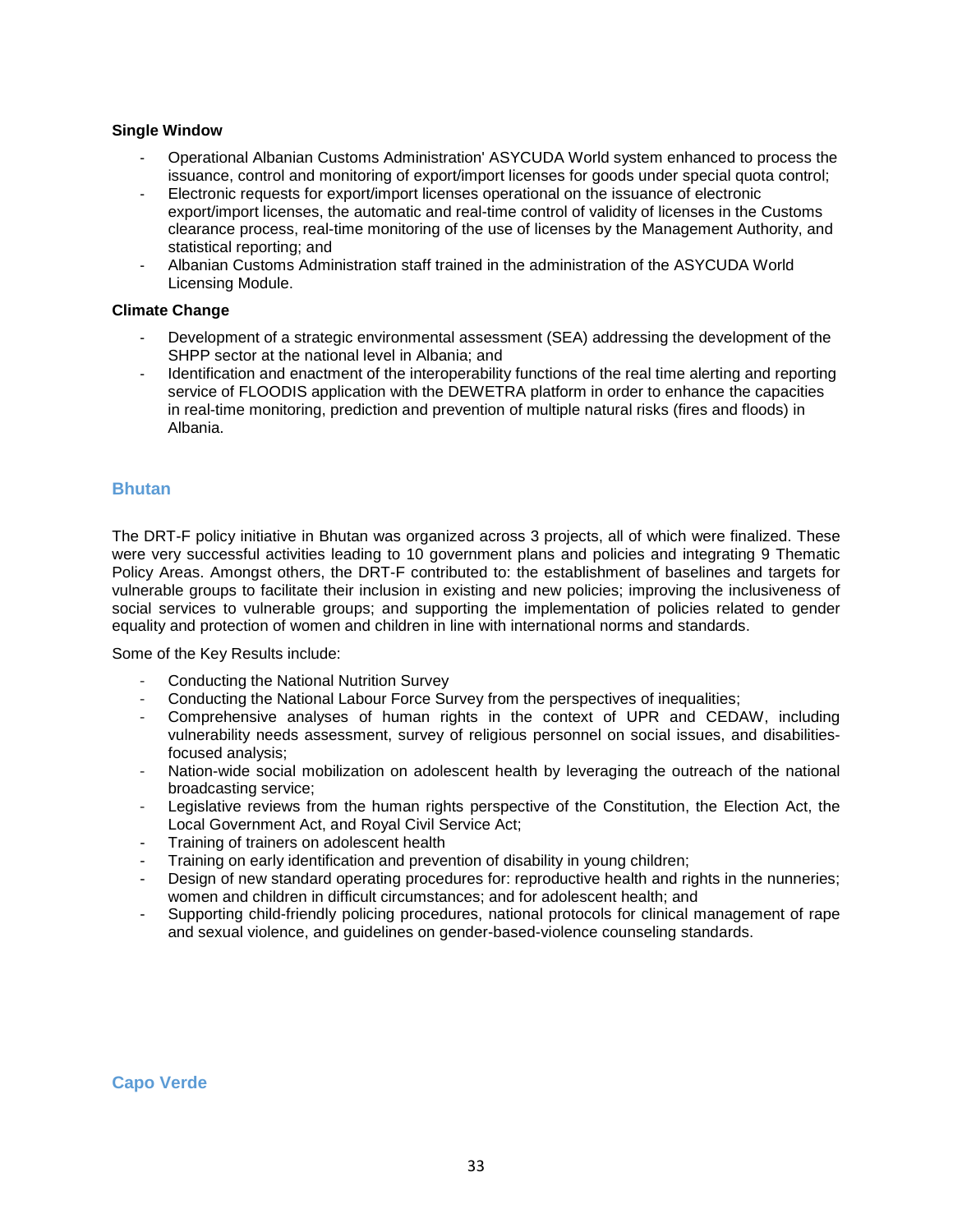The integrated policy work in Capo Verde focused on the UNDAF Outcome: "National institutions at central and local level assure a better mainstreaming of disparity reduction and equity promotion into sectorial and inter-sectorial policies and strategies" - with 3 specific UNDAF Outputs (one for each policy initiative).

The first policy initiative focused on Health Quality Services in order to strengthen national policy frameworks to consolidate health quality services and response, ensuring universal coverage (UNDAF output). It focused on policy areas of healthcare, nutrition/food, gender, and HIV/AIDS, which contributed to targets under SDGs 2, 3, and 5.

Overall, this policy initiative produced the following Key Results:

- Development of integrated infant and maternal health quality services at national and local levels with a focus on neonatal care;
- Development of national adolescent health programs and integrated quality services on the basis of human rights and a gender approach including sexual and reproductive health rights and prevention of drug use;
- Development of integrated health promotion interventions and services networks to ensure a continuum of care in priority health regions and districts; and
- Capacity building of national institutions to strengthen data production and analysis on sexual and reproductive health, gender based violence and drugs, as well monitoring of national goals in accordance with international standards.

The DRT-F work on Employment and Decent Work related to strengthening national policy frameworks to promote employment in key sectors of the economy. It provided support to economic development, governance, education, gender, and agriculture, within the scope of SDGs 2, 5, 8, 9, 12, 14, 16, and 17. This highly integrated policy initiative contributed to 9 Key Results, some of which were the following:

- Development of integrated public policies and programmes to promote SME cluster development, value chains, and maximize local/community economic benefits with a special focus on the priority thematic sectors within the framework of decent work;
- Strengthened capacities for long-term prospective analysis on key economic drivers for sustainable and inclusive growth and poverty reduction;
- Enhanced capacities of national and sectoral statistical institutions to strengthen data production and analysis on economic, competitiveness and productive issues, as well as monitoring of national development goals in line with international standards; and
- Policy assessment leading to recommendations regarding public debt management and trade facilitation on customs operations - in the context of the enhancement of UNCTAD Automated System for Customs Data.

Capo Verde also contributed to capacity development of central and local governments in the area of urban and peri-urban agriculture. It also helped the promotion of Blue Growth, including through: national dialogue, conducting the first multi-sectoral analysis, and preparing the Charter for the Promotion of Blue Growth that was adopted by the Government.

Working on Rule of Law and Democratic Governance, Capo Verde helped strengthen institutions and contributed to the promotion of human rights and a culture of peace and security. This initiative integrated issues of governance with those relating to human rights, gender and children. Under the broader framework of sustainable development it supported several targets of the SDGs 5, 16, and 17. This led to national stakeholders becoming more aware and committed to SDGs and, in particular gender, mainstreaming in national policies and planning processes. Other Key Results included:

- Strengthening the capacity of the national justice system in view of improving the effective access and administration of justice to citizens, especially to the most vulnerable segment of the population, within the framework of the on-going justice reform strategy;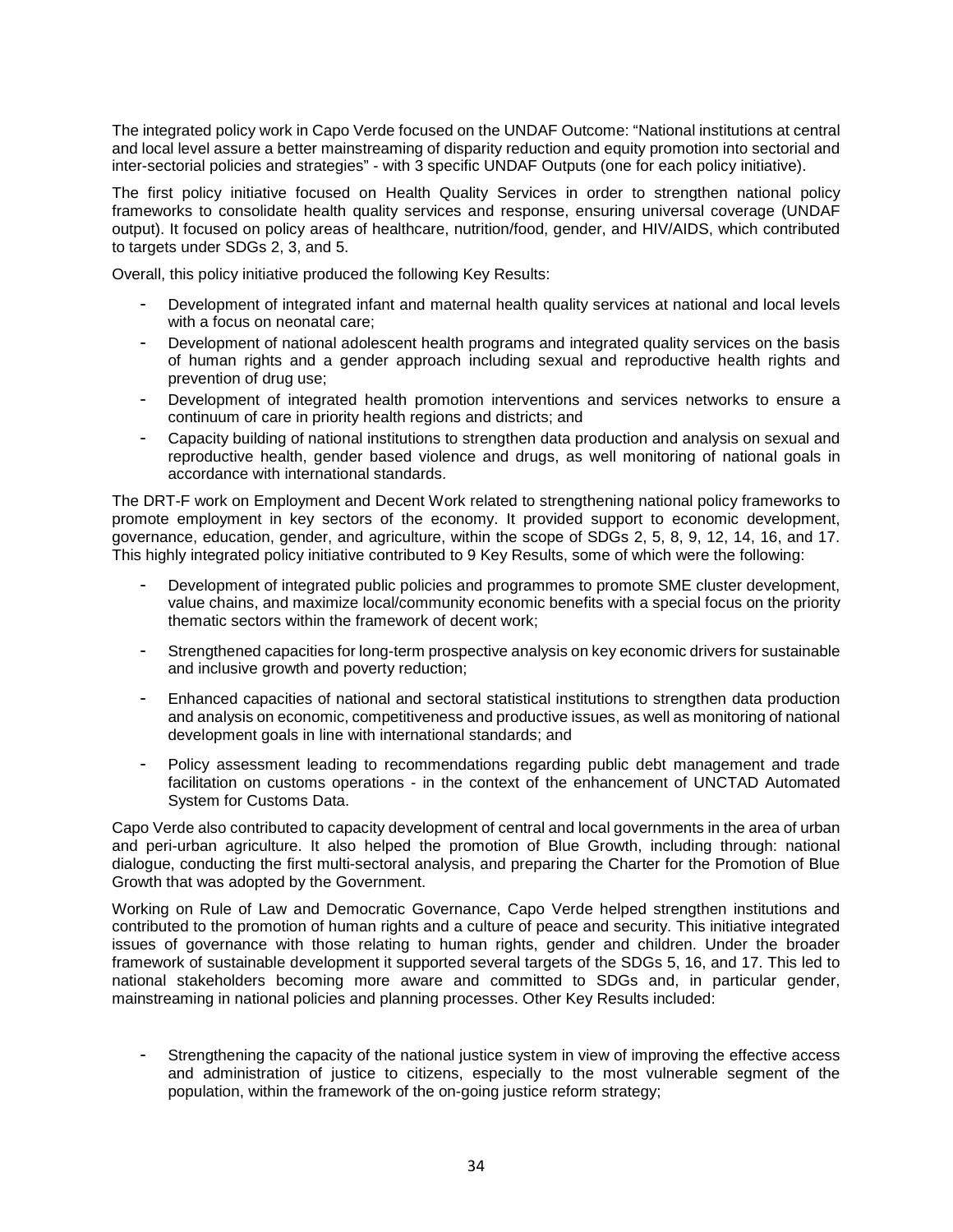- Strengthening the information System (disaggregated data collection and analysis, and intelligence gathering and sharing) of the law enforcement services and in support of sectorial evidence-based decision making;
- Reinforcing social dialogue mechanisms to improve youth and women participation in decisionmaking processes –promoting human rights; and
- Enhancing the effectiveness of the election management bodies to manage electoral processes and promote the civic participation and engagement, particularly by women, youth and media.

# **Ethiopia**

The DRT-F work of UN agencies in Ethiopia was one of the most multi-sectoral. It integrated a total of 12 thematic focus areas in 3 policy initiatives. However, the primary focus was on issues of governance, social protection and migration.

The Social Protection policy initiative contributed to the UNDAF Outcome that focused on national and subnational institutions "starting rolling out a minimum package of social protection in accordance with a legislated and funded national action plan". It specifically addressed three UNDAF outputs: 1) Development of a social protection policy and strategy at federal and regional levels supported; 2) Social protection policy and strategies piloted in 3 regions; and 3) Establishment of a social welfare system supported in all regions. This led to 3 specific Key Results all of which related to the SDG 1.3:

- Institutionalization and coordination of the social protection sector at federal level are supported to build a Social Protection System;
- Social protection policy and strategy are translated into Regional Action Plans; and
- Establishment of the institutional framework to support coordination of social protection services in the sub-regions.

The support provided by the DRT-F also led to new policy dialogue at federal and regional levels involving all lines ministries, as well as to Social Protection Plans at federal and regional levels.

In the second policy initiative – "Women's Health Rights Joint Policy Initiative", Ethiopia focused on Governance and Rule of Law under the auspices of international standards and healthcare frameworks. It contributed to the UNDAF Outcome on national actors regarding "enhanced capacity to promote, protect and enjoy human rights and constitutional rights and accessibility to efficient and accountable justice systems, as enshrined in the Constitution and in line with international and regional instruments, standards and norms". The DRT-F work related to 4 main UNDAF Outputs under this Outcome, specifically: Strengthened capacity to report, implement and follow-up recommendations from international and regional treaty bodies, councils and processes; Support to ratification, domestication and harmonization of international and regional human rights and justice instruments; Strengthened capacity of justice sector to provide expanded and better quality legal services, legal information, legal literacy and effective measurement of reforms in the sector; and Capacity of national human rights machinery strengthened to effectively promote and protect human rights.

The second policy initiative has produced 3 Key Results all of which cut across several policy domains through the lens of healthcare:

- Revised health policy and five-year strategic plan for health articulated and operationalized at federal, regional and district level are in place
- Capacity of duty bearers (health workers) to implement the health response to the international Convention on the Elimination of All Forms of Discrimination Against Women (CEDAW) is strengthened, in collaboration with the EHRC and the FMOH
- Capacitating end users/duty claimers (in particular women and girls, including female commercial sex workers) is supported, in collaboration with the EHRC and other implementing partners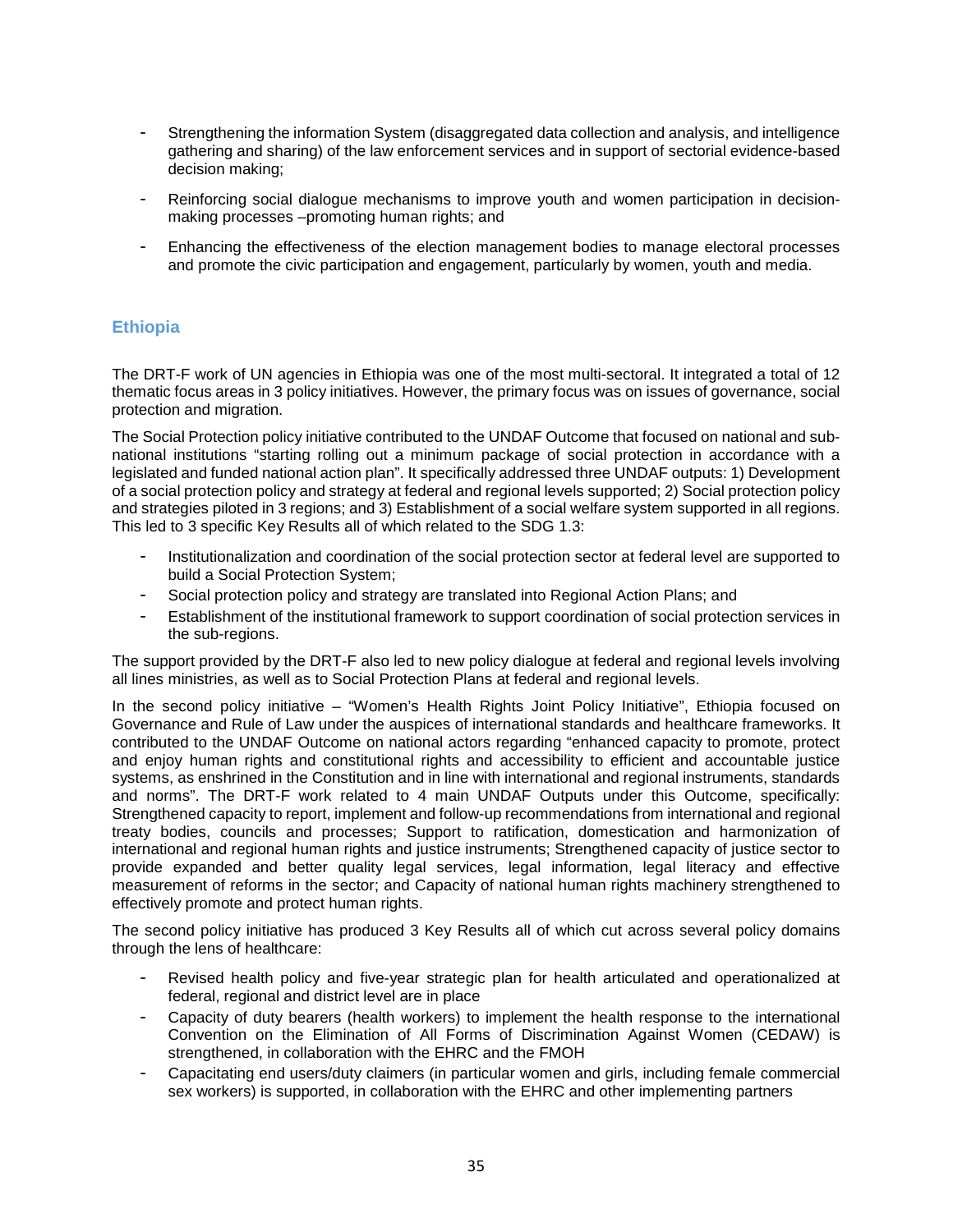The final DRT-F policy initiative dealt with Migration and Counter Trafficking under the framework of the same UNDAF outcome as the previous one. It also put the emphasis on UNDAF outputs relating to international and regional human rights and justice, and also included aspects of operationalization of the criminal justice policy. The work addressed migration from the perspective of SDGs 8 and 10. Overall, it:

- Launched the Migration Profile Initiative for Ethiopia;
- Introduced SOPs establishing a National Referral Mechanism for Victims of Trafficking; and other vulnerable migrants established and cascaded down to two Regional States
- Helped adopt the newly revised Ethiopia's overseas employment proclamation 923/2016; and

The advocacy engagement of UN agencies for refugees' right to work, education, livelihoods, local integration and civil documentation resulted in the nine pledges the Government of Ethiopia made during the Leaders' Summit in New York on 20 September 2016.

#### **Malawi**

Malawi addressed a number of key policy issues in a very multi-sectoral manner, particularly in terms of joint advocacy and analytical work. One of the main reasons, beside the involvement of large number of UN agencies and Results groups, is the nature of the policy areas that the DRT-F was involved in Malawi. It dealt with the complex issues of Human rights, Gender and Health (including HIV/AIDS, LGBTI, and Sexual, Reproductive, Maternal, and Child Health), as well as with Youth, Land governance, and Nutrition. The overall DRT-F support in Malawi was organized across 7 projects leading to the following country-level Key Results:

- Politicians, local leaders, senior government officials and technocrats embraced the Demographic Dividend concept, with evidence-based policy support of the UN;
- Rural communities' increased understanding of national and international frameworks and guidelines related to land governance;
- Rural communities, including marginalized groups, strengthened capacities to advocate for secure land rights and the right to food;
- Multi stakeholder dialogue process led to the comprehensive country assessment on the cycle of accountability for Sexual, Reproductive, Maternal and Child Health;
- Awareness raising, dissemination and sensitization on Sexual, Reproductive, Maternal and Child Health;
- Support for the termination of the Pregnancy Bill increased through high level advocacy meetings with a wide variety of duty bearers;
- Strengthened awareness and use of the criminal law framework protecting persons with albinism in Malawi;
- Development of the National Gender Policy, including legislative review and identification of discriminatory provisions within the legal framework;
- Increased capacity of sectorial ministries on implementation of the Gender Equality Act;
- Advocacy for implementation of the abolition of harmful traditional practices on gender;
- Transformational legal and policy dialogues on leaving no one behind in the national response to HIV/AIDS;
- Support to the public interest litigation to promote and protect LGBTI rights;
- Institutionalization of the mechanisms for reporting, investigations, and monitoring of violations against LGBTI persons;
- Evidence generation for policy decision making, programming and action planning for the youth policy; and
- Advocacy for increased investment on youth development and action planning.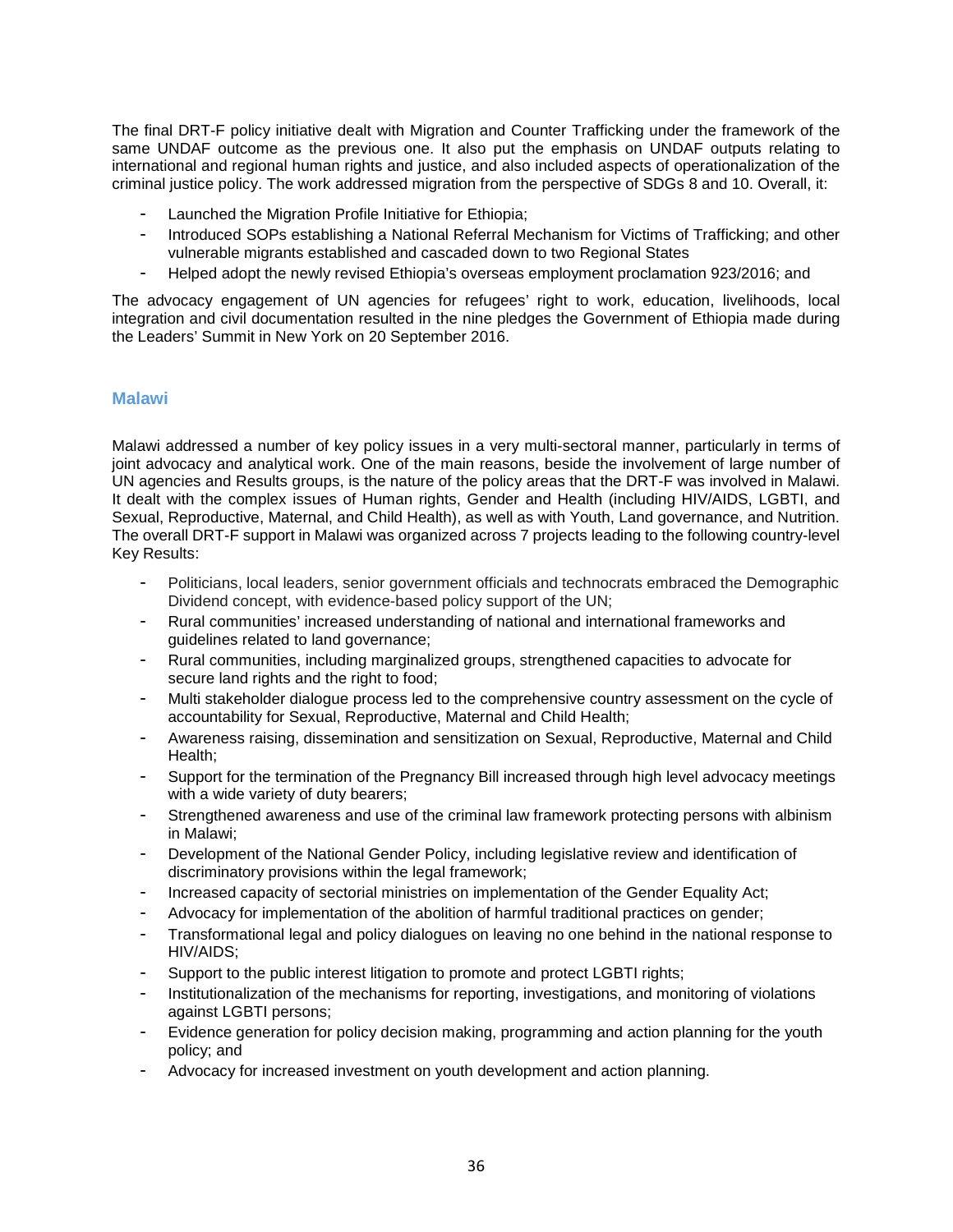#### **Montenegro**

The UN agencies in Montenegro succeeded in accomplishing several focused and systemic results in their 2 DRT-F policy initiatives, while introducing innovative practices such as the use of strategic foresight. The entry point for systemic contribution was to address upstream aspects of policy and simultaneously work on the enabling environment.

The first DRT-F policy (now completed) under the banner of "Strengthening Youth Employability" contributed to the UNDAF Outcome seeking harmonization of the legal framework with EU/UN standards, and implementation and monitoring of policies relevant for social inclusion. It integrated all policy areas from the perspective of youth, and strategically focused on main targets of the SDGs 4 and 8. This policy initiative led to the following outcome-level Key Results:

- Improved coherence of national youth related policy and legislation;
- Contribution to improved skill-related national policies and educational outcomes of elementary and high school students, especially related to soft skills acquisition; and
- Improved national policies and programmes for youth employability including reduction of youth engagement in informal economy.

The Youth Policy in Montenegro had lacked consistency and coherence, and adequate policy instruments for its implementation. The work of UN agencies on DRT-F helped improve coherence by addressing several fragmented policy instruments, including: National Youth Strategy; a By-Law for the Law on Youth; Guidelines for establishment and running of Youth clubs and centers; a white paper on recommendations for youth employment; recommendations for enhancement of formal employment of young people; and proposals for 5 local action plans for employment with focus on youth. In terms of skills-related national policies and educational outcomes, the DRT-F engagement produced 3 studies to inform policy. A survey on employment obstacles for youth, analysis of existing services and youth support programmes, and analysis of the socio-emotional and key competences in the curriculum for primary and secondary schools and pre-service teacher training. Overall, this policy initiative led to a coherent response to the complexity of policy issues on youth. Moreover, it helped to promote a more integrated and participatory policy design culture.

The ongoing "Competitiveness and Innovation in Economic Sector" policy initiative contributed to the UNDAF Outcome on establishing the "system for strengthening entrepreneurial capacity building and facilitating private sector partnerships for 'green jobs', rural livelihoods and development of Medium, Small and Micro Enterprises (MSME)". This outcome is expected to improve economic choices and achieve balanced regional growth as well as address gender specific concerns and interests. The UNCT is focusing on integrating Employment, Industrial, Economic, and Governance policy into coherent strategic approach to improving competitiveness and innovation.

This initiative was launched in 2016 and its final Key Results are pending. However, it should be emphasized that it also has a multi-sectoral approach with the focus on SDGs 8 and 9. It is expected to help improve: the framework for regional and cluster development in the country; the policy for upgrading of manufacturing and product/s finalization capacities by local MSME, the framework for a more conducive environment for creation of green jobs, and the business environment related to registering, setting up and running businesses. So far, the DRT-F under this policy initiative helped produce 5 policy papers and 3 comprehensive analytical studies – as well as the alignment of 4 strategic policy documents with EU and UN strategic agendas.

#### **Mozambique**

Mozambique focused on two particular areas in the DRT-F: gender policy and the SDG measuring and monitoring system. It operated under the framework of 4 UNDAF Outcomes and 3 UNDAF Outputs. The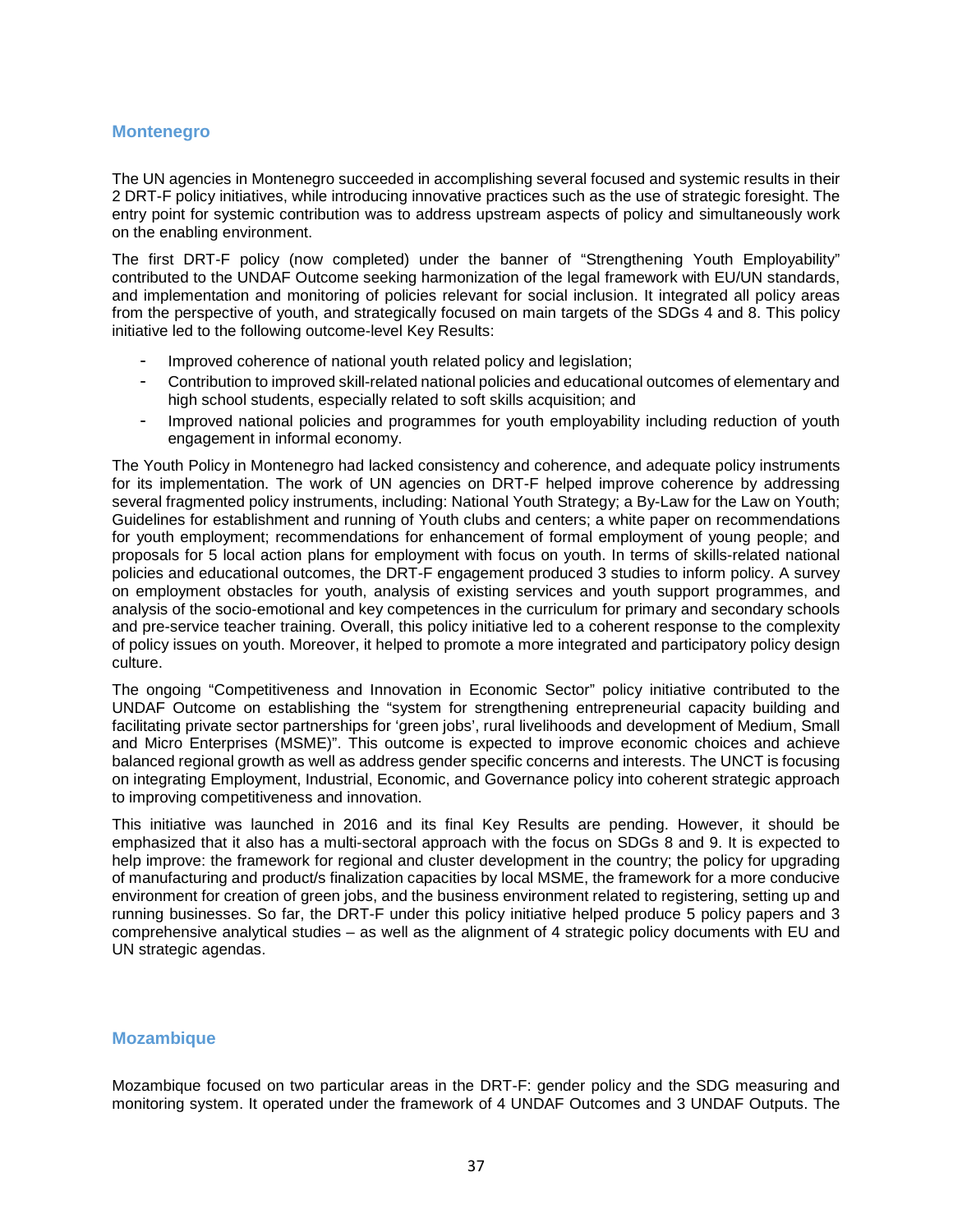dominant theme across the DRT-F work was on improving national systems for policy and decision-making, monitoring and measurement, and knowledge management.

With regard to gender, UN agencies in Mozambique focused on the UNDAF Outcome 4 (Equitable provision of quality and essential social services ensure improved well-being for all vulnerable groups) and the Outcome 8 (Government and civil society provide coordinated, equitable and integrated services at decentralized level). The emphasis was on reproductive and sexual health, and gender-based violence. The results include setting up and running the Real-Time Monitoring system (RTM) to closely measure key Sexual Reproductive Health indicators, and training and provide support to public and non-public service providers to deliver the multi-sectorial integrated GBV services at the district level. It also enhanced the institutional capacity of multi-sectoral mechanism service providers for 10 districts of Nampula Province. The DRT-F also contributed to the promotion of and the support to implementation of the National Strategy to Prevent and Eliminate Child Marriage, and the Strategy for School Health for Adolescent and Youth (2016-2020/24). The use of tobacco represents one of the negative influences on the sexual and reproductive health of youth, girls in particular, so the UNCT supported the government in the ratification of UN Framework Convention on Tobacco Control, as well as preparation of related legal framework. Finally, the DRT-F support was directed at development of the Monitoring and Evaluation Plan for the New National Country HIV strategic Plan for the period 2015-2019.

The DRT-F SDG work contributed to the Outcome 6 (Strengthened democratic governance systems and processes guarantee equity, rule of law and respect of human rights at all levels) and the Outcome 8 (Government and civil society provide coordinated, equitable and integrated services at decentralized level). It produced the Multidimensional poverty assessment report, which revealed the incidence of poverty and inequality to guiding decision-makers in preparing measures against poverty and inequality problems. As one of priority activity for strengthening national SDG monitoring system, the UN conducted the SDG indicators analysis in collaboration of National Statistic Office. As a result, of the 241 indicators analysed and then included in the Government Five-year Plan 2015-2019. A total of 69 relevant indicators are available in the national monitoring systems and have been regularly monitored. Moreover, the UNCT under the DRT-F supported the National Statistic Office in establishment of an Integrated Management Information System. The SDG advocacy campaign was launched, including the Youth Forum on the SDGs.

#### **Pakistan**

UNCT in Pakistan organized the overall DRT-F funding into 6 initiatives. Out of those, 3 initiatives were completed and 1 (SUN) is entering the second stage. A considerable part of the DRT-F engagement focused on national dialogues and advocacy (16 in total), while also leading the preparation of 10 joint studies, 15 government plans and policies, and addressing international standards across 11 pieces of legislation.

The DRT-F support to "Pakistan National Development Report 2016" addressed the UNDAF output regarding inclusive growth, livelihood, and economic opportunities for the most vulnerable (with the particular focus on agriculture, culture, and post-crisis recovery). It contributed to the UNDAF Outcomes on inclusive economic growth and on employment and decent work, which are related to the SDGs 4, 8, and 10. This policy initiative focused on the intersection of youth, employment, and education to inform the policy priorities of the national development agenda in a more integrated manner. Most of the Key Results related to broad national consultations and dialogues: one of which (Direct Youth Consultations) included 81 consultation events with 32 target groups, and another (National Experts Consultations) involving 40 leading experts in education, youth, and employment. The initiative helped national stakeholders conduct systematic review of all relevant policies, plans, and reports in these policy areas, while also organizing the National Youth Perception Survey involving 7000 young persons.

The work of UNCT Pakistan on "Synergized, Cohesive, and Inclusive Disaster and Risk Management" addressed national, provincial and district capacities to prevent, assess, reduce, and manage risks (the UNDAF Outcome) leading to key institutions establishing effective risk assessment, hazard mapping, and respective coordination and oversight mechanisms at all levels. In this area, the DRT-F contributed to development of key policies, institutional capacity, training, and dissemination of Early Warning System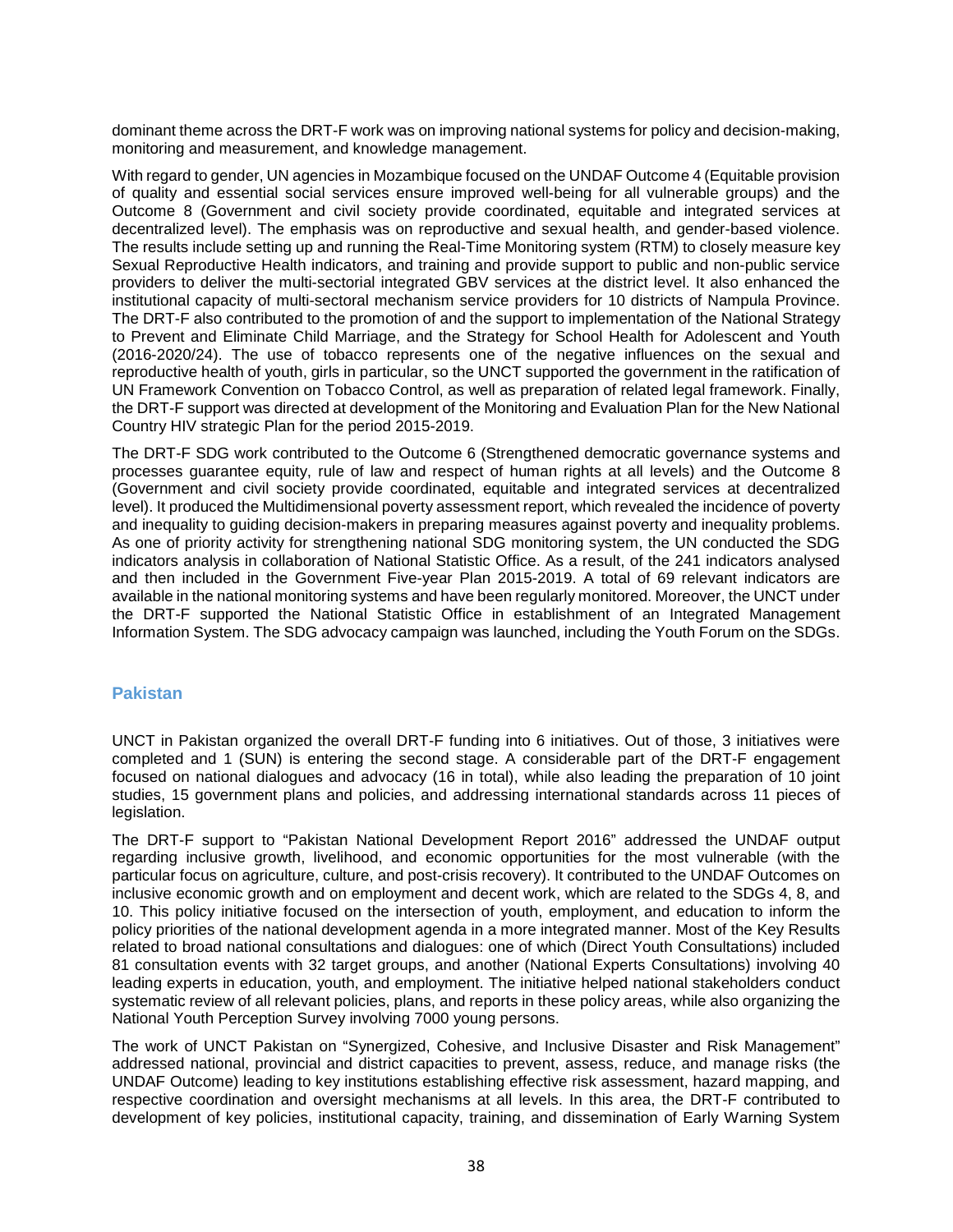data. The work also addressed issues of climate change and environmental protection relating to the SDG 13.

Pakistan also finalized the DRT-F policy initiative on "Policy and Legislative Environment for Home-Based Workers", which focused on federal and provincial policies, laws, regulations, strategies, and programmes regarding reduction of exploitation of workers. The emphasis on decent work contributes to the UNDAF Outcome: "Political, Economic, Social & Legal rights of all and especially excluded groups, are respected, protected and fulfilled including through institutional strengthening and capacity development of duty bearers". The entry point for systemic change was on gender and the issues regarding SDGs 5 and 8. Amongst other, the Key Results included: drafting of a gender responsive policy for economic empowerment; improved data availability on home based workers and consultations with main stakeholders, and strengthening of the Business Growth Centres to enable women's access to higher incomes.

The work on the technical assistance for "Scaling Up Nutrition" (SUN) will continue into 2017. It engages with provincial governments on development and implementation of nutrition polices, strategies and plans to address the needs of disadvantaged and vulnerable population groups. This contributes to the UNDAF Outcome on increased nutrition security, especially for the vulnerable and excluded groups. This initiative deals with nutrition from a multi-sectoral perspective and works across SDGs 2 and 3. For this comprehensive DRT-F policy initiative the following Key Results were identified:

- Technical support to the multi-sectoral nutrition coordinating mechanism and institutional structures at the federal, provincial and regional level, including policy, strategy, surveillance and assessment units;
- Support to appraisal and institutionalization of national and sub national strategies, preparation of operational plans, budget plans and monitoring framework;
- Technical support to the SUN secretariat in the Ministry of Planning and Development at national level;
- Review of FCT and Dietary Guidelines; and
- Food Security and Nutrition Information System strengthened within the institutional structures in order to ensure informed decision making by the policy makers and implementing partners.

The implementation of the remaining 2 DRT-F policy initiatives in Pakistan are ongoing. The focus on improved survival of vulnerable groups through implementation of maternal and neonatal death audits deals with the SDGs 3 and health care issues towards awareness raising, adaptation and piloting of new initiatives at provincial level. The support to human rights based HIV/AIDS legislation is currently working on the new legal draft that relates to SDGs 3, 5, 10, 16, and 17. It also organized training and prepared the first ever manual, handbook and information factsheet for the parliamentarians.

#### **Papua New Guinea**

Another country where DRT-F supported the Scaling Up Nutrition (SUN) was Papua New Guinea. This policy initiative finished by delivering a new integrated national policy and contributing to the UNDAF Outcome on "Improved and equitable access to and use of preventive interventions that enhance the health status and increased the survival of all new-borns, children under-five and mothers". Although producing only 1 Key Result, this result was of a highly multi-sectoral nature, and it started to produce systemic policy change. UN agencies jointly worked across government institutions and with national stakeholders to bring about the new integrated National Nutrition Policy, 2016-2026. The policy was adopted by the government and the Strategic Action Plan is being prepared.

Such integrated policy process, through improved coordination and management under UNCT's leadership, led to harmonization in mobilizing resources and partnerships, capacity building, monitoring and reporting engaging multi-stakeholders aligned with this multi-sectoral policy. A comprehensive spectrum of different approaches to capacity building of national partners has been promoted, which combined upstream macrolevel capacity building on policies and down-stream micro-level capacity for policy implementation. Overall,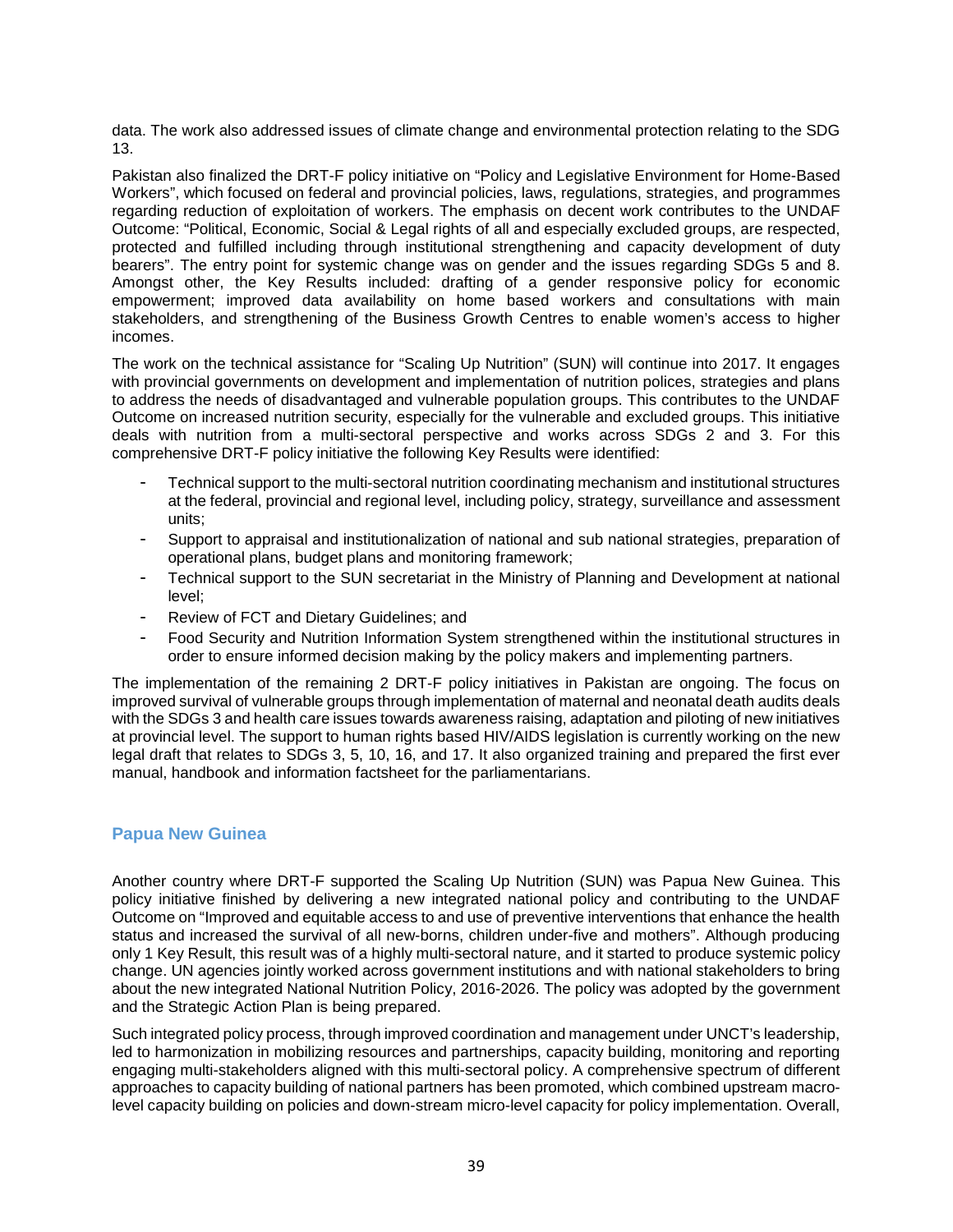this DRT-F policy initiative contributed to an integrated human rights based approach for improving policy responses to fulfill the right to adequate nutrition for children in Papua New Guinea

#### **Tanzania**

UN agencies in Tanzania worked on two different fronts within the DRT-F: economic development and SDG reporting and monitoring (ongoing). It led to addressing a large number of national policies through analysis and policy change; organized joint advocacy and national consultations; supported development of institutional capacity, and produced e-learning courses. The work of the UNCT on these policy initiatives cut across several policy domains and focused on SDGs 8, 9, 12, and 16. Tanzania is also amongst one of the countries involving the largest number of UN agencies in the DRT-F policy initiatives (9, 10, and 6 agencies respectively).

The DRT-F policy initiative on employment-centered growth strategy dealt with reducing poverty through the promotion of decent work (the UNDAF priority). Its focus on the leather industry led to capacity improvement of the Leather Association of Tanzania to deliver services to entrepreneurs, as well as an elearning course co-developed and rolled out by the Dar es Salaam Institute of Technology. Moreover, it provided input to the national policy framework for ensuring young women and men have the appropriate skills, education and opportunities to participate in the labour market (piloted in six districts), and also helped establish a permanent inter-ministerial and multi-sectoral committee on skills development. As a result of this initiative, more women and youths are involved in the Integrated Post Primary Education (IPPE) centres, and more women have become entrepreneurs. The UN agencies worked on a holistic strategic plan for addressing issues of education, health, and economic development of the indigenous communities; developed a new participatory institutional framework for job creation (tested in six districts); and organized massive training for women and youth entrepreneurs. In terms of tourism, the UNCT promoted employment in tourism and creative industries, and supported the preparation of a sustainable tourism management strategy.

The second DRT-F policy initiative supported the enabling environment for women and youth employment and economic empowerment, and contributed to the enhancement of evidence-based, pro-poor economic development policies, and several strategies from the UNDAF. The emphasis was put on an employmentcentered growth strategy and enhancement of the government capacity on the Entrepreneurship Policy, and on more effective trade and investment promotion policy. Amongst others, the DRT-F support led to finalization and the launch of the National Strategy for Youth Involvement in Agriculture (NSYIA) 2016 – 2021, and to improvement of the national regulatory environment through joint data collection and analysis of the Tourism Master Plan. The UNCT prepared a report on the entrepreneurship ecosystem in Tanzania with a special focus on youth and women's entrepreneurship (focused on six key dimensions of the UNCTAD Entrepreneurship Policy Framework). Two e-learning courses were designed and delivered and 12 centers on Integrated Post Primary Education (IPPE) supported by training materials for pre-vocational courses.

The UNCT Tanzania is currently working on the DRT-F policy initiative "Enhanced National Capacity to Monitor and Report on SDGs. It focused on UNDAF aspects of improvement of national governance to meet the needs of women, children, the poor, and other marginalized groups. Amongst others, the UNCT is focusing on delivery of the following Key Results:

- Preparation of localized SDGs indicators for the Zanzibar government
- Capacity building on child poverty measurement;
- Local systems for SDG monitoring enhancement through the electronic population registration system (ePRS); and
- Enhancement of the government capacity to monitor and report on SDGs on focus on inclusive economic growth and employment.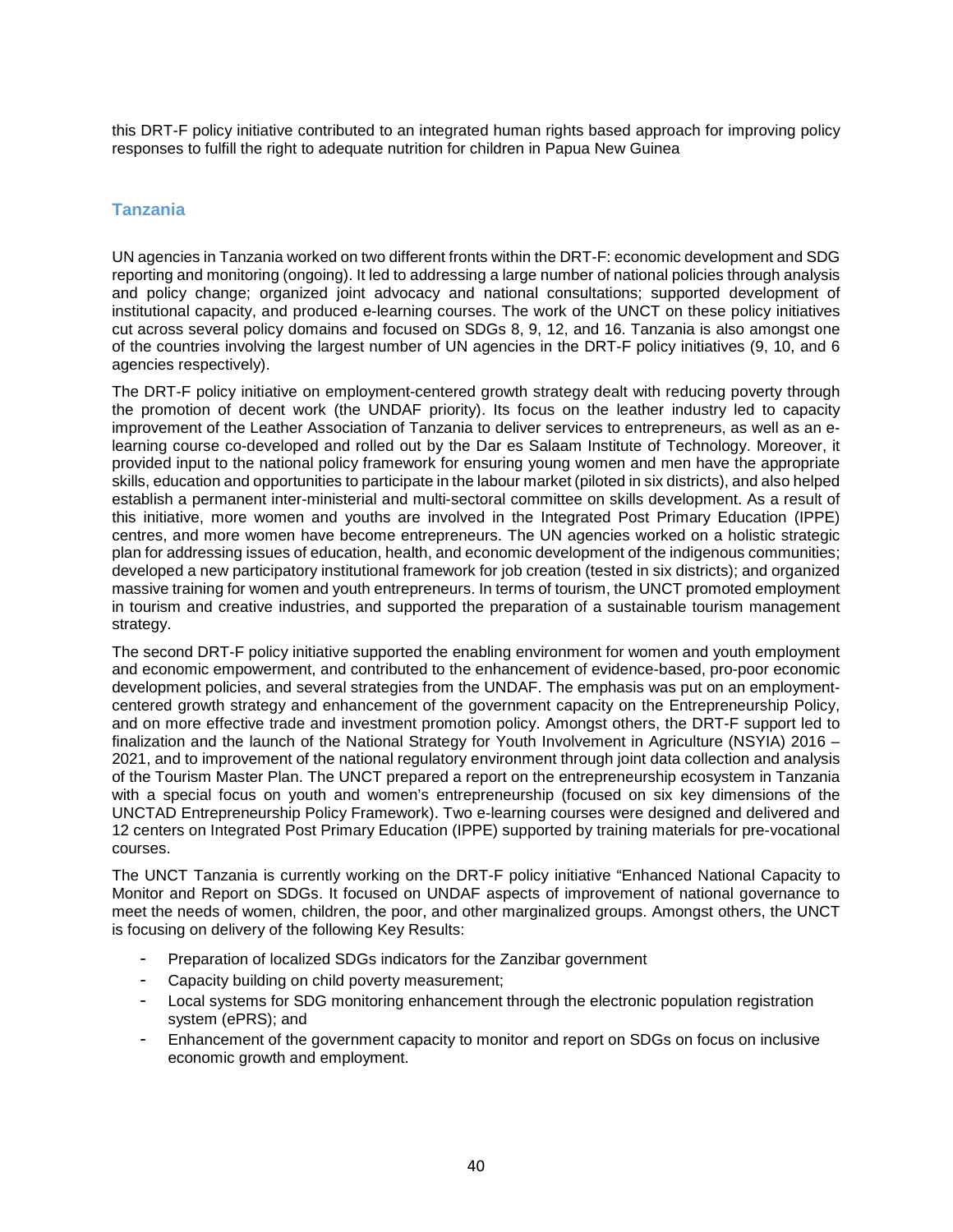#### **Rwanda**

The UNCT focused their DRT-F policy initiatives on better integrating international standards and norms into national policies and regulations. Other activities integrated policy areas as diverse as human rights, economic development, healthcare, governance, gender, children, and education. This led to a large amount of joint data collection and analysis, but also the adoption of 8 government plans and policies (and 2 more pending adoption). Rwanda finalized 4 DRT-F policy initiatives, and 1 more is currently being implemented.

The first DRT-F policy initiative helped strengthen national capacities for promotion and mainstreaming human rights, and implementation of the Treaty Body and Universal Period Review (UPR) recommendations. It worked simultaneously with the Ministry of Justice, National Commission on Human Rights, and the coalition of 23 civil society organizations. The UNCT engaged with the CSO coalition on preparation of the parallel UPR report, and in that process further developed the CSO capacity to report on human rights issues. Moreover, it supported the national Treaty Body Report Task Force for the preparation and approval of the report the implementation of previous UPR recommendations. Beside preparation of indicators and templates for data collection on human rights, the findings from the UN-supported baseline study on human rights informed the preparation of the new National Action Plan on Human Rights. The DRT-F policy initiative contributed to development of the capacity building plan for the National Commission on Human Rights to implement key policies, and the national capacity to respond to policy and legislative gaps through identification of national legislation not aligned with human rights instruments. Finally, it conducted the Gender Audit for the justice sector.

Further working on the access to justice and protection of human rights, UNCT in Rwanda finalized another DRT-F policy initiative that produced new Integrated Electronic Case Management System (IECMS). This system is now operational in two locations and will be scaled up for the rest of the country by the end of 2018. It was aligned with the national e-governance policy; led to the replacement of the existing information technology system in judiciary with the new one; and improved the access to justice for women.

The work of the UNCT in Rwanda in the education sector focused on the capacity to deliver inclusive quality basic education under the UNDAF Outcome on Holistic child, youth, and family development. It was primarily relating to the SDG 4, but also addressed SDGs 3 and 5. The Key Results of this initiative included:

- An inclusive Competence-based Curriculum for Primary and Secondary Schools (adopted by the government and operational since February 2016);
- Integration of comprehensive sexuality education (CSE) in the new school curriculum, in line with East and Southern Africa Ministerial Commitment to Young People and government of Rwanda's Adolescent Sexual and Reproductive Health and Rights Policy and Strategy; and
- Increased capacity of primary and secondary school teachers to deliver subject content and new approaches in the revised curriculum, through training, development and dissemination of orientation and teaching aid materials.

Within the framework of the DRT-F policy initiative on legal and institutional framework for international trade, the UNCT supported the national assessment for international trade treaties. It focused on the analysis of costs and opportunities to adhere to selected international trade conventions and helped the government to navigate through a complex landscape of international trade rules. The DRT-F support contributed to two important studies: the Policy Review on Special Economic Zones and Industrial Parks, and the Review of the Special Economic Zones Authority in Rwanda. In this DRT-F initiative UNCTAD focused primarily on two Key Results: Strengthening national capacity on trade (policies, international rules, compliance with export regulations, trade negotiations, and regulatory reforms), and the Establishment of an operational platform to provide entrepreneurs (with focus on small and medium size enterprises) with effective tools to create and develop business with the use of transparent standards that are internationally recognized.

In the domain of healthcare, DRT-F supported the UNCT in Rwanda on two policy initiatives. One initiative focused on strengthening national capacities of institutions delivering integrated health and education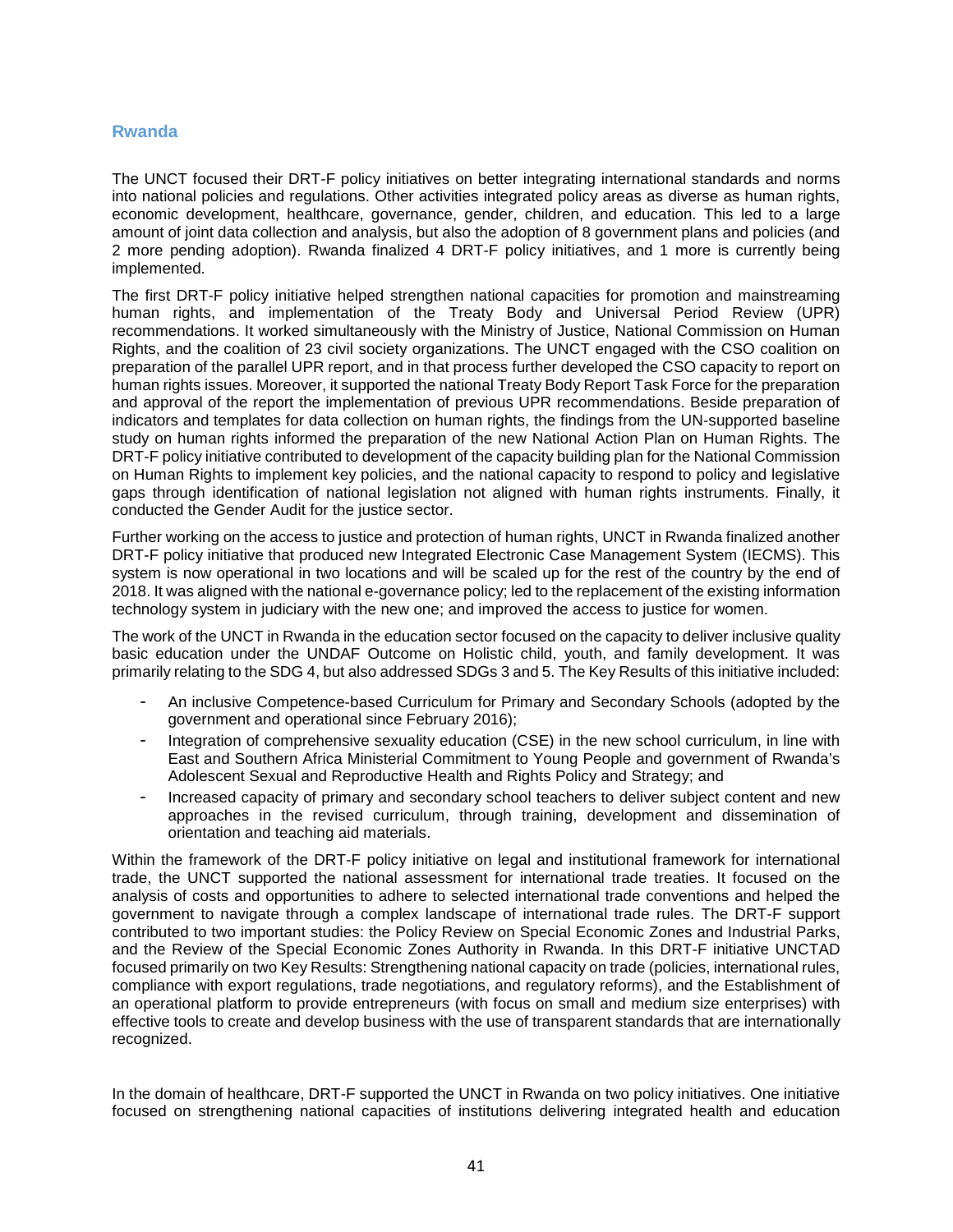services and information on sexuality and STIs.

The first Key Result helped increase the capacity of primary and secondary school directors of studies to deliver Comprehensive Sexual Education (CSE) content in a learner-centered manner, taking into account the needs and rights of children with special needs in order to mainstream disability solutions. It involved 1,327 Deputy Head teachers in charge of studies and 2373 Teachers; It produced 3700 CSE training materials for teacher training and 2473 CSE information booklets for the Faith-based Organizations leaders and teacher training; oriented 2,997 District Master Trainers and School Subject Leaders on CSE; trained 90 teachers from the inclusive schools and the special schools for students with hearing impairment on CSE using sign language; and customized the CSE Teacher's Toolkit.

In another set of Key Results, the DRT-F contributed to the increased access to youth-friendly sexual and reproductive health services and information in two targeted districts. In partnership with Imbuto Foundation, the UN agencies trained 38 nurses on how to provide quality youth-friendly sexual and reproductive health services and reached out to more than 73,000 young people through health centers, community outreach and sensitization activities. Finally, this policy initiative helped the buy-in and support for Comprehensive Sexual Education from parents and community leaders, including religious leaders, school authorities and civil society.

The second DRT-F policy initiative focused on issues of human rights and education in healthcare. It aimed to achieve the following Key Results:

- Enhanced knowledge and evidence generation to assess gaps and bottlenecks for equitable access and utilization of quality health services;
- Strengthened multi-sectoral coordination mechanisms and community involvement for the implementation of HIV, SGBV, SRH/FP, NCDs, and CSE interventions at national, district and community levels; and
- Strengthened institutional capacity to improve the implementation of HIV, SGBV, SRH/FP, NCDs, CSE and RMCH interventions.

### **Vietnam**

With support from the DRT-F, the UNCT in Vietnam engaged across a total of 11 thematic policy areas in its 2 policy initiatives. The multi-sectoral work addressed close to half of all SDG targets; involved almost 30 stakeholders groups, and brought together 6 UN agencies in the first DRT-F policy initiative, and 10 in the second one. These policy initiatives are also amongst the most complex ones with regard to incorporating a large number of UNDAF Outcomes and Outputs around the issue of human rights and the SDGs.

The DRT-F policy initiative on a Strengthened Legal Framework for Civil Society Participation was organized into two projects. The first project focused on revision and implementation of the Vietnamese legal framework in line with international norms and standards in order to create a more participatory and enabling environment for civil society. The second project dealt with the increased participation of civil society in policy discussion and legal reforms by focusing on the enabling environment for civil society and normative policy engagement in line with international norms and standards. It focused on 2 other UNDAF Outputs contributing to the UNDAF Outcome regarding effective participation of political, social, professional and mass organizations in policy discussion and decision-making processes for the benefit of the most vulnerable and disadvantaged groups.

This policy initiative led to two particularly integrated and systemic results. Firstly, its support to strengthening the capacity of civil society resulted in successful advocacy that led to major changes in the proposed Law on Associations. This was done through supporting national stakeholders with the technical review of the current law and recommendations for amendments, and producing a joint UN advocacy paper. Secondly, it helped improve the capacity of civil society organizations representing the interests of people living with HIV, people who use drug, sex workers, men who have sex with men and transgender people in monitoring of HIV service quality and leadership capacity. This led to the first initiative ever to seek